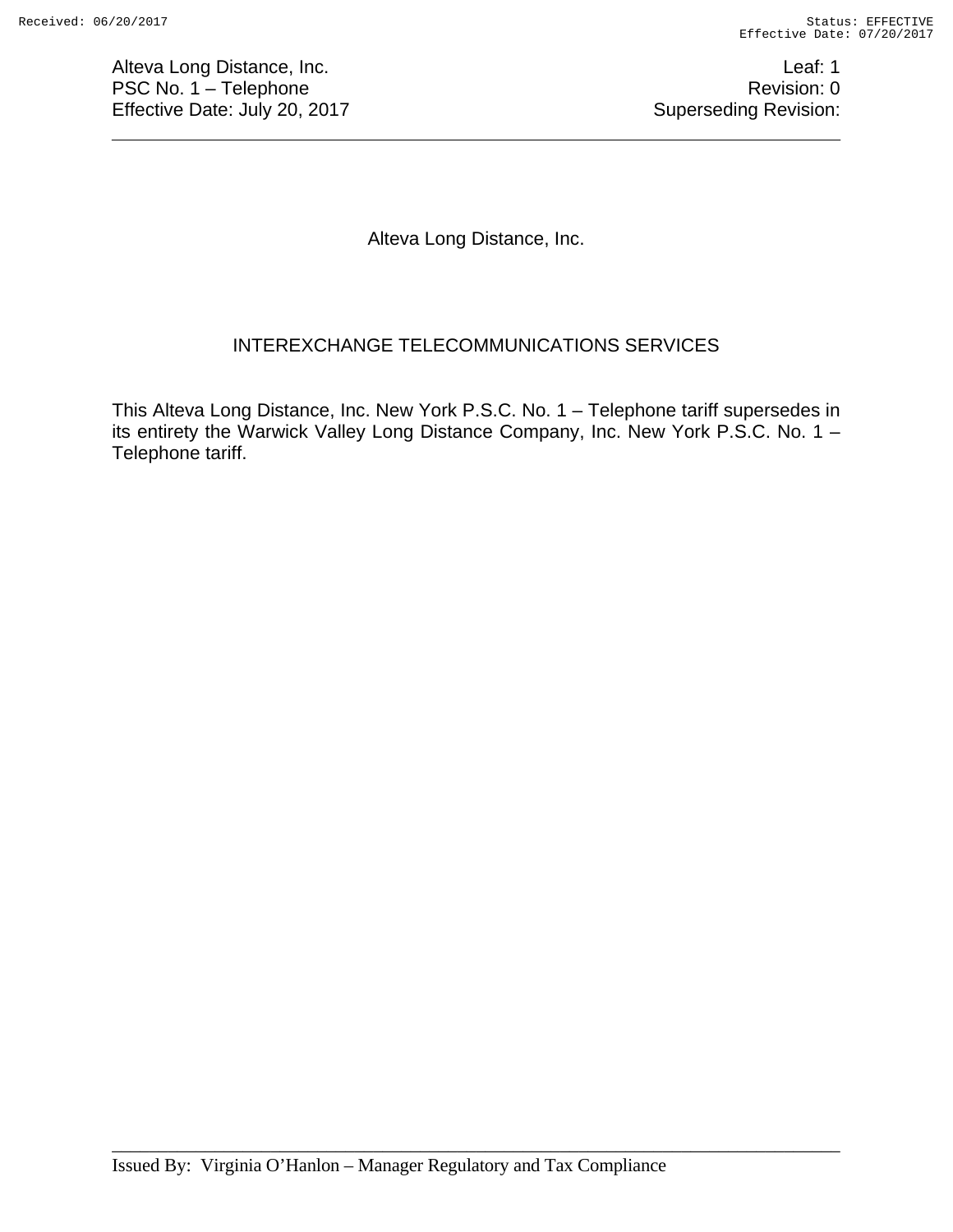Alteva Long Distance, Inc. **Leaf: 2** PSC No. 1 – Telephone Revision: 0 Effective Date: July 20, 2017 **Superseding Revision:** Superseding Revision:

## CHECK SHEET

The pages of this tariff are effective as of the date shown at the bottom of the respective page. Original and revised pages as named below comprise all changes from the original tariff and are currently in effect as of the date on the bottom of this page.

| Page           | Revision | Page | Revision | <b>Statement</b> | Revision<br>Page |          |  |
|----------------|----------|------|----------|------------------|------------------|----------|--|
| 1              | Original | 32   | Original | 1                | 1                | Original |  |
| $\overline{2}$ | Original | 33   | Original |                  |                  |          |  |
| 3              | Original | 34   | Original | Addendum         | Page             | Revision |  |
| 4              | Original | 35   | Original |                  |                  |          |  |
| 5              | Original | 36   | Original | 1                | 1                | Original |  |
| 6              | Original | 37   | Original | 1                | $\overline{2}$   | Original |  |
| 7              | Original | 38   | Original |                  |                  |          |  |
| 8              | Original | 39   | Original |                  |                  |          |  |
| 9              | Original | 40   | Original |                  |                  |          |  |
| 10             | Original | 41   | Original |                  |                  |          |  |
| 11             | Original | 42   | Original |                  |                  |          |  |
| 12             | Original | 43   | Original |                  |                  |          |  |
| 13             | Original | 44   | Original |                  |                  |          |  |
| 14             | Original | 45   | Original |                  |                  |          |  |
| 15             | Original | 46   | Original |                  |                  |          |  |
| 16             | Original | 47   | Original |                  |                  |          |  |
| 17             | Original | 48   | Original |                  |                  |          |  |
| 18             | Original | 49   | Original |                  |                  |          |  |
| 19             | Original | 50   | Original |                  |                  |          |  |
| 20             | Original | 51   | Original |                  |                  |          |  |
| 21             | Original | 52   | Original |                  |                  |          |  |
| 22             | Original | 53   | Original |                  |                  |          |  |
| 23             | Original | 54   | Original |                  |                  |          |  |
| 24             | Original | 55   | Original |                  |                  |          |  |
| 25             | Original | 56   | Original |                  |                  |          |  |
| 26             | Original | 57   | Original |                  |                  |          |  |
| 27             | Original | 58   | Original |                  |                  |          |  |
| 28             | Original | 59   | Original |                  |                  |          |  |
| 29             | Original | 60   | Original |                  |                  |          |  |
| 30             | Original | 61   | Original |                  |                  |          |  |
| 31             | Original |      |          |                  |                  |          |  |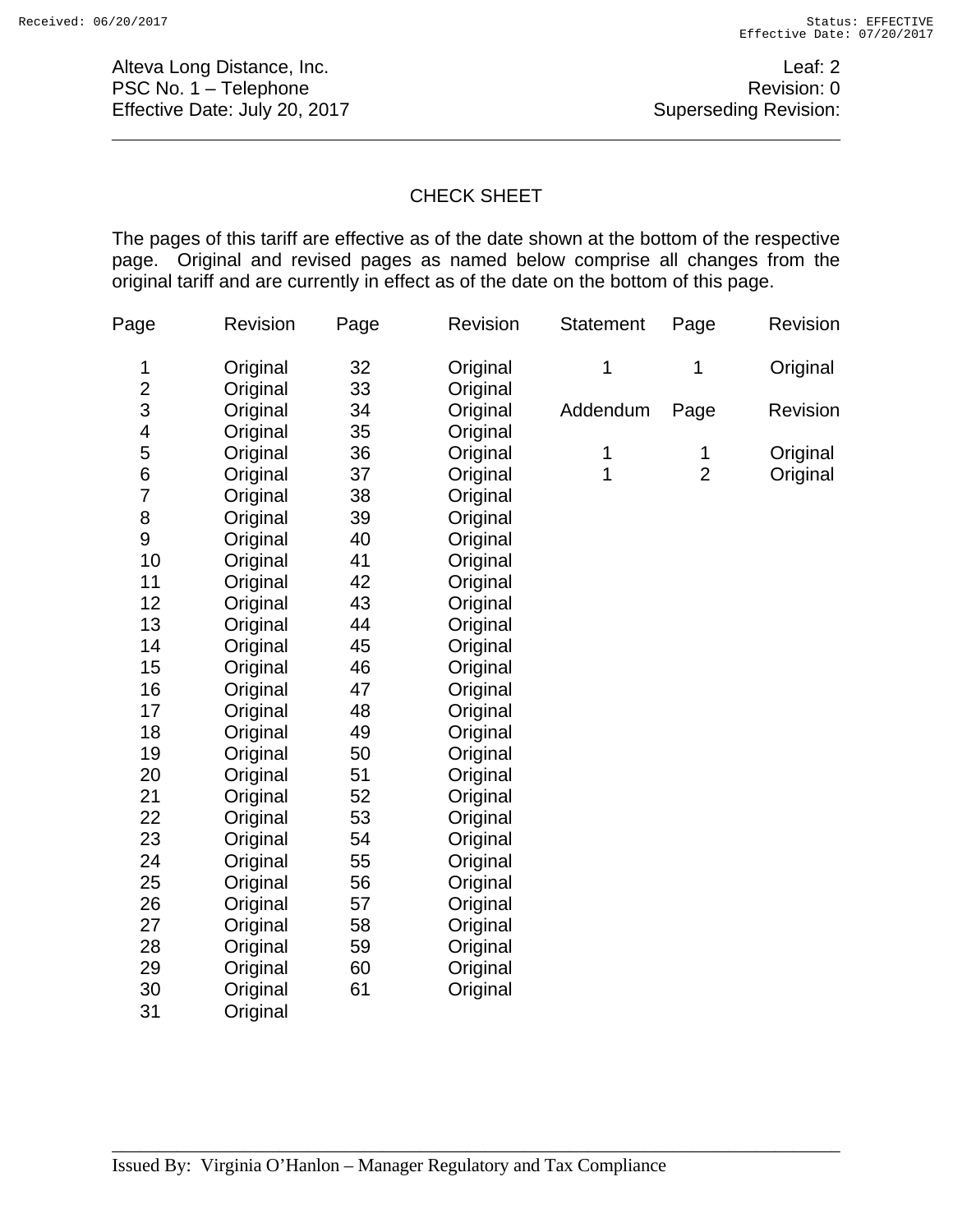# TABLE OF CONTENTS

| <b>Check Sheet</b>                          | 2  |
|---------------------------------------------|----|
| <b>Table of Contents</b>                    | 3  |
| <b>Symbols</b>                              | 4  |
| Section 1-Technical Terms and Abbreviations | 5  |
| Section 2 – Rules and Regulations           | 8  |
| Section 3 – Description of Services         | 55 |
| Section 4 – Flexible Rate Schedule          | 60 |
| Statement – Taxes and Surcharges            |    |

Addendum – Rates and Charges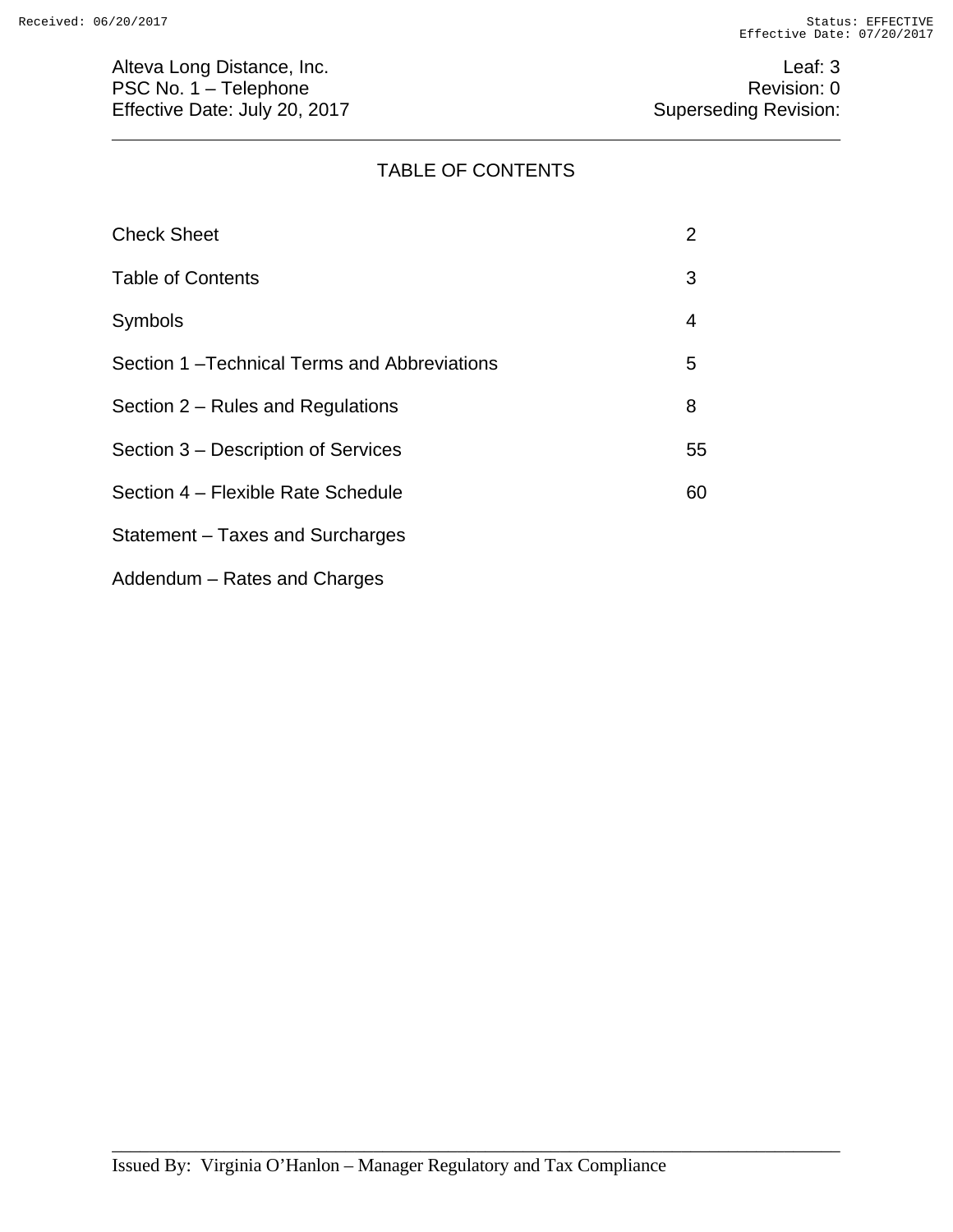Alteva Long Distance, Inc. **Leaf: 4** PSC No. 1 – Telephone Revision: 0 Effective Date: July 20, 2017 **Superseding Revision:** Superseding Revision:

# **SYMBOLS**

The following are the only symbols used for the purposes indicated below:

- C To signify changed regulations
- D To signify discontinued or deleted rate or regulation
- I To signify a rate increase
- M To signify matter relocated without change
- N To signify a new rate or regulation
- R To signify a rate reduction
- S To signify reissued matter
- T To signify a change in text but no change in rate or regulation
- Y To signify reference to other published tariffs<br>Z To signify a correction
- To signify a correction

# CONTACTING THE PUBLIC SERVICE COMMISSION

In the case of a dispute between the Customer and the Company which cannot be resolved with mutual satisfaction, the Customer may file a complaint by contacting the New York State Department of Public Service by phone, online or by mail.

1. By Phone:

Helpline (for complaints/inquiries): 1-800-342-3377 for Continental United States or, 1-800-662-1220 for Hearing/Speech Impaired: TDD or, 518-472-8502 for fax

2. Online:

http://www.dps.ny.gov/complaints.html or,

\_\_\_\_\_\_\_\_\_\_\_\_\_\_\_\_\_\_\_\_\_\_\_\_\_\_\_\_\_\_\_\_\_\_\_\_\_\_\_\_\_\_\_\_\_\_\_\_\_\_\_\_\_\_\_\_\_\_\_\_\_\_\_\_\_\_\_\_\_\_\_\_\_\_\_\_\_\_

3. By Mail:

NYS Department of Public Service Office of Consumer Services 3 Empire State Plaza Albany, NY 12223-1350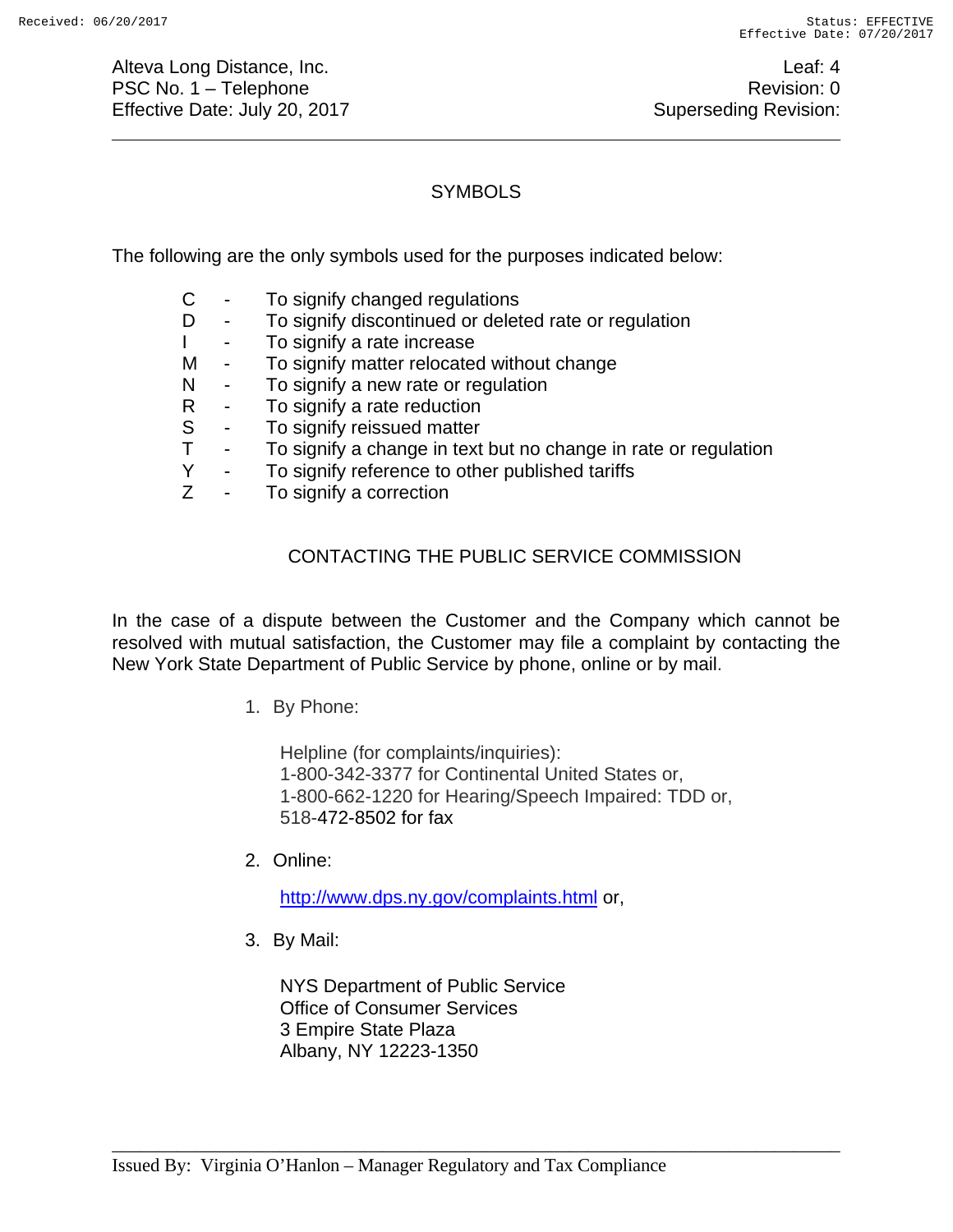Alteva Long Distance, Inc. **Leaf: 5** PSC No. 1 – Telephone Revision: 0 Effective Date: July 20, 2017 **Superseding Revision:** Superseding Revision:

## SECTION 1 – TECHNICAL TERMS AND ABBREVIATIONS

**Access Line** – An arrangement from a local exchange telephone company or other common carrier, using either dedicated or switched access, which connects a Subscriber's location to the Company's location or switching center.

**Authorization Code** – A numerical code, one or more of which may be assigned to a Subscriber, that enables the Company to identify the origin of service user so it may rate and bill the call. All authorization codes shall be the sole property of the Company and no Subscriber shall have any property or other right or interest in the use of any particular authorization code. Automatic numbering identification (ANI) may be used as or in connection with the authorization code. The Customer is responsible for charges incurred through the use of his or her assigned Authorization Code. An example of an Authorization Code is a calling card account number and personal identification number.

**Automatic Numbering Identification (ANI)** – A type of signaling provided by a local exchange telephone company which automatically identifies the local exchange line from which a call originates.

**Business Customer** – For the purpose of this tariff, a Business Customer is a Customer of the Company whose primary use of the Company's service is for business purposes. A Business Customer is also a Customer who accesses the Company's service using an access line that has been assigned a business class of service by the local service provider.

**Calling Card** – A postpaid or prepaid calling card issued by the Company that allows Subscribers and/or Users to make telephone calls and charge the calls to a postpaid or prepaid account. Calls charged to a Carrier-issued postpaid Calling Card will appear on the Subscriber's regular monthly bill. Calls charged to a Carrier-issued prepaid Calling Card will be charged against the debit account.

**Carrier or Company** – Refers to Alteva Long Distance, Inc.

**Commission** – Refers to the New York State Public Service Commission.

**Common Carrier** – A company or entity providing telecommunications services to the public.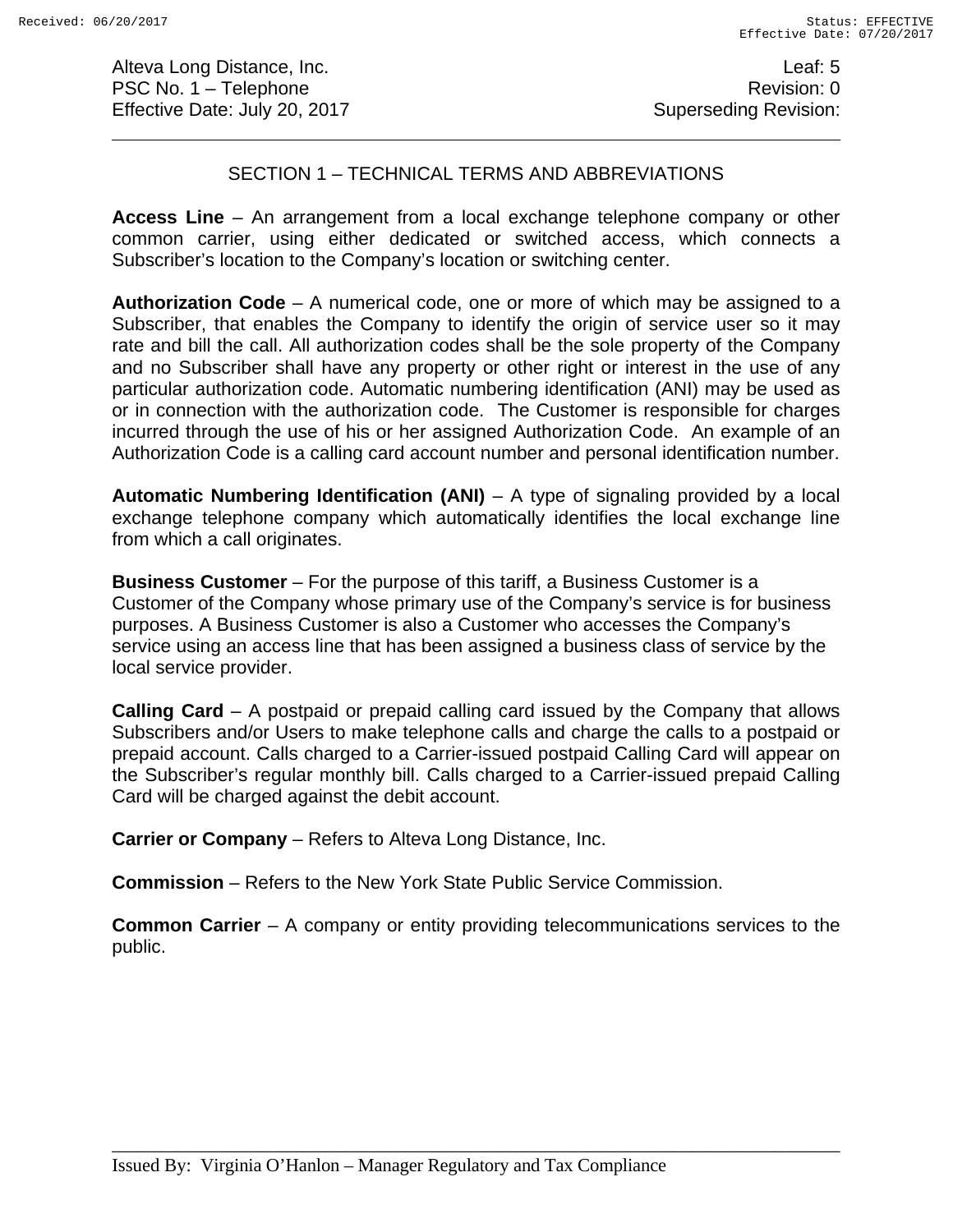Alteva Long Distance, Inc. **Leaf: 6** PSC No. 1 – Telephone Revision: 0 Effective Date: July 20, 2017 **Superseding Revision:** Superseding Revision:

# SECTION 1 – TECHNICAL TERMS AND ABBREVIATIONS (Cont'd)

**Initial and Additional Period** – The Initial Period denotes the interval of time allowed for a service at the rate specified for a connection between given service points. The Additional Period denotes the interval of time used for measuring and charging for time in excess of the Initial Period.

**LEC** – Local Exchange Company

**Local Access and Transport Area (LATA)** – The term "Local Access Transport Area" denotes a geographical area established by the U.S. District Court for the District of Columbia in Civil Action No. 82-0192, within which a local exchange company provides communications services.

**Long Distance Message Telecommunications Service (LDMTS**) – Long distance telecommunications service offered pursuant to this tariff.

**Measured Charge** – A charge assessed on a per minute basis in calculating a portion of the charges due for a completed interexchange call.

**Operator Station Call** – A service whereby the Customer places a non-Person-to-Person call with the assistance of an operator (live or automated).

**Person-to-Person Call** – A service whereby the person originating the call specifies a particular person to be reached, or a particular station, room number, department, or office to be reached.

**Presubscription** – An arrangement whereby a Customer may select and designate the Company as the carrier he or she wishes to access, without an access code, for completing intraLATA and/or interLATA toll calls.

**Residential Customer** – For the purpose of this tariff, a Residential Customer is a Customer of the Company whose primary use of the Company's service is for personal use in a house, apartment or other residential dwelling. A Residential Customer is also a Customer who accesses the Company's service using an access line that has been assigned a residential class of service by the local service provider.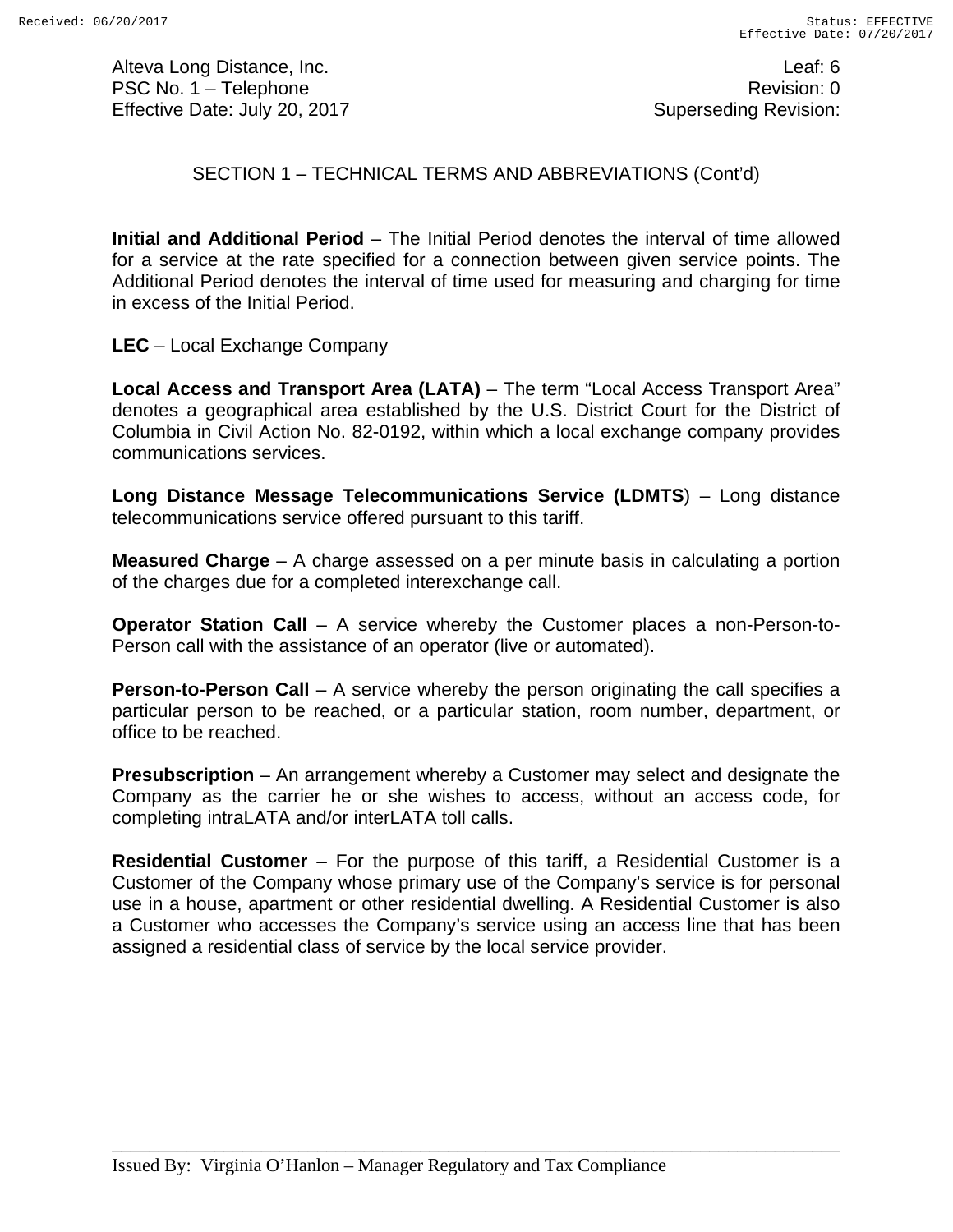Alteva Long Distance, Inc. Leaf: 7 PSC No. 1 – Telephone Revision: 0 Effective Date: July 20, 2017 **Superseding Revision:** Superseding Revision:

SECTION 1 – TECHNICAL TERMS AND ABBREVIATIONS (Cont'd)

**Sub-Minute Rating** – Consists of an initial period rated at the appropriate initial period rate. Each increment thereafter is rated at the appropriate additional period rate which is less than one full minute.

**Subscriber/Customer** – The person or legal entity that enters into arrangements for the Company's telecommunications services and is responsible for payment of the Company's services.

**Switched Access** – A method for reaching the Company through the local service provider's switched network whereby the Customer uses standard and/or ISDN local lines.

**Telecommunications** – The transmission of voice communications or, subject to the transmission capabilities of the service, the transmission of data, facsimile, signaling, metering, or other similar communications.

**Term** – The time frame by which the Subscriber agrees to be served by the Company.

**Third Party Billing** – A billing arrangement by which the charges for a call may be billed to a telephone number that is different from the calling number and the called number.

**User** – The person(s) utilizing the Company's services.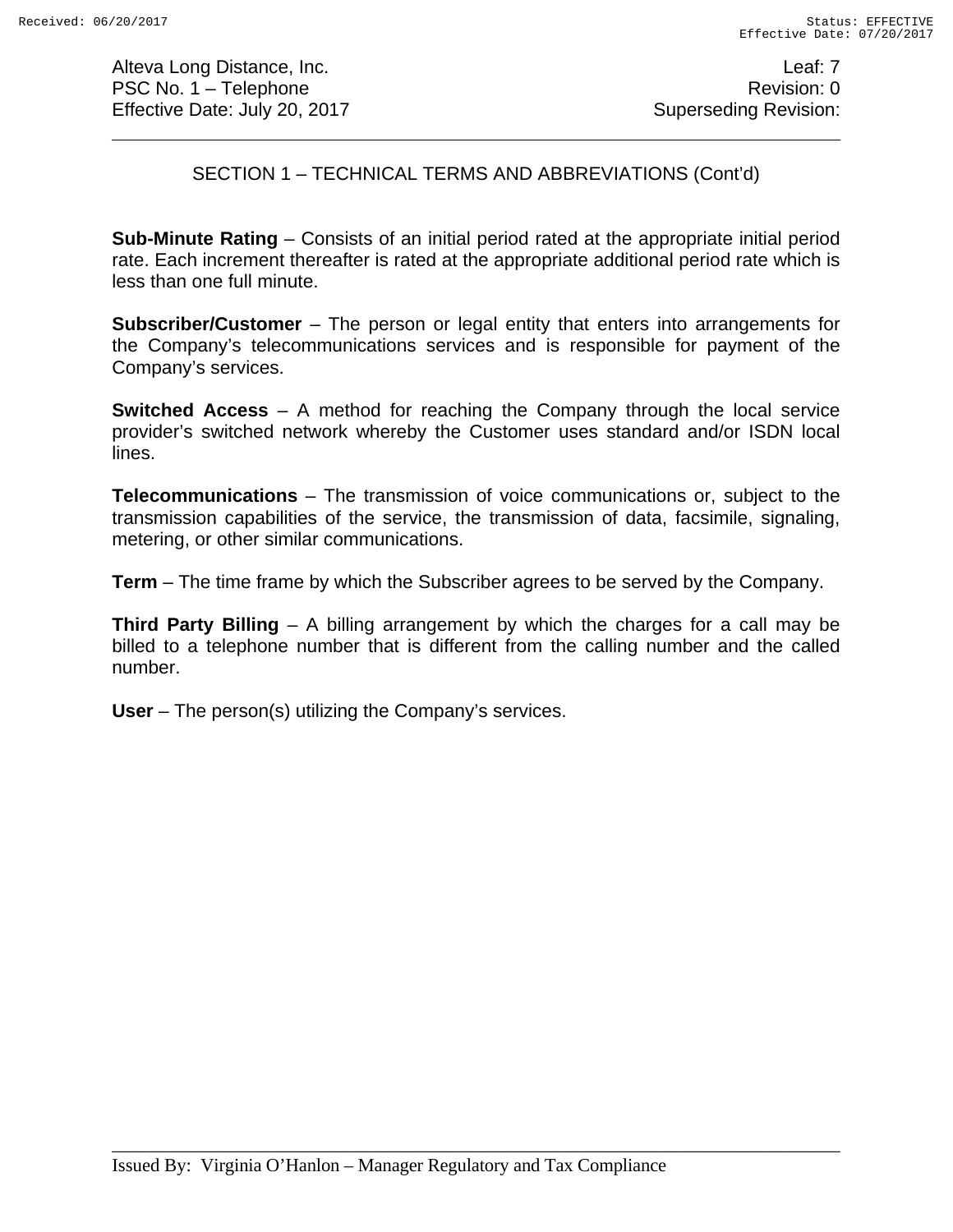Alteva Long Distance, Inc. **Leaf: 8** PSC No. 1 – Telephone Revision: 0 Effective Date: July 20, 2017 **Superseding Revision:** Superseding Revision:

# SECTION 2 – RULES AND REGULATIONS

## 2.1 Application of Tariff

- 2.1.1 This tariff contains the regulations and rates applicable to intrastate telecommunications services provided by the Company for telecommunications between points within the State of New York. The Company's services are furnished subject to the availability of facilities and subject to the terms and conditions of this tariff.
- 2.1.2 The rates and regulations contained in this tariff apply only to the services furnished by the Company and do not apply, unless otherwise specified, to the lines, facilities, or services provided by a local exchange telephone company or other common carrier for use in accessing the services of the Company.
- 2.1.3 The Subscriber is entitled to limit the use of the Company's services by users at the Subscriber's facilities, and may use other common carriers in addition to or in lieu of the Company.
- 2.1.4 At the option of the Company, service may be offered on a contract basis to meet specialized requirements of the Customer not contemplated in this tariff as approved by the New York State Public Service Commission. The terms of each contract shall be mutually agreed upon between the Customer and the Company and may include discounts off of rates contained herein, waiver of recurring or nonrecurring charges, charges for specially designed and constructed services not contained in the Company's general service offerings, or other customized features. The terms of the contract may be based partially or completely on the term and volume commitment, type of originating or terminating access, mixture of services or other distinguishing features.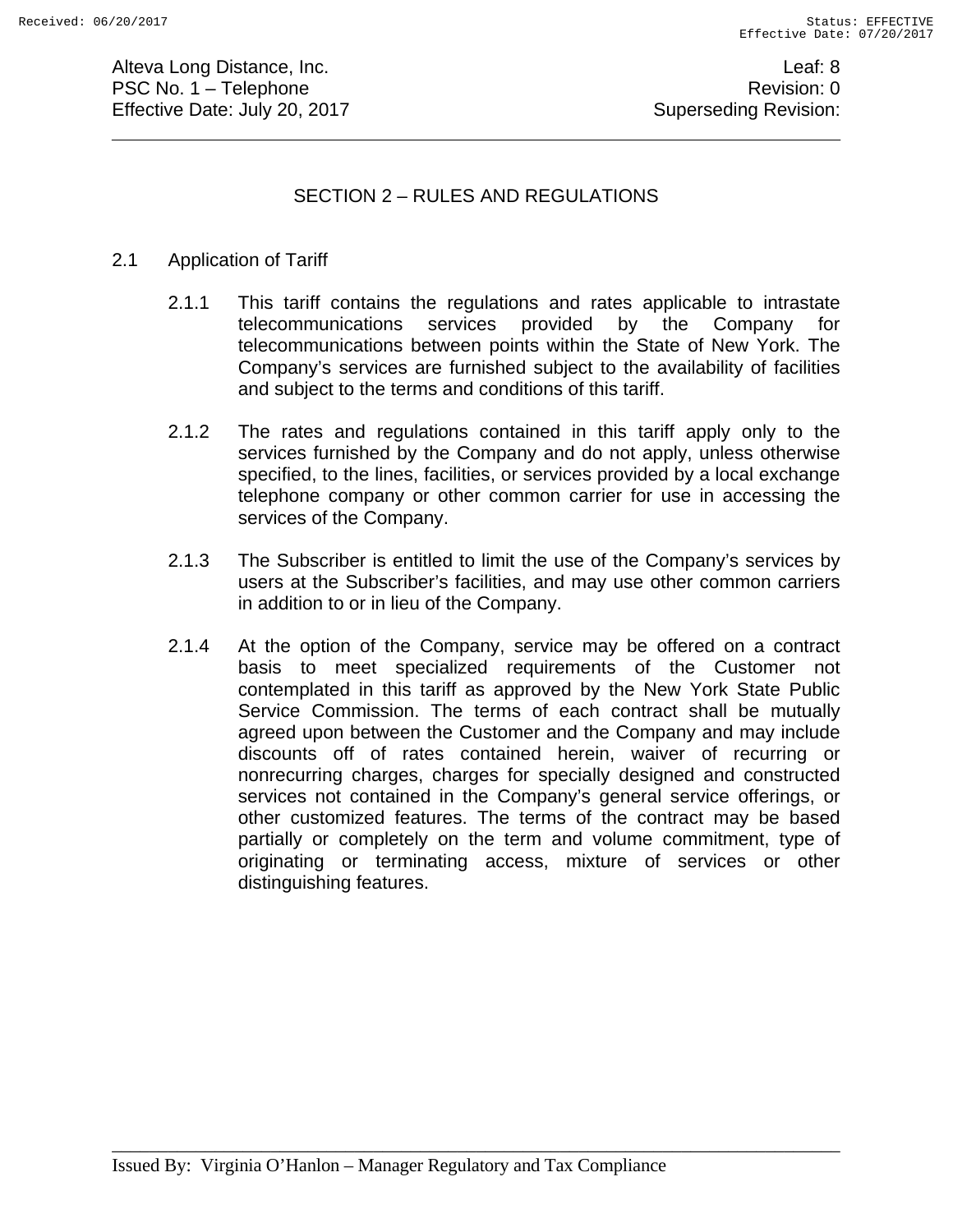Alteva Long Distance, Inc. **Leaf: 9** PSC No. 1 – Telephone Revision: 0 Effective Date: July 20, 2017 **Superseding Revision:** Superseding Revision:

SECTION 2 – RULES AND REGULATIONS (Cont'd)

- 2.2 Use and Limitation of Services
	- 2.2.1 The Company's services may be used for any lawful purpose consistent with the transmission and switching parameters of the telecommunications facilities utilized in the provision of services.
	- 2.2.2 Service is offered subject to the availability of the necessary facilities, equipment and/or customer information, including, but not limited to, billing systems and information required for billing, and subject to the provisions of this tariff. The Company may decline applications for service to or from a location where the necessary facilities or equipment are not available. The Company may discontinue furnishing service in accordance with the terms of this tariff.
	- 2.2.3 The use of the Company's services to make calls which might reasonably be expected to frighten, abuse, torment, or harass another or in such a way as to unreasonably interfere with use by others is prohibited.
	- 2.2.4 The use of the Company's services without payment for service or attempting to avoid payment for service by fraudulent means or devices, schemes, false or invalid numbers, or false calling or credit cards is prohibited.
	- 2.2.5 The Company's services are available for use twenty-four (24) hours per day, seven (7) days per week.
	- 2.2.6 The Company's services may be denied for nonpayment of charges or for other violations of this tariff.
	- 2.2.7 The Company's services may be denied for any use by the Customer, which is illegal, or poses an undue risk or liability to the Company, or is obtained through fraud or willful misrepresentation.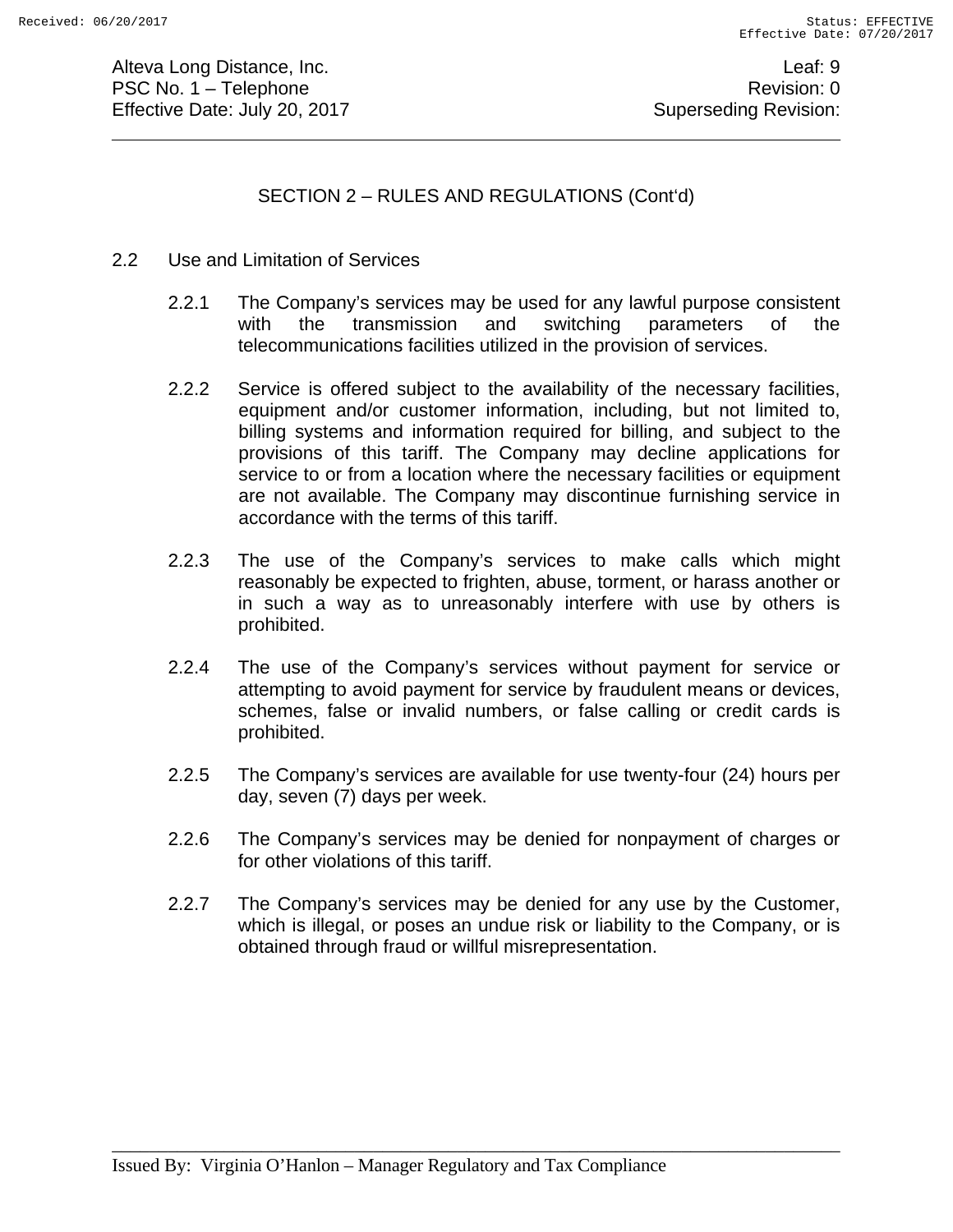Alteva Long Distance, Inc. **Leaf: 10** PSC No. 1 – Telephone Revision: 0 Effective Date: July 20, 2017 **Superseding Revision:** Superseding Revision:

## SECTION 2 – RULES AND REGULATIONS (Cont'd)

- 2.2 Use and Limitation of Services (cont'd)
	- 2.2.8 The Company reserves the right to discontinue or limit service when necessitated by conditions beyond its control (examples of these conditions are more fully set forth elsewhere in this tariff), or when service is used in violation of provisions of this tariff or the law.
	- 2.2.9 The Company does not undertake to transmit messages, but offers the use of its service when available and, as more fully set forth elsewhere in this tariff, shall not be liable for errors in transmission or for failure to establish connections.
	- 2.2.10 The Company reserves the right to discontinue service, limit service, or to impose requirements as required to meet changing regulatory or statutory rules and standards, or when such rules and standards have an adverse material affect on the business or economic feasibility of providing service, as determined by the Company in its reasonable judgment. In such circumstances, the Company's tariff will be revised accordingly.
	- 2.2.11 Service is offered subject to restrictions imposed upon the Company by any authority having jurisdiction over the Company's provision of service.
	- 2.2.12 The Company may require the Customer to sign an application for service form furnished by the Company and to establish credit as provided in this tariff as a condition precedent to the initial establishment of service. The Company's acceptance of an application or order for service by an applicant whose credit has not been duly established may be subject to the deposit, advance payment and/or refusal of service provisions described in this tariff.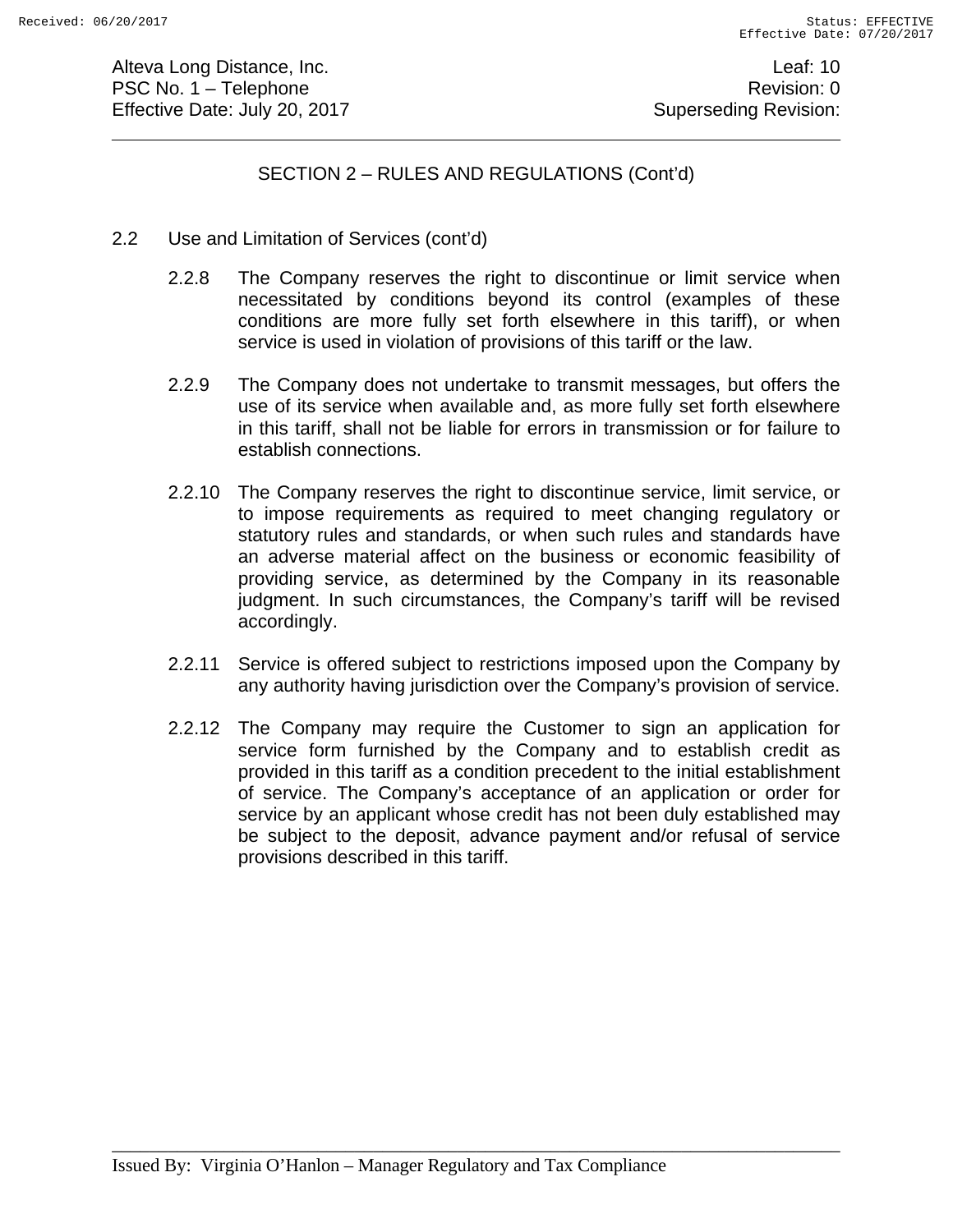Alteva Long Distance, Inc. **Leaf: 11** PSC No. 1 – Telephone Revision: 0 Effective Date: July 20, 2017 **Superseding Revision:** Superseding Revision:

## SECTION 2 – RULES AND REGULATIONS (Cont'd)

#### 2.3 Liability of the Company

- 2.3.1 Except as otherwise stated in this section, the liability of the Company for damages arising out of either: (1) the furnishing of its services, including but not limited to mistakes, omissions, interruptions, delays, or errors, or other defects, representations, or use of these services, or (2) the failure to furnish its service, whether caused by acts or omission, shall be limited to the extension of allowances to the Customer for interruptions in service as set forth in Section 2.5.
- 2.3.2 Except for the extension of allowances to the Customer for interruptions in service as set forth in Section 2.5, the Company shall not be liable to a Customer or third party for any direct, indirect, special, incidental, reliance, consequential, exemplary or punitive damages, including, but not limited to, loss of revenue or profits, for any reason whatsoever, including, but not limited to, any act or omission, failure to perform, delay, interruption, failure to provide any service or any failure in or breakdown of facilities associated with the service.
- 2.3.3 When the services or facilities of other common carriers or other service providers are used separately or in conjunction with the Company's services, facilities or equipment in establishing connection to points not reached by the Company's services, facilities or equipment, the Company shall not be liable for any act or omission of such other common carriers, or other service providers, or their respective agents, servants or employees.
- 2.3.4 The liability of the Company for errors in billing that result in overpayment by the Customer shall be limited to a credit equal to the dollar amount erroneously billed or, in the event that payment has been made and service has been discontinued, to a refund of the amount erroneously billed.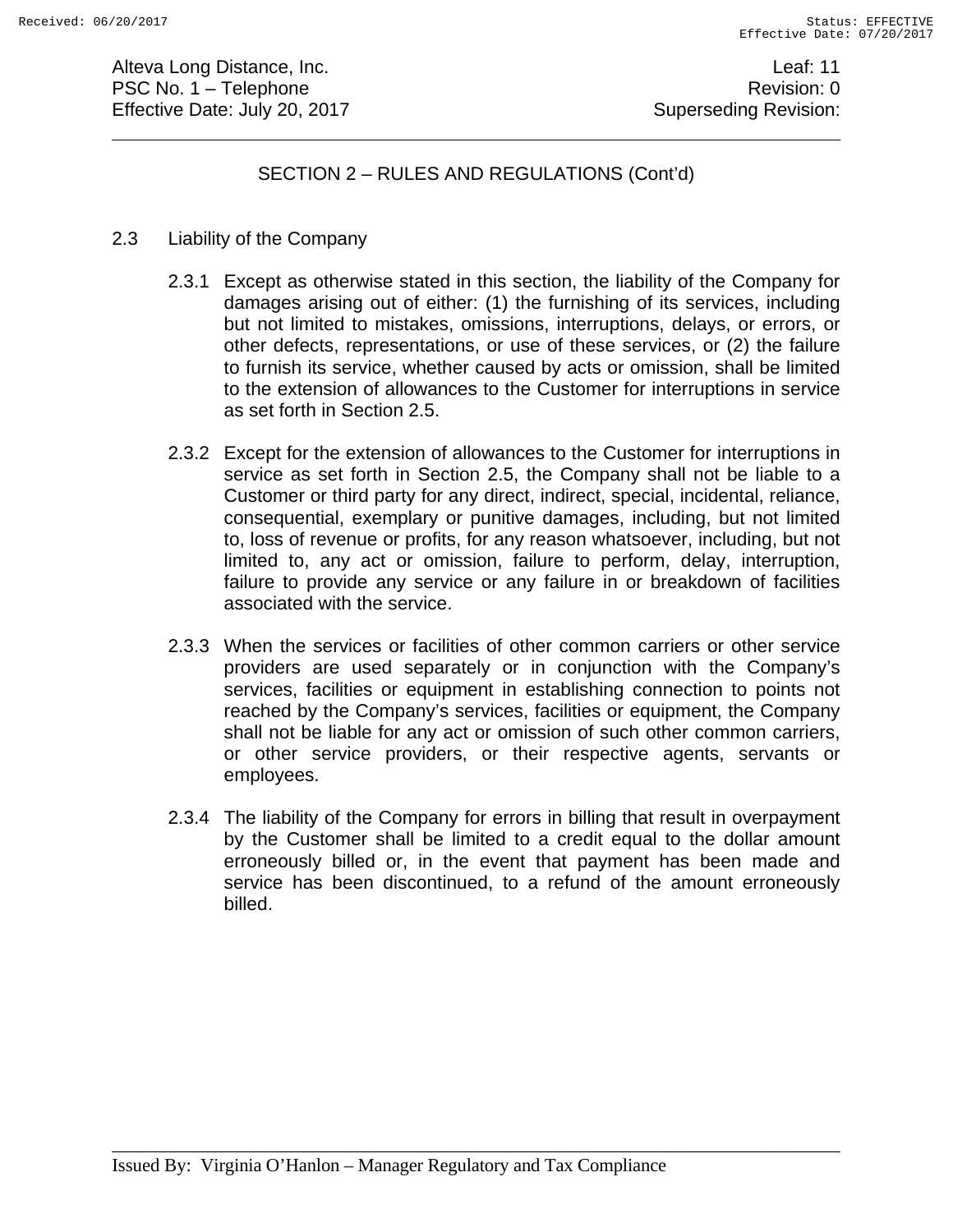Alteva Long Distance, Inc. **Leaf: 12** PSC No. 1 – Telephone Revision: 0 Effective Date: July 20, 2017 **Superseding Revision:** Superseding Revision:

## SECTION 2 – RULES AND REGULATIONS (Cont'd)

- 2.3 Liability of the Company (Cont'd)
	- 2.3.4 The Company shall not be liable for any claims for loss or damages involving:
		- A. Any act or omission of (1) the Customer, (2) any other entity furnishing service, equipment or facilities for use in conjunction with services or facilities provided by the Company, or (3) common carriers;
		- B. Any delay or failure of performance or equipment due to causes beyond the Company's control, including but not limited to, acts of God, fires, floods, earthquakes, hurricanes, or other catastrophes; national emergencies, insurrections, riots, wars or other civil commotions; strikes, lockouts, work stoppages or other labor difficulties; criminal actions taken against the Company; unavailability, failure or malfunction of equipment or facilities provided by the Customer or third parties; and any law, order, regulation or other action of any governing authority or agency thereof;
		- C. Any unlawful use, or use by any unauthorized person, of its service, or for any claim arising out of a breach in the privacy or security of communications transmitted by the Company. The Company is not liable for any damages, including toll usage charges, the Customer may incur as a result of the unauthorized use of its telecommunications facilities. Such unauthorized use of its telecommunications facilities includes, but is not limited to, the placement of calls through Customer-provided equipment which are transmitted or carried on the Company's network. The Customer is responsible for controlling access to, and the use of, its own telecommunications facilities;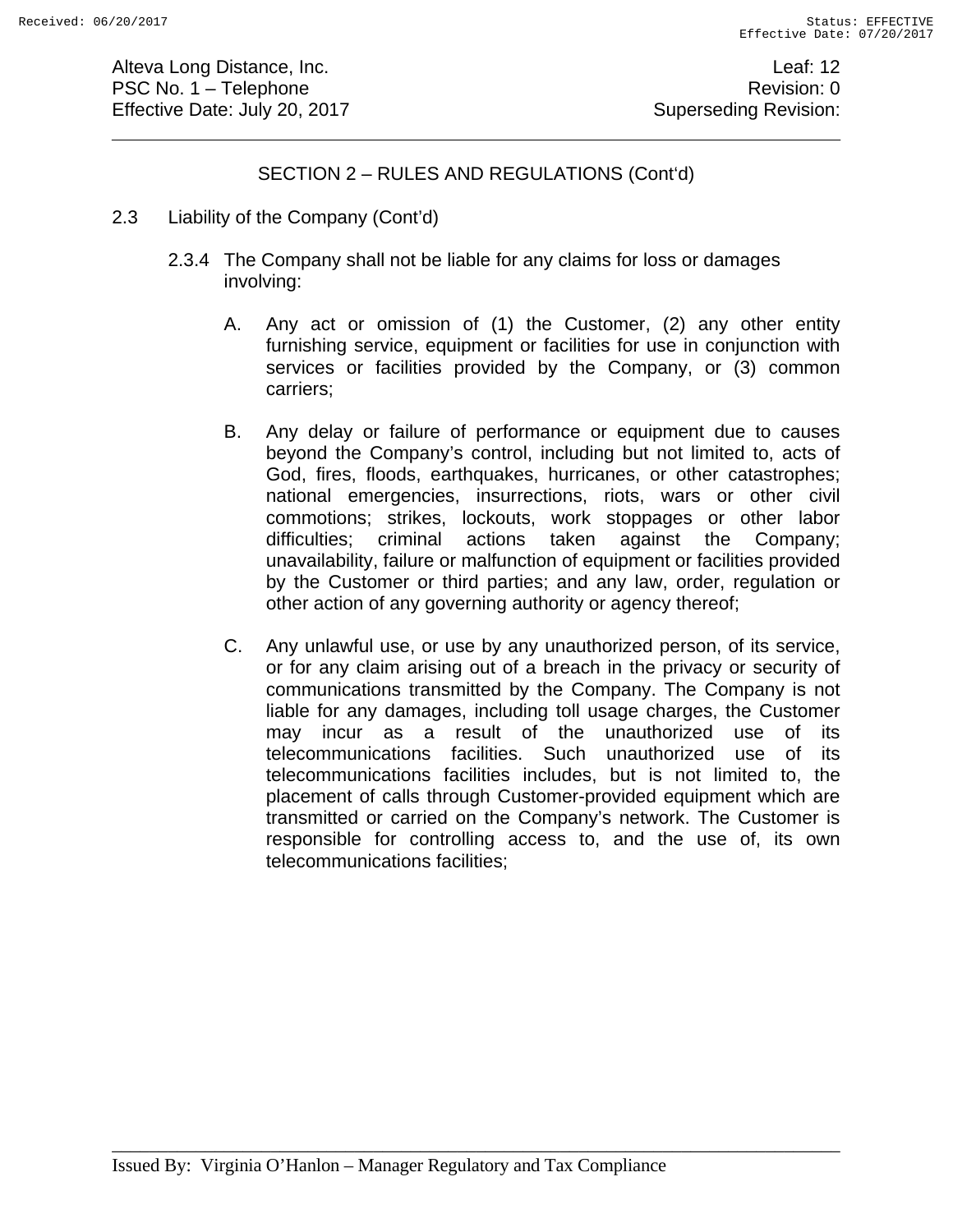Alteva Long Distance, Inc. **Leaf: 13** PSC No. 1 – Telephone Revision: 0 Effective Date: July 20, 2017 **Superseding Revision:** Superseding Revision:

# .SECTION 2 – RULES AND REGULATIONS (Cont'd)

2.3 Liability of the Company (Cont'd)

2.3.4 (cont'd)

- D. Libel, slander, invasion of privacy or infringement of patents, trade secrets, or copyrights arising from or in connection with the transmission of communications by means of Company-provided facilities or services; or by means of the combination of Companyprovided facilities or services with Customer-provided facilities or services;
- E. Breach in the privacy or security of communications transmitted over the Company's facilities;
- F. Changes in any of the facilities, operations or procedures of the Company that render any equipment, facilities or services provided by the Customer obsolete, or require modification or alteration of such equipment, facilities or services, or otherwise affect their use or performance, except where reasonable notice is required of the Company and is not provided to the Customer, in which event the Company's liability is limited as set forth in subsection 2.3.1 of this Section 2.3;
- G. Defacement of or damage to Customer premises resulting from the furnishing of services or equipment on such premises or the installation or removal thereof;
- H. Injury to property or injury or death to persons, including claims for payments made under Workers' Compensation law or under any plan for employee disability or death benefits, arising out of, or caused by, any act or omission of the Customer, or the construction, installation, maintenance, presence, use or removal of the Customer's facilities or equipment connected, or to be connected to the Company's facilities;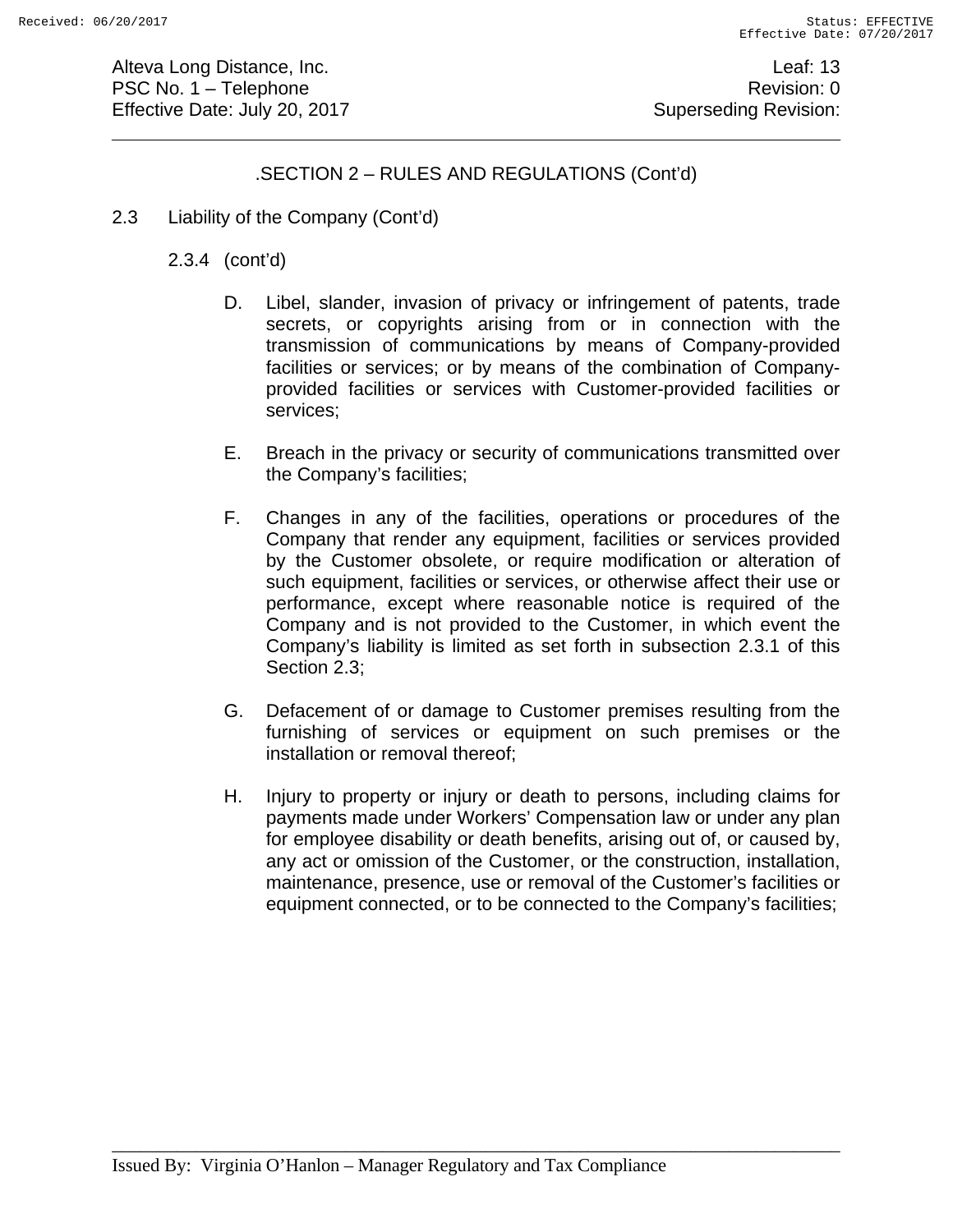Alteva Long Distance, Inc. **Leaf: 14** PSC No. 1 – Telephone Revision: 0 Effective Date: July 20, 2017 **Superseding Revision:** Superseding Revision:

# SECTION 2 – RULES AND REGULATIONS (Cont'd)

2.3 Liability of the Company (Cont'd)

## 2.3.4 (cont'd)

- I. Any intentional wrongful act of a Company employee when such act is not within the scope of the employee's responsibilities and/or is not authorized by the Company;
- J. Any representations made by Company employees that do not comport, or that are inconsistent, with the provisions of this tariff;
- K. Any act or omission in connection with the provision of 911, E911, or similar services involving emergencies;
- L. Any incompletion of calls due to network busy conditions;
- M. Any calls not actually attempted to be completed during any period that service is unavailable.
- 2.3.5 The Company shall be indemnified, defended and held harmless by the Customer or end user from and against any and all claims, loss, demands, suits, expense, or other action or any liability whatsoever, including attorney fees, whether suffered, made, instituted, or asserted by the Customer or by any other party, for any personal injury to or death of any person or persons, and for any loss, damage or destruction of any property, including environmental contamination, whether owned by the Customer or by any other party, caused or claimed to have been caused directly or indirectly by the installation, operation, failure to operate, maintenance, presence, condition, location, use or removal of any Company or Customer equipment or facilities or service provided by the Company.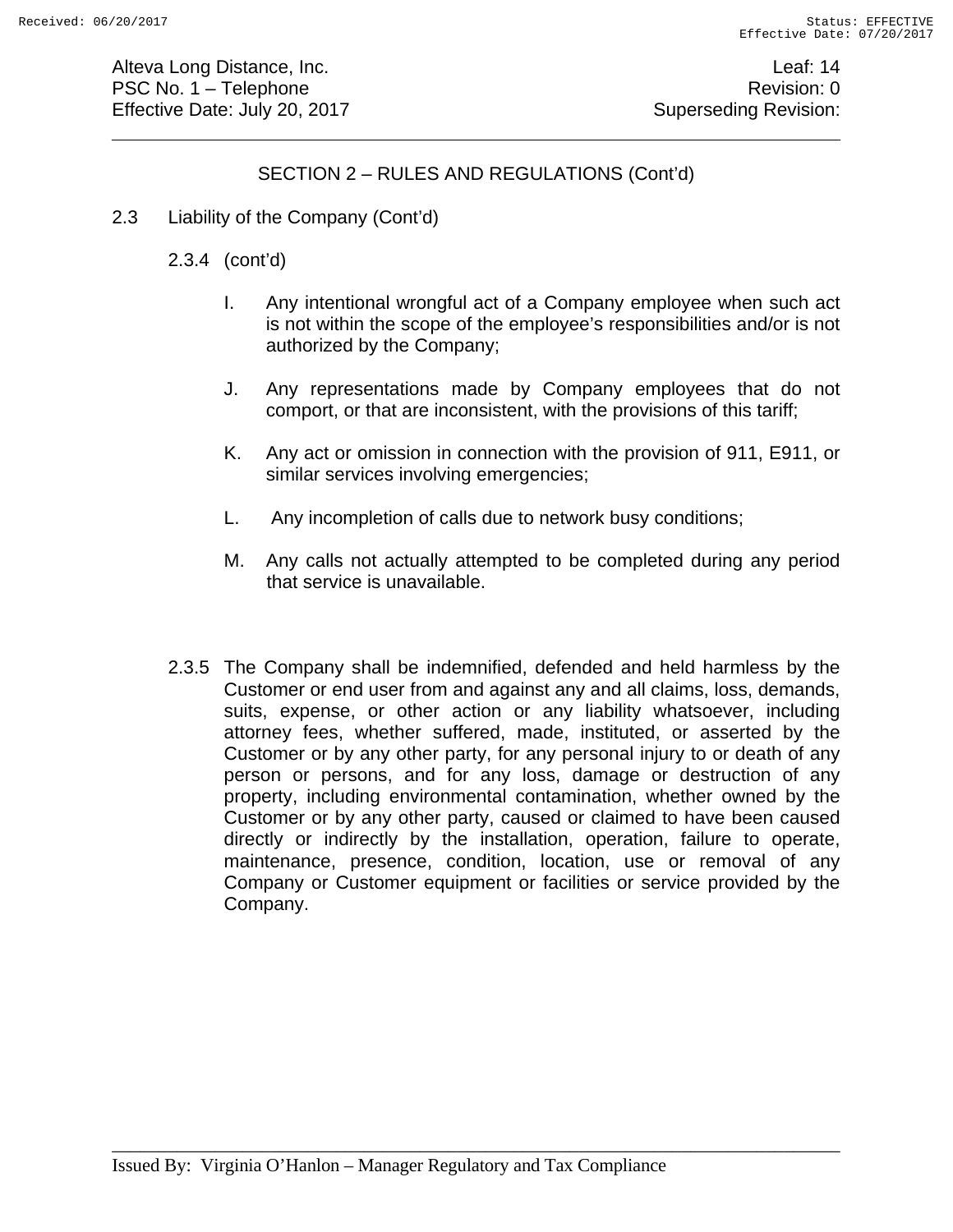Alteva Long Distance, Inc. **Leaf: 15** PSC No. 1 – Telephone Revision: 0 Effective Date: July 20, 2017 **Superseding Revision:** Superseding Revision:

## SECTION 2 - RULES AND REGULATIONS (Cont'd)

- 2.3 Liability of the Company (Cont'd)
	- 2.3.6 The Company does not guarantee nor make any warranty with respect to installations provided by it for use in an explosive atmosphere. Carrier shall be indemnified, defended and held harmless by the Customer from and against any and all claims, loss, demands, suits, or other action, or any liability whatsoever, including attorney fees, whether suffered, made, instituted or asserted by the Customer or by any other party, for any personal injury to or death of any person or persons, and for any loss, damage or destruction of any property, including environmental contamination, whether owned by the Customer or by any other party, caused or claimed to have been caused directly or indirectly by the installation, operation, failure to operate, maintenance, presence, condition, location, use or removal of any equipment or facilities or the service.
	- 2.3.7 The Company assumes no responsibility for the availability or performance of any cable or satellite systems or related facilities under the control of other entities, or for other facilities provided by other entities used for service to the Customer, even if the Company has acted as the Customer's agent in arranging for such facilities or services. Such facilities are provided subject to such degree of protection or non-preemptibility as may be provided by the other entities.
	- 2.3.8 Any claim of whatever nature against the Company shall be deemed conclusively to have been waived unless presented in writing to the Company within thirty (30) days after the date of the occurrence that gave rise to the claim.
	- 2.3.9 The Company makes no warranties or representations express or implied, either in fact or by operation of law, statutory or otherwise, including warranties of merchantability or fitness for a particular use, except those expressly set forth herein.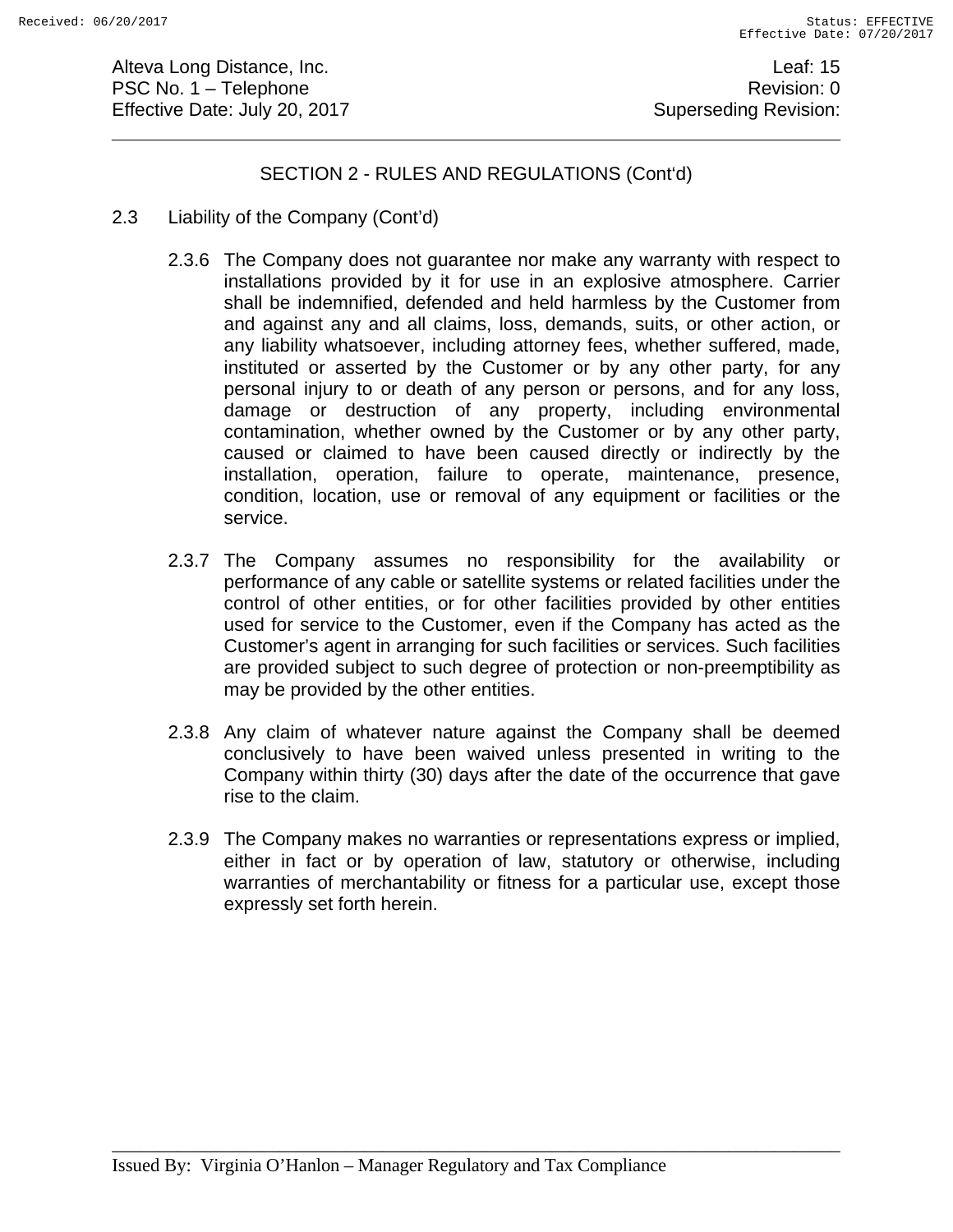Alteva Long Distance, Inc. **Leaf: 16** PSC No. 1 – Telephone Revision: 0 Effective Date: July 20, 2017 **Superseding Revision:** Superseding Revision:

SECTION 2 - RULES AND REGULATIONS (Cont'd)

- 2.4 Responsibilities of the Subscriber
	- 2.4.1 The Subscriber is responsible for placing any necessary orders; for complying with tariff regulations; for the placement of any stickers or tent cards provided by the Company or as required by law; and for assuring that Users comply with tariff regulations. The Subscriber shall ensure compliance with any applicable laws, regulations, orders or other requirements (as they exist from time to time) of any governmental entity relating to services provided or made available by the Subscriber to Users. The Subscriber is also responsible for the payment of charges for calls originated at the Subscriber's numbers which are not collect, third party, calling card, or credit card calls.
	- 2.4.2 The Subscriber is responsible for charges incurred for special construction and/or special facilities, which the Subscriber requests and which are ordered by the Company on the Subscriber's behalf.
	- 2.4.3 If required for the provision of the Company's services, the Subscriber must provide any equipment space, supporting structure, conduit and electrical power without charge to the Company.
	- 2.4.4 The Subscriber is responsible for arranging access to its premises at times mutually agreeable to the Company and the Subscriber when required by Company personnel to install, repair, maintain, program, inspect or remove equipment with the provision of the Company's services.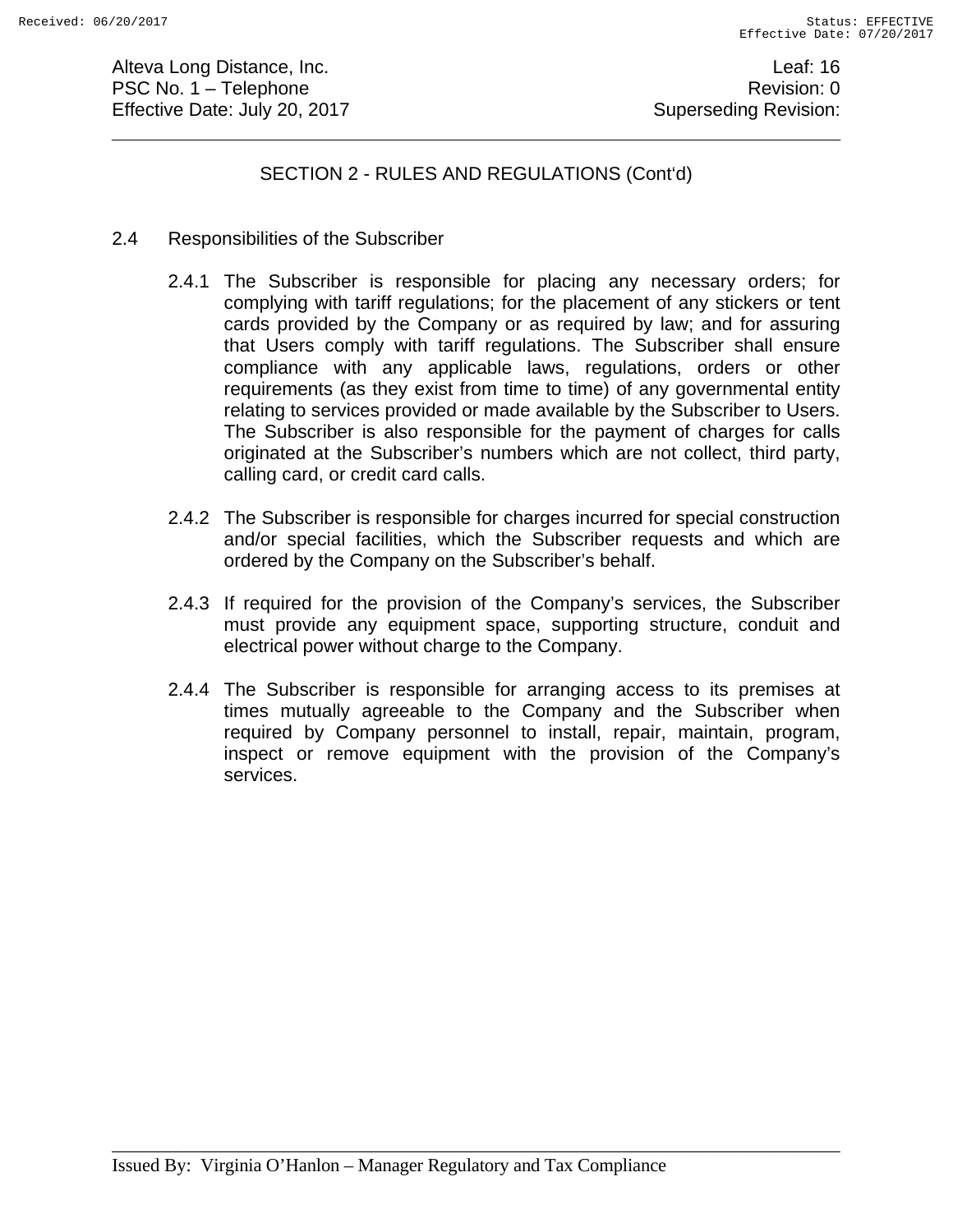Alteva Long Distance, Inc. **Leaf: 17** PSC No. 1 – Telephone Revision: 0 Effective Date: July 20, 2017 **Superseding Revision:** Superseding Revision:

## SECTION 2 - RULES AND REGULATIONS (Cont'd)

- 2.4 Responsibilities of the Subscriber (Cont'd)
	- 2.4.5 The Subscriber shall ensure that the equipment and/or system is properly interfaced with Company facilities or services, that the signals emitted into the Company's network are of the proper mode, bandwidth, power, and signal level for the intended use of the Subscriber and in compliance with the criteria set forth in this tariff, and that the signals do not damage equipment, injure personnel, or degrade service to other Subscribers. If the Federal Communications Commission or some other appropriate certifying body certifies terminal equipment as being technically acceptable for direct electrical connection with interstate communications service, the Company will permit such equipment to be connected with its channels without use of protective interface devices.

If the Subscriber fails to maintain the equipment and/or the system properly, with resulting imminent harm to Company equipment, personnel, or the quality of service to other subscribers, the Company may, upon written notice, require the use of protective equipment at the Subscriber's expense. If this fails to produce satisfactory quality and safety, the Company may, upon written notice, terminate the Subscriber's service.

- 2.4.6 The Subscriber must pay the Company for replacement or repair of damage to the equipment or facilities of the Company caused by negligence or willful act of the Subscriber, Users, or others, by improper use of the services, or by use of equipment provided by the Subscriber, Users, or others.
- 2.4.7 The Subscriber must pay for the loss through theft of any Company equipment installed at Subscriber's premises.
- 2.4.8 The Subscriber is responsible for payment of the charges set forth in this tariff.
- 2.4.9 The Subscriber is responsible for compliance with the applicable regulations set forth in this tariff.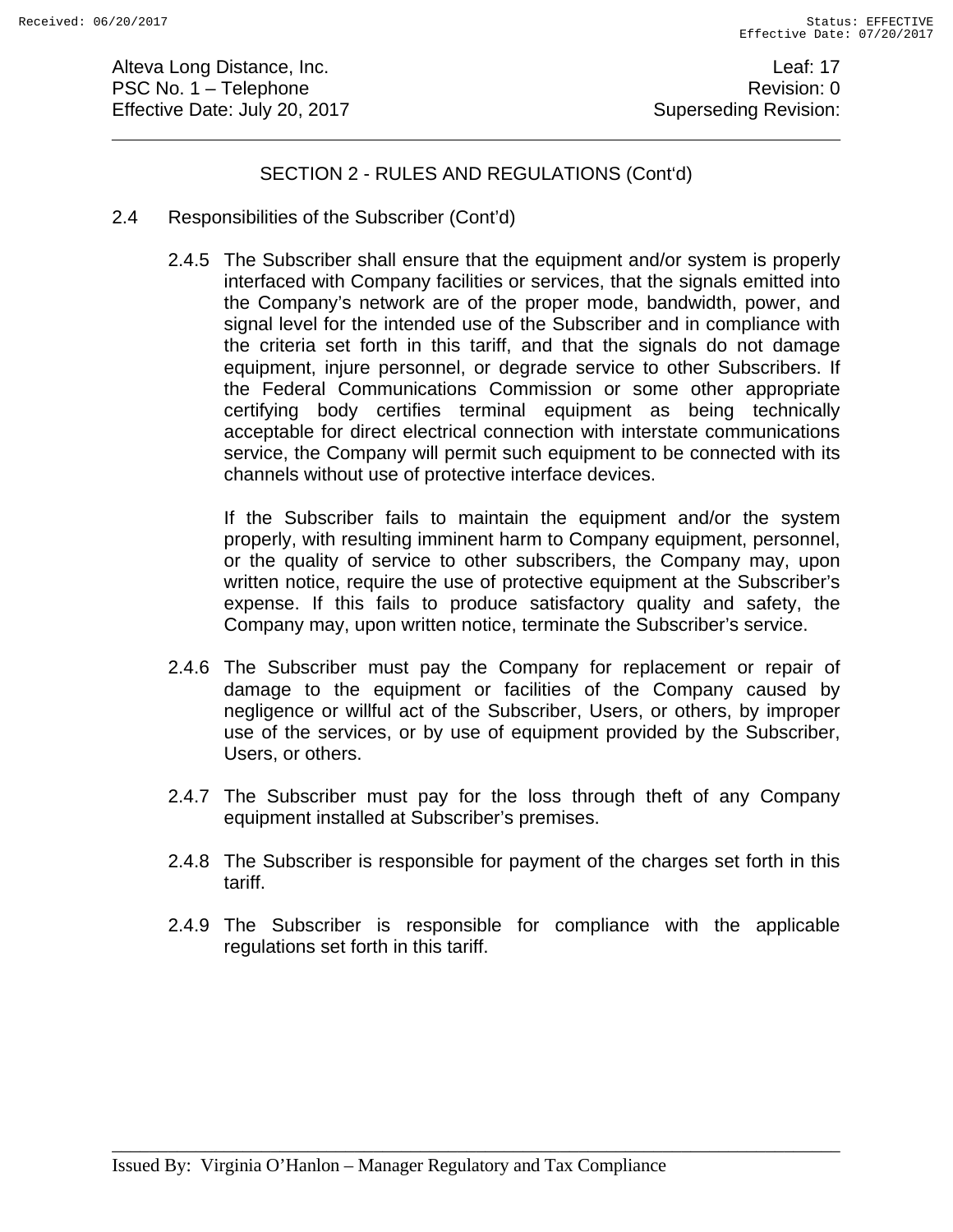Alteva Long Distance, Inc. **Leaf: 18** PSC No. 1 – Telephone Revision: 0 Effective Date: July 20, 2017 **Superseding Revision:** Superseding Revision:

## SECTION 2 - RULES AND REGULATIONS (Cont'd)

- 2.4 Responsibilities of the Subscriber (Cont'd)
	- 2.4.10 The Subscriber shall indemnify and hold the Company harmless from all liability disclaimed by the Company as specified in Section 2.3 above, arising in connection with the provision of service by the Company, and shall protect and defend the Company from any suits or claims against the Company and shall pay all expenses and satisfy all judgments rendered against the Company in connection herewith. The Company shall notify the Subscriber of any suit or claim against the Company of which it is aware.
- 2.5 Cancellation or Interruption of Services
	- 2.5.1 General
		- A. A service is interrupted when it becomes unusable to the Customer, e.g., the Customer is unable to transmit or receive, because of a failure of a component furnished by the Company under this tariff.
		- B. An interruption period begins when the Customer reports a service, facility or circuit to be inoperative and releases it for testing and repair. An interruption period ends when the service, facility or circuit is operative.
		- C. If the Customer reports a service, facility or circuit to be inoperative but declines to release it for testing and repair, the service, facility or circuit is considered to be impaired but not interrupted. No credit allowances will be made for a service, facility or circuit considered by the Company to be impaired.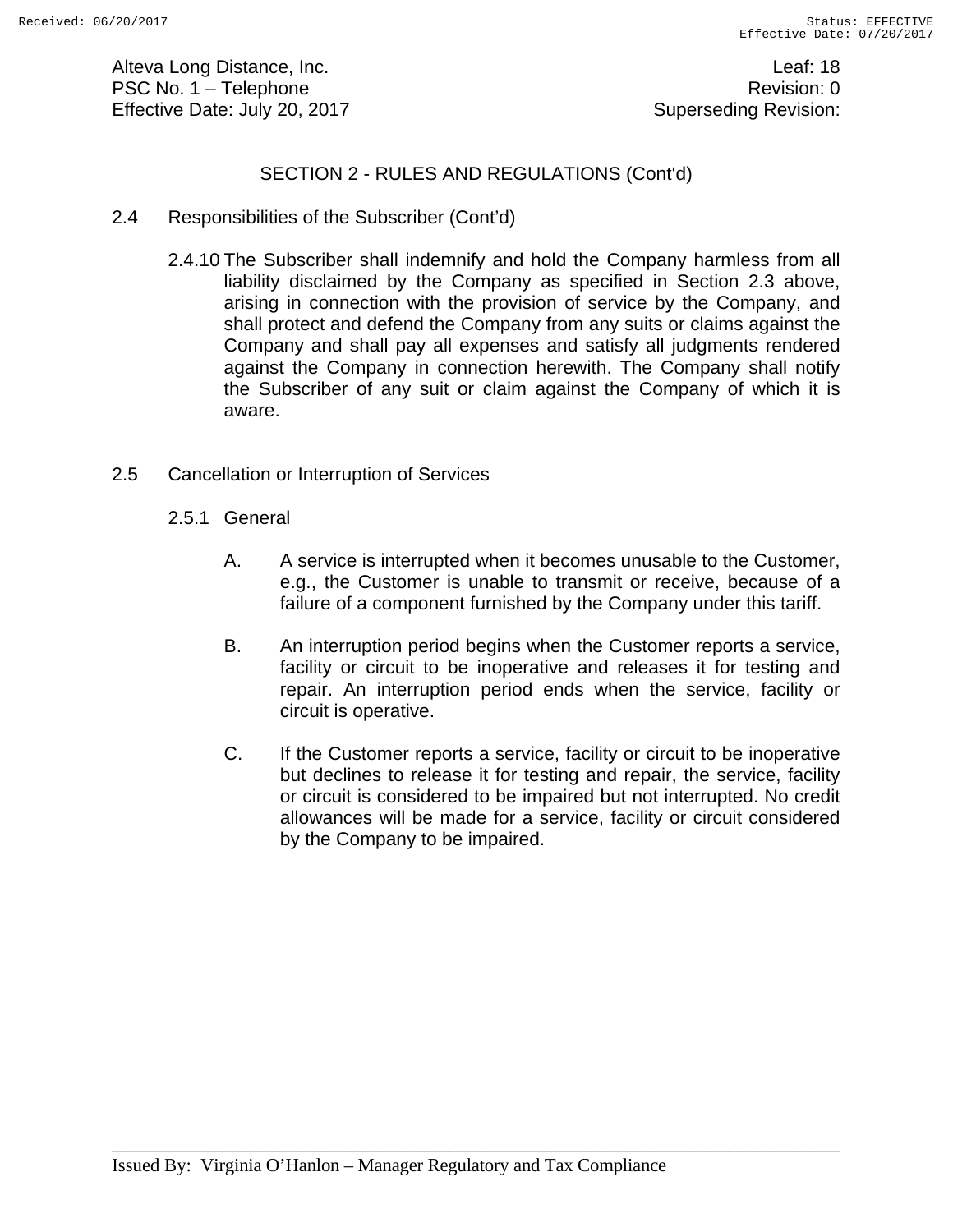Alteva Long Distance, Inc. **Leaf: 19** PSC No. 1 – Telephone Revision: 0 Effective Date: July 20, 2017 **Superseding Revision:** Superseding Revision:

# SECTION 2 - RULES AND REGULATIONS (Cont'd)

- 2.5 Cancellation or Interruption of Services (Cont'd)
	- 2.5.2 Limitations on Allowances

No credit allowance will be made for any interruption of service:

- A. due to the negligence of or noncompliance with the provisions of this Tariff by any person or entity other than the Company, including but not limited to the Customer or other common carriers connected to the service of the Company;
- B. due to the failure of power, equipment, systems, or services not provided by the Company;
- C. due to circumstances or causes beyond the control of the Company;
- D. during any period in which the Company is not given full and free access to its facilities and equipment for the purposes of investigating and correcting interruptions;
- E. during any period in which the Customer continues to use the service on an impaired basis;
- F. during any period when the Customer has released service to the Company for maintenance purposes or for implementation of a Customer order for a change in service arrangements;
- G. that occurs or continues due to the Customer's failure to authorize replacement of any element of special construction; and
- H. that was not reported to the Company within five (5) days of the date that service was affected.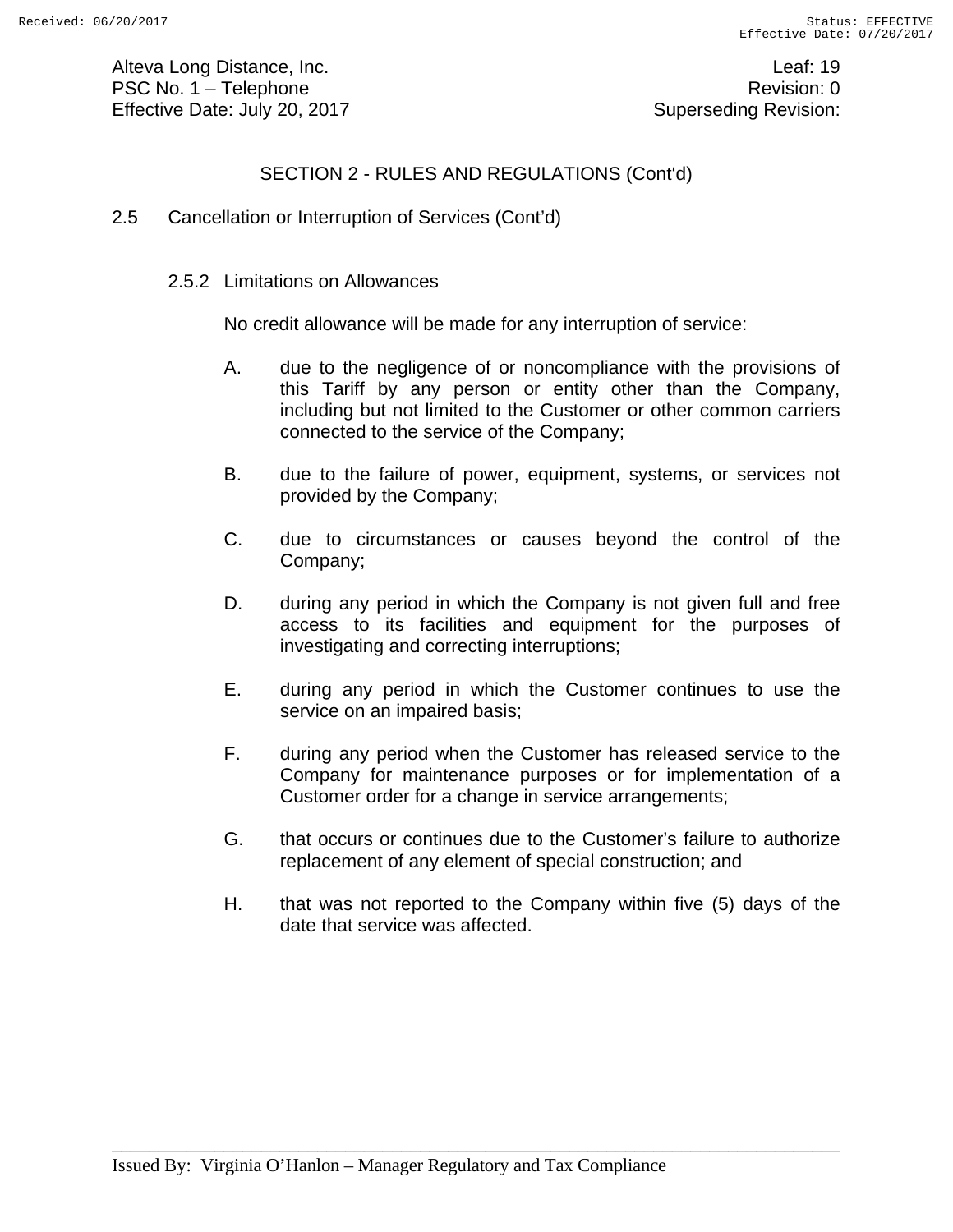Alteva Long Distance, Inc. **Leaf: 20** PSC No. 1 – Telephone Revision: 0 Effective Date: July 20, 2017 **Superseding Revision:** Superseding Revision:

# SECTION 2 - RULES AND REGULATIONS (Cont'd)

- 2.5 Cancellation or Interruption of Services (Cont'd)
	- 2.5.3 Application of Credits for Interruptions of Service

For purposes of credit computation, every month shall be considered to have 30 days and every day 24 hours. For all Company services no credit shall be allowed for an interruption of continuous duration of less than twenty-four hours. For services billed on a usage basis, credits will be limited to, at maximum, the price of the call that was in progress at the time of the service interruption. For services with monthly recurring charges, credit is computed by multiplying the monthly recurring rate by the ratio that the number of hours in the period of interruption bears to 720 hours (30 days times 24 hours). The credit shall be based upon the nonusage charges for the month during which the interruption occurred, excluding equipment and access line charges. Credits for services billed on a usage basis will be determined as set forth above.

2.5.4 Cancellation by the Customer

The Customer may have service canceled upon written or verbal notice to the Company. The Customer shall pay the Company for service furnished until the cancellation date specified by the Customer or until the date that the written cancellation notice is received, whichever is later. Cancellation of service is subject to early termination liability obligations set forth in this tariff.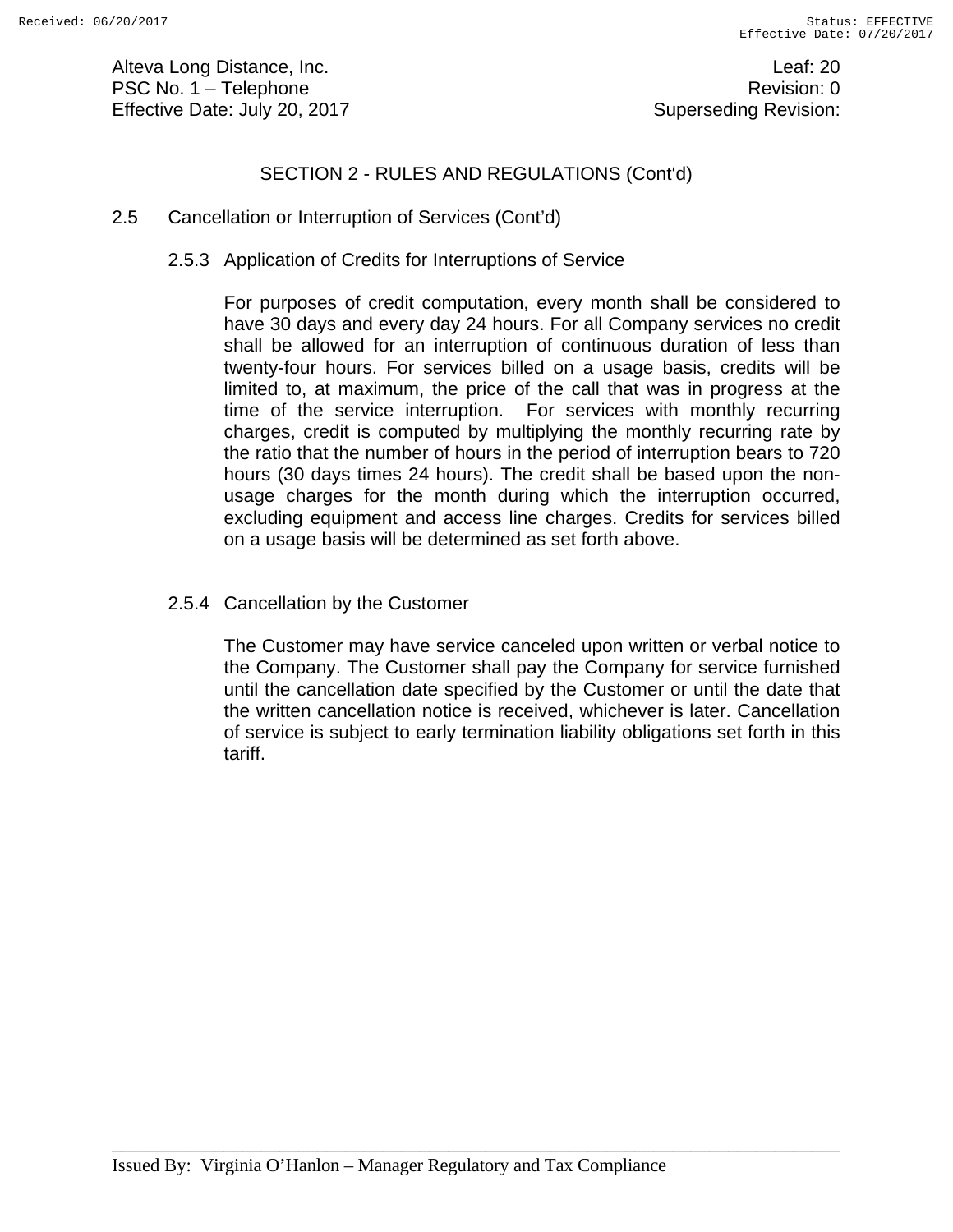Alteva Long Distance, Inc. **Leaf: 21** PSC No. 1 – Telephone Revision: 0 Effective Date: July 20, 2017 **Superseding Revision:** Superseding Revision:

# SECTION 2 - RULES AND REGULATIONS (Cont'd)

- 2.6 Refusal, Suspension or Cancellation of Service
	- 2.6.1 Refusal, Suspension or Cancellation of Service without Prior Notice
		- A. Service may be suspended by the Company, without prior notice to the Customer, by blocking traffic and all services to certain cities, countries, NPA-NXX exchanges, or individual telephone numbers, when the Company deems it necessary to take such action to prevent unlawful or fraudulent use of its service. The Company will restore services as soon as it can be provided without undue risk.
		- B. For violation of law or this tariff: Except as provided elsewhere in this tariff, the Customer shall be subject to refusal, suspension or cancellation of service, without prior notice, for any violation of terms of this tariff, for any actual or apparent violation of any law, rule, regulation, order, decree or policy of any government authority of competent jurisdiction, or by reason of any order or decision of a court or other government authority having jurisdiction which prohibits the Company from furnishing such service or prohibits Customer from subscribing to, using, or paying for such service.
		- C. For the Company to comply with any order or request of any governmental authority having jurisdiction: The Customer shall be subject to refusal, suspension or cancellation of service, without prior notice, in order to permit the Company to comply with any order or request of any governmental authority having jurisdiction.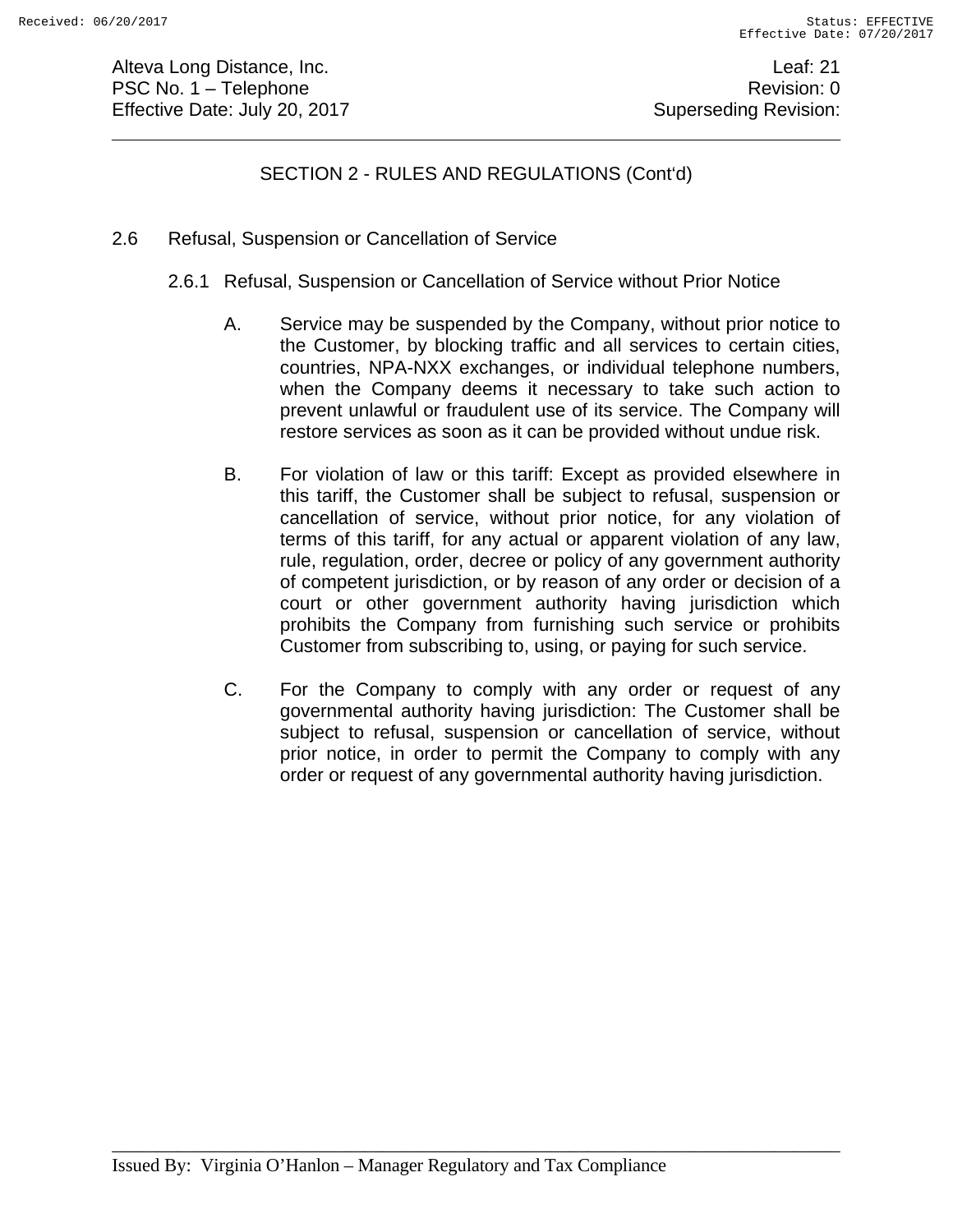Alteva Long Distance, Inc. **Leaf: 22** PSC No. 1 – Telephone Revision: 0 Effective Date: July 20, 2017 **Superseding Revision:** Superseding Revision:

# SECTION 2 - RULES AND REGULATIONS (Cont'd)

- 2.6 Refusal, Suspension or Cancellation of Service (Cont'd)
	- 2.6.1 Refusal, Suspension or Cancellation of Service without Prior Notice (cont'd)
		- D. For unauthorized or unlawful use of Calling Card numbers and Authorization Codes: Calling Card Numbers and Authorization Codes are issued by the Company only to the Customer and may not be sold or otherwise distributed without the written consent of the Company. Any unauthorized or unlawful use of such numbers or Authorization Codes shall result in the immediate refusal, suspension or cancellation of service without prior notice.
		- E. The Company may refuse, suspend or cancel service immediately and without prior notice in the event of excessive network usage which is determined to be fraudulent or beyond the Customer's demonstrated ability to pay.
		- F. Without prior notice in the event of Customer or Customer's authorized user use of equipment in such a manner as to adversely affect the Company's facilities and/or equipment or service to others.
		- G. Without prior notice in the event of tampering with the facilities and/or equipment or services owned by the Company or its suppliers and used to provide service under this tariff.
		- H. Without prior notice in the event of unauthorized or fraudulent use of service. Whenever service is discontinued for fraudulent use of service, the Company may, before restoring service, require the Customer to make, at his or her own expense, all changes in facilities or equipment necessary to eliminate illegal use and to pay an amount reasonably estimated as the loss in revenues resulting from such fraudulent use.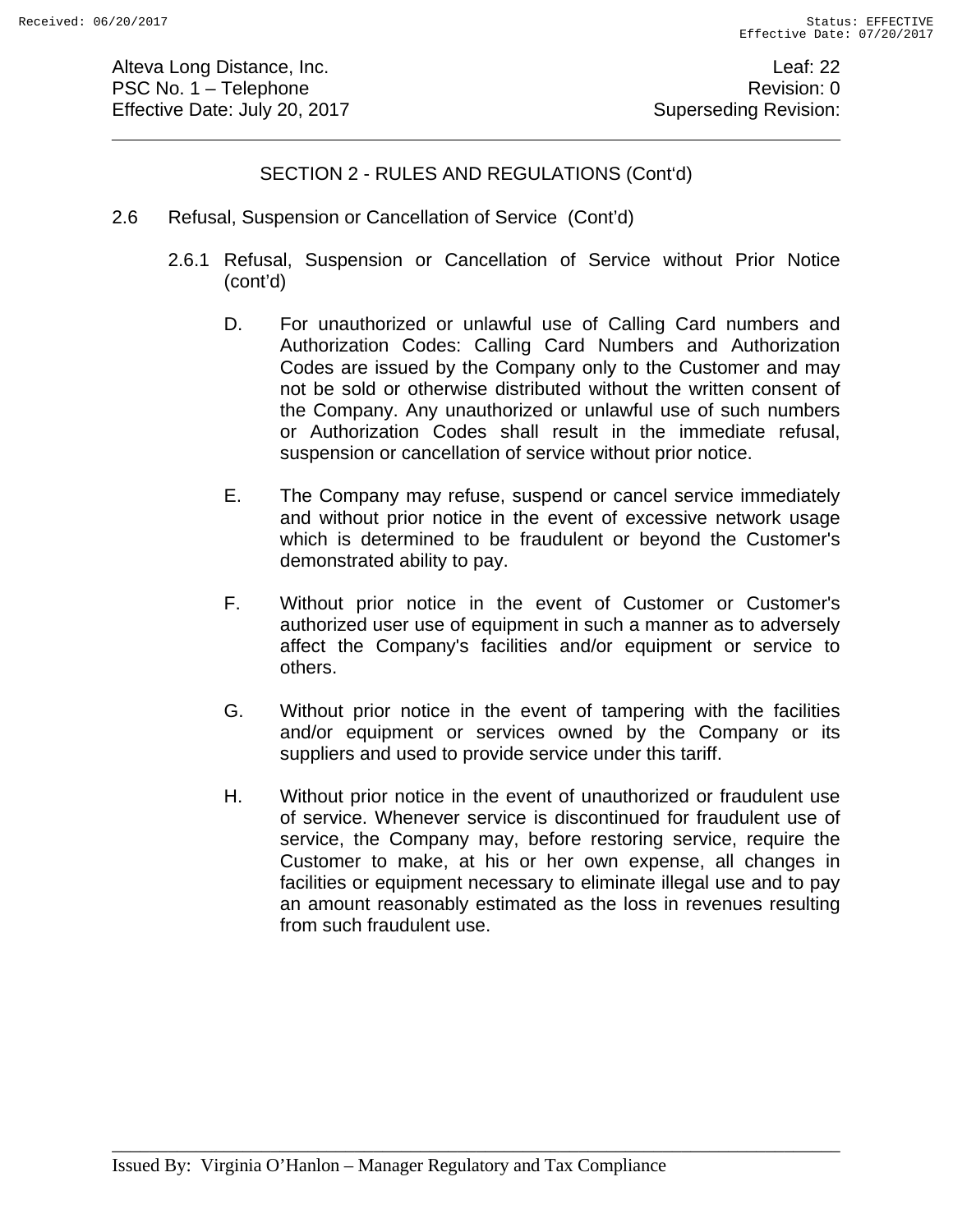Alteva Long Distance, Inc. **Leaf: 23** PSC No. 1 – Telephone Revision: 0 Effective Date: July 20, 2017 **Superseding Revision:** Superseding Revision:

## SECTION 2 - RULES AND REGULATIONS (Cont'd)

2.6.2 Refusal, Suspension or Cancellation of Service with Notice

The Company may refuse, suspend, or cancel service under the following conditions provided that, unless otherwise stated in this tariff, existing Customers shall be given 15 days written notice to comply with any rule or remedy any deficiency.

- A. The Company reserves the right to refuse, suspend, or cancel service for applicants or Customers who cannot show reasonable credit-worthiness or cannot satisfy deposit requirements set forth in this tariff.
- B. For nonpayment: The Company, by written notice to the Customer and in accordance with applicable law, may refuse, suspend or cancel service without incurring any liability when there is an unpaid balance for service that is more than 30 days overdue. Cancellation of service for nonpayment is subject to early termination liability obligations set forth in this tariff.
- C. For returned checks: The Customer whose check or draft is returned unpaid for any reason, after two attempts at collection, shall be subject to refusal, suspension or cancellation of service in the same manner as provided for nonpayment of overdue charges. A charge of up to twenty dollars (\$20.00) may be imposed for returned checks.
- D. For lack of use: The Company, by written notice to the Customer, may refuse, suspend or cancel service in the same manner as provided for nonpayment of overdue charges if after three full billing cycles the service has not been used.
- E. For use of service for any purpose other than that described in this tariff for the application for service.
- F. For neglect or refusal to provide reasonable access to the Company or its agents, employees, or contractors for the purpose of inspection and maintenance of facilities and/or equipment owned by the Company or its suppliers and used to provide service under this tariff.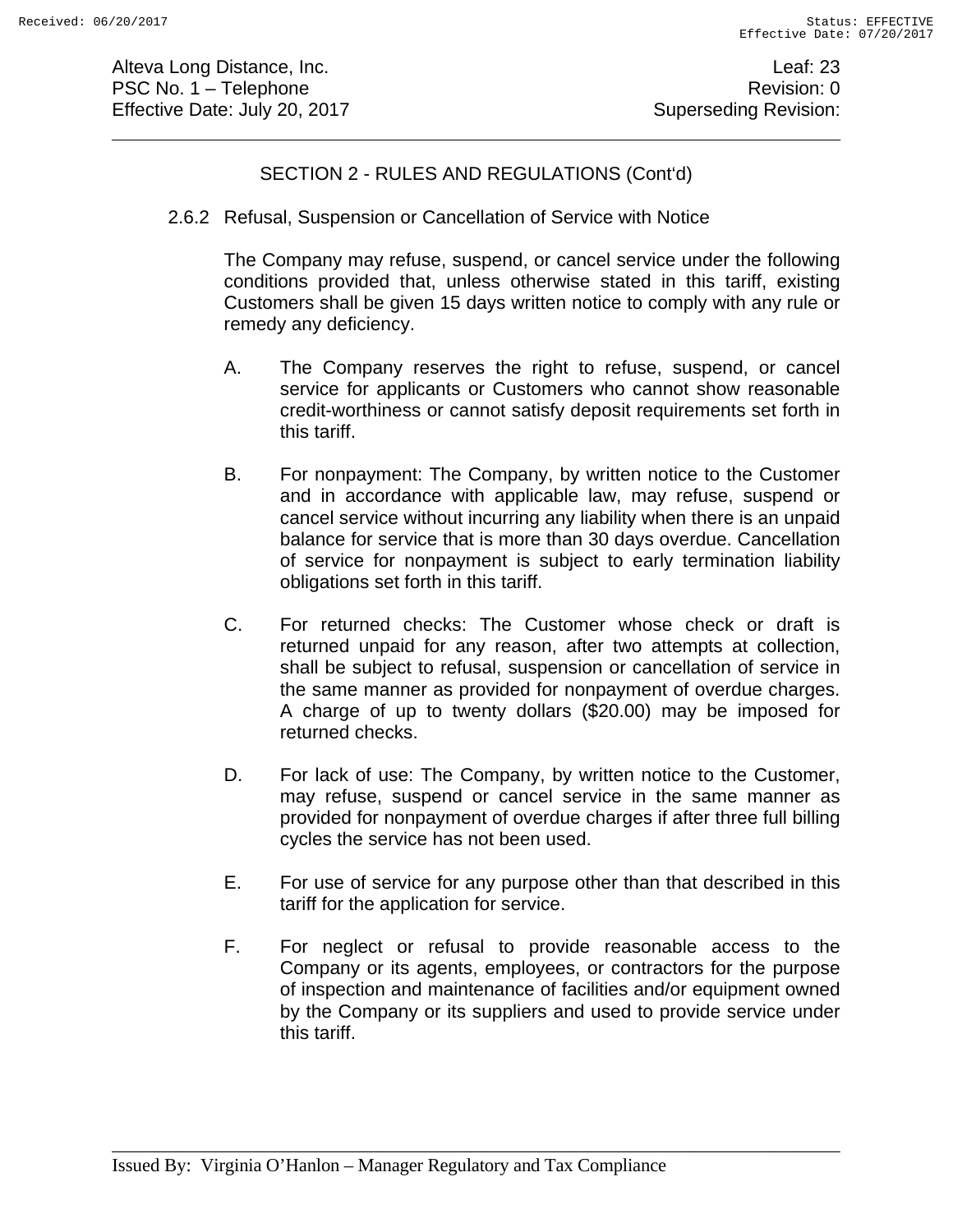Alteva Long Distance, Inc. **Leaf: 24** PSC No. 1 – Telephone Revision: 0 Effective Date: July 20, 2017 **Superseding Revision:** Superseding Revision:

## SECTION 2 - RULES AND REGULATIONS (Cont'd)

#### 2.7 Payment for Service

- 2.7.1 The Subscriber will either be billed directly by the Company or its intermediary or charges will be included in the Subscriber's regular telephone bill pursuant to billing and collection agreements established by the Company or its intermediary with the applicable telephone company.
- 2.7.2 Service is provided and billed on a monthly basis unless otherwise stated in the service description in this tariff. Bills are due on the due date shown on the bill, which will not be less than 20 days from the date the bill was rendered, and are payable at any business office of the Company by U.S. Mail, or at any location designated by the Company. If objection is not received by the Company within six months after the bill is rendered, the items and charges appearing thereon shall be determined to be correct and binding upon the customer.
- 2.7.3 The Company may impose a late payment charge not to exceed 1.5% on amounts due not paid by the due date on the invoice. Charges may only be assessed on outstanding balances. The Subscriber shall be responsible for all costs, including attorney's fees, incurred in the collection of unpaid charges or in any other action to enforce payments and/or obligations arising under this tariff. A charge of up to twenty dollars (\$20.00) may be imposed for returned checks, in addition to any charges assessed by any bank.
- 2.7.4 The security of the Customer's Authorization Codes is the responsibility of the Customer. All calls placed using such Authorization Codes shall be billed to and shall be the obligation of the Customer. The Customer is responsible for all calls placed via the Customer's Authorization Code, whether such use is as a result of the Customer's intentional or negligent disclosure of the Authorization Code or otherwise. However, the Customer shall not be responsible for charges in connection with the unauthorized use of Authorization Codes arising after the Customer notifies the Company of the loss, theft, or other breach of security of such Authorization Codes.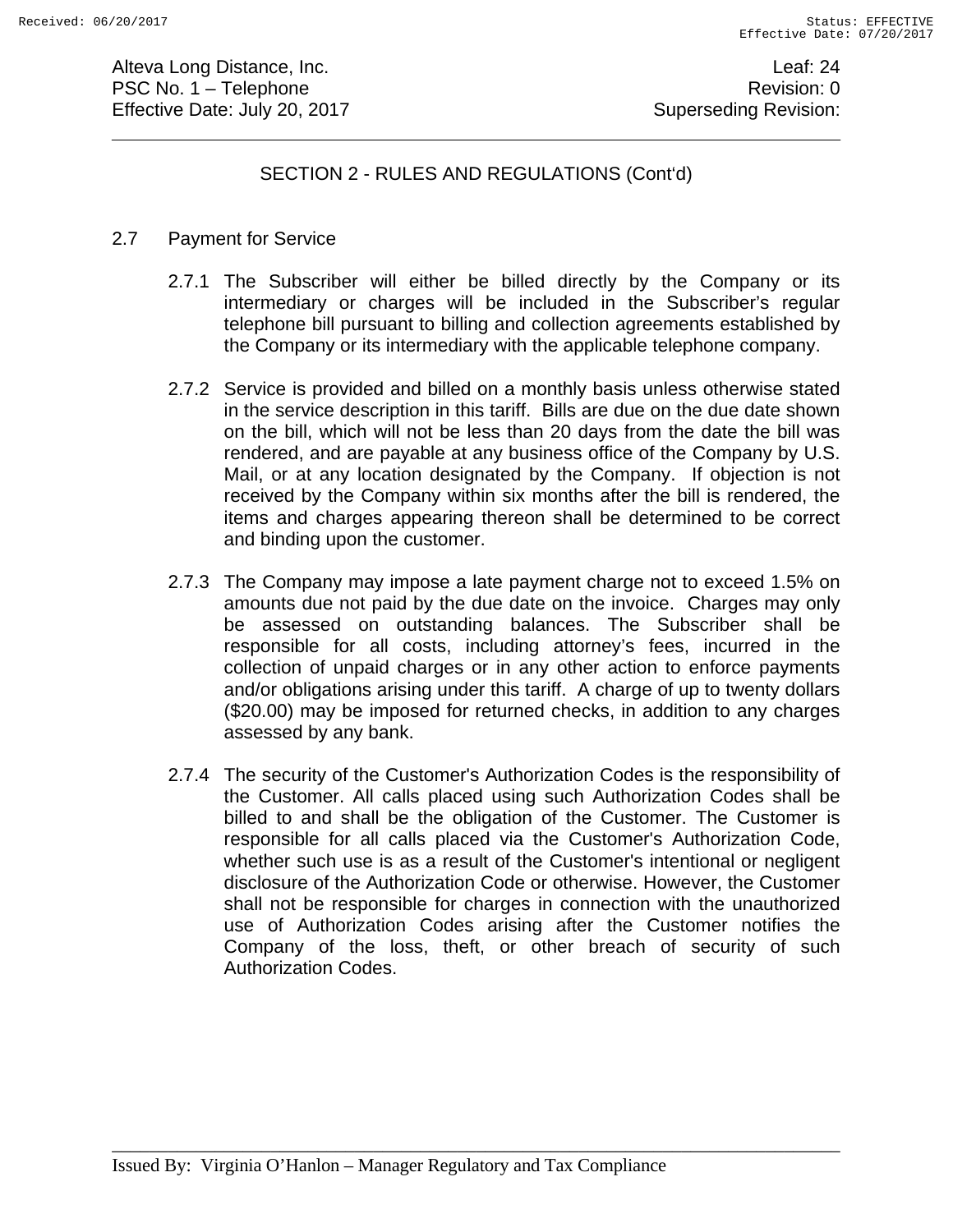Alteva Long Distance, Inc. **Leaf: 25** PSC No. 1 – Telephone Revision: 0 Effective Date: July 20, 2017 **Superseding Revision:** Superseding Revision:

## SECTION 2 - RULES AND REGULATIONS (Cont'd)

- 2.7 Payment for Service (cont'd)
	- 2.7.5 The Customer shall be responsible for payment of rates and charges for all calls placed by or through Customer's equipment by any person. In particular and without limitation of the foregoing, the Customer is responsible for payment of rates and charges for any calls placed by or through the Customer's equipment via any remote access features.
	- 2.7.6 The Company reserves the right to examine the credit record or other available external sources of credit of an applicant or Customer. The Customer whose service has been disconnected for nonpayment of bills shall be required to pay any unpaid balance due to the Company before service is restored, and a deposit may be required.
- 2.8 Validation of Credit

The Company reserves the right to validate the credit worthiness of Subscribers or Users.

2.9 Contested Charges

All bills are presumed accurate, and shall be absolutely binding on the Subscriber unless objection is received by the Company within thirty (30) days after such bills are rendered. In the case of a billing dispute between the Subscriber and the Company for service furnished to the Subscriber, which cannot be settled with mutual satisfaction, the Subscriber can take the following course of action within thirty (30) days of the billing date:

2.9.1 The Subscriber may request, and the Company will provide, an in-depth review of the disputed amount. (The undisputed portion and subsequent bills must be paid on a timely basis or the service may be subject to disconnect.)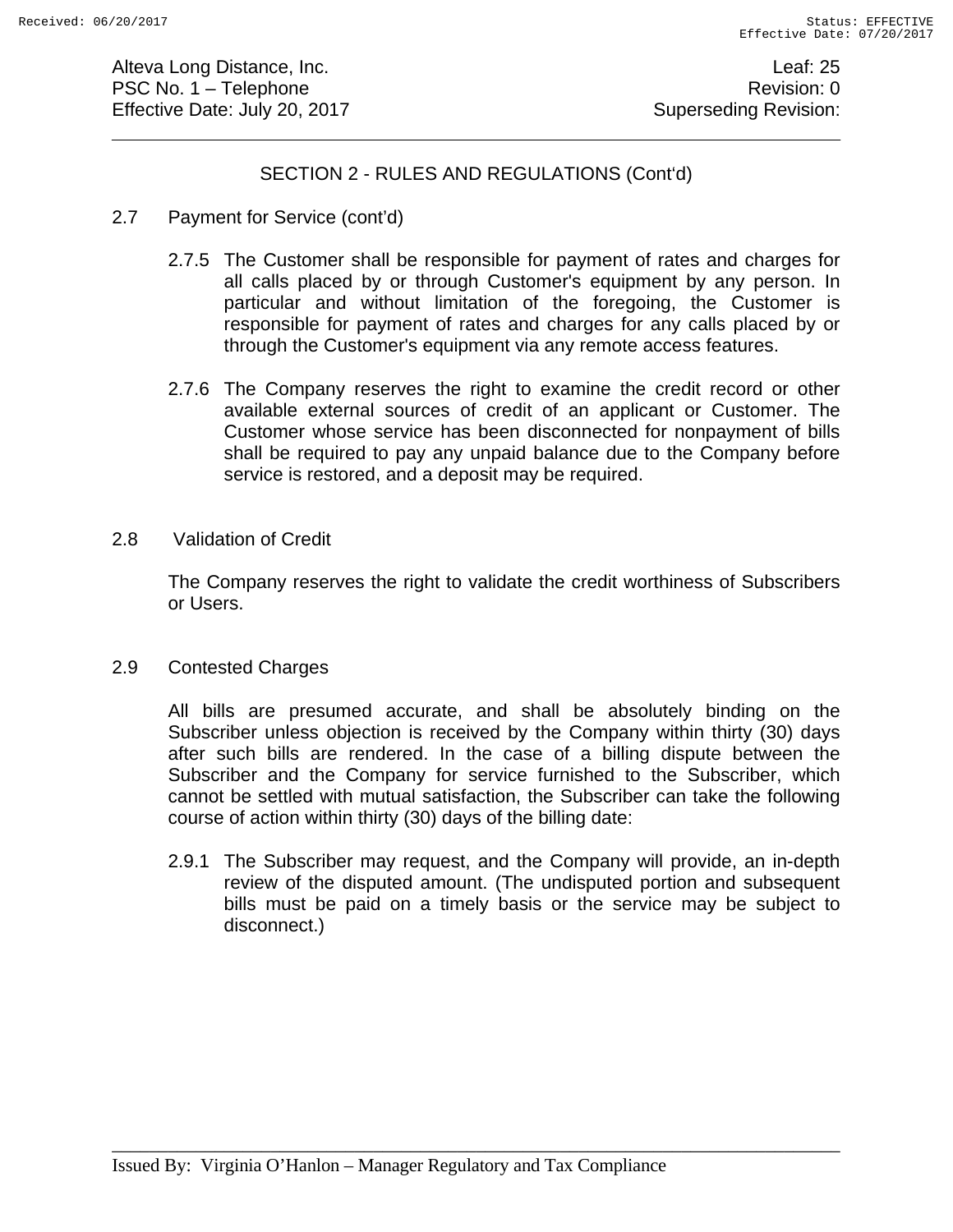Alteva Long Distance, Inc. **Leaf: 26** PSC No. 1 – Telephone Revision: 0 Effective Date: July 20, 2017 **Superseding Revision:** Superseding Revision:

## SECTION 2 - RULES AND REGULATIONS (Cont'd)

#### 2.9 Contested Charges (Cont'd)

2.9.2 If there is still a disagreement about the disputed amount after the investigation and review by a manager of the Company, the Subscriber may file an appropriate complaint with the New York State Public Service Commission. The Commission's address is:

#### New York State Public Service Commission Three Empire State Plaza Building Albany, New York 12223-1350

#### 2.10 Billing Entity Conditions

When billing functions on behalf of the Company are performed by local exchange telephone companies, or others, the payment conditions and regulations of such companies apply, including any applicable interest and/or late payment charge conditions.

#### 2.11 Deposits

2.11.1 The Company may require from any Customer or prospective Customer a deposit to be held as a guarantee for the payment of charges in accordance with the rules and regulations of the Commission. Any applicant who is either not a previous Customer having established a prompt payment record or whose credit record is not satisfactory may be required to pay a deposit. In its calculation of a Customers' creditworthiness, the Company will use trading banking references, credit reports, and any other information pertinent to a Customers' credit. Any deposit required shall be confirmed in writing to the Customer no later than the time of the next billing.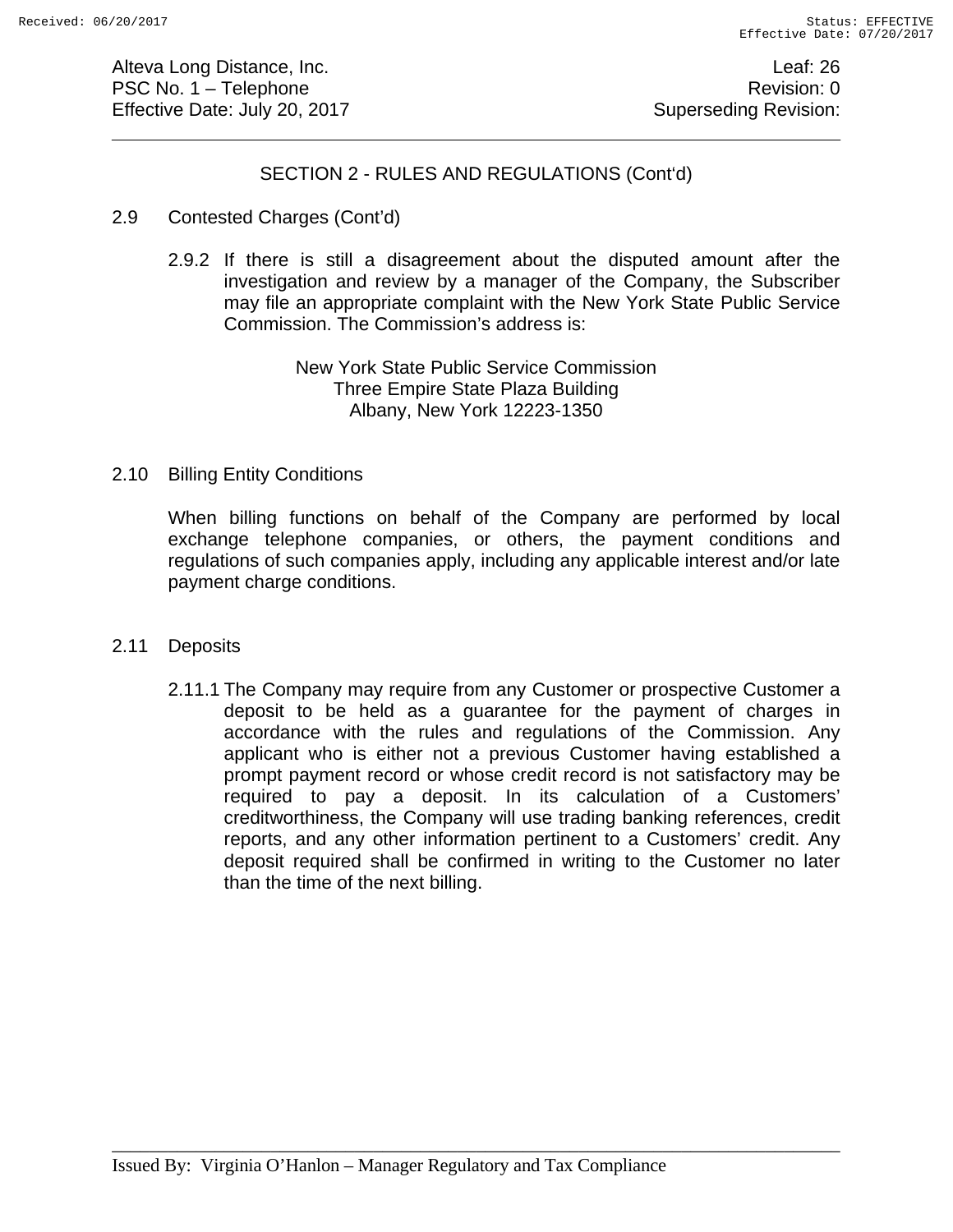Alteva Long Distance, Inc. **Leaf: 27** PSC No. 1 – Telephone Revision: 0 Effective Date: July 20, 2017 **Superseding Revision:** Superseding Revision:

## SECTION 2 - RULES AND REGULATIONS (Cont'd)

- 2.11 Deposits (Cont'd)
	- 2.11.2 The amount of the deposit shall be in accordance with Commission regulations and shall not be more than two (2) months of usage of Carrier's services for any specific Customer. The amount of such usage may be estimated from past usage, the Customer's estimated anticipated usage, or the Company's average usage considering type and nature of service. The amount of deposit may exceed this total when services are provided for shorter periods of time or special occasions, and will not exceed an amount equal to two months charges. Interest on deposits held for thirty days or more will be paid at a rate as permitted under Commission rules.
	- 2.11.3 A deposit shall be returned: 1) when an application for service has been canceled prior to the establishment of service; or 2) at the end of twelve (12) consecutive months of a satisfactory credit history; or 3) upon discontinuation of service. The Company shall apply the deposit against any outstanding balances due. If a credit balance exists after such application, the Company shall refund the balance to the Customer.
	- 2.11.4 The fact that a security deposit has been made in no way relieves the Customer from the prompt payment of bills upon presentation.
- 2.12 Restoration of Service

If service has been refused, suspended or canceled for nonpayment or as otherwise provided herein and the Customer wishes it continued, service shall, at the Company's discretion, be restored when all past due amounts are paid or the event giving rise to the refusal, suspension, or cancellation (if other than nonpayment) is corrected.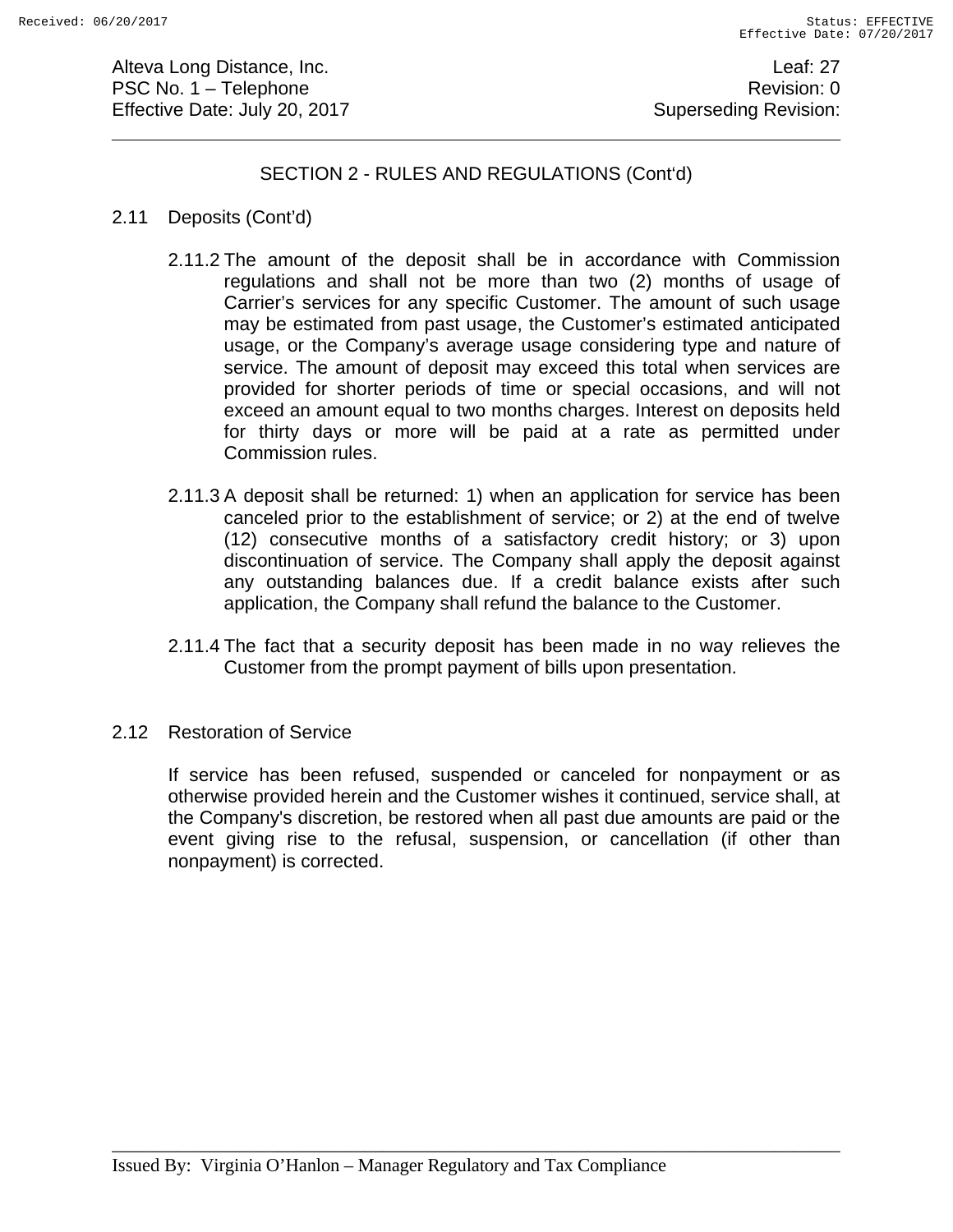Alteva Long Distance, Inc. **Leaf: 28** PSC No. 1 – Telephone Revision: 0 Effective Date: July 20, 2017 **Superseding Revision:** Superseding Revision:

## SECTION 2 - RULES AND REGULATIONS (Cont'd)

2.13 Telephone Surcharges/Taxes/Contributions

In addition to the rates and charges applicable according to the rules and regulations of this tariff, various surcharges and taxes may apply to charges incurred by and billed to the customer on the monthly billing statement. The Customer is responsible for payment of any fees (including franchise and rightof-way fees), charges, surcharges, contributions and taxes (however designated) (including without limitation: universal service contributions, telephone relay service contributions, sales, use, gross receipts, excise, access or other taxes but excluding taxes on the Company's net income) imposed by any local, state, or federal government on or based upon the provision, sale or use of the Company's services. Fees, charges, and taxes imposed by a city, county, or other political subdivision will be collected only from those Customers receiving service within the boundaries of that subdivision.

2.14 Minimum Call Completion Rate

The Company will ensure an industry standard call completion rate.

2.15 Promotions

The Company may from time to time offer promotional services.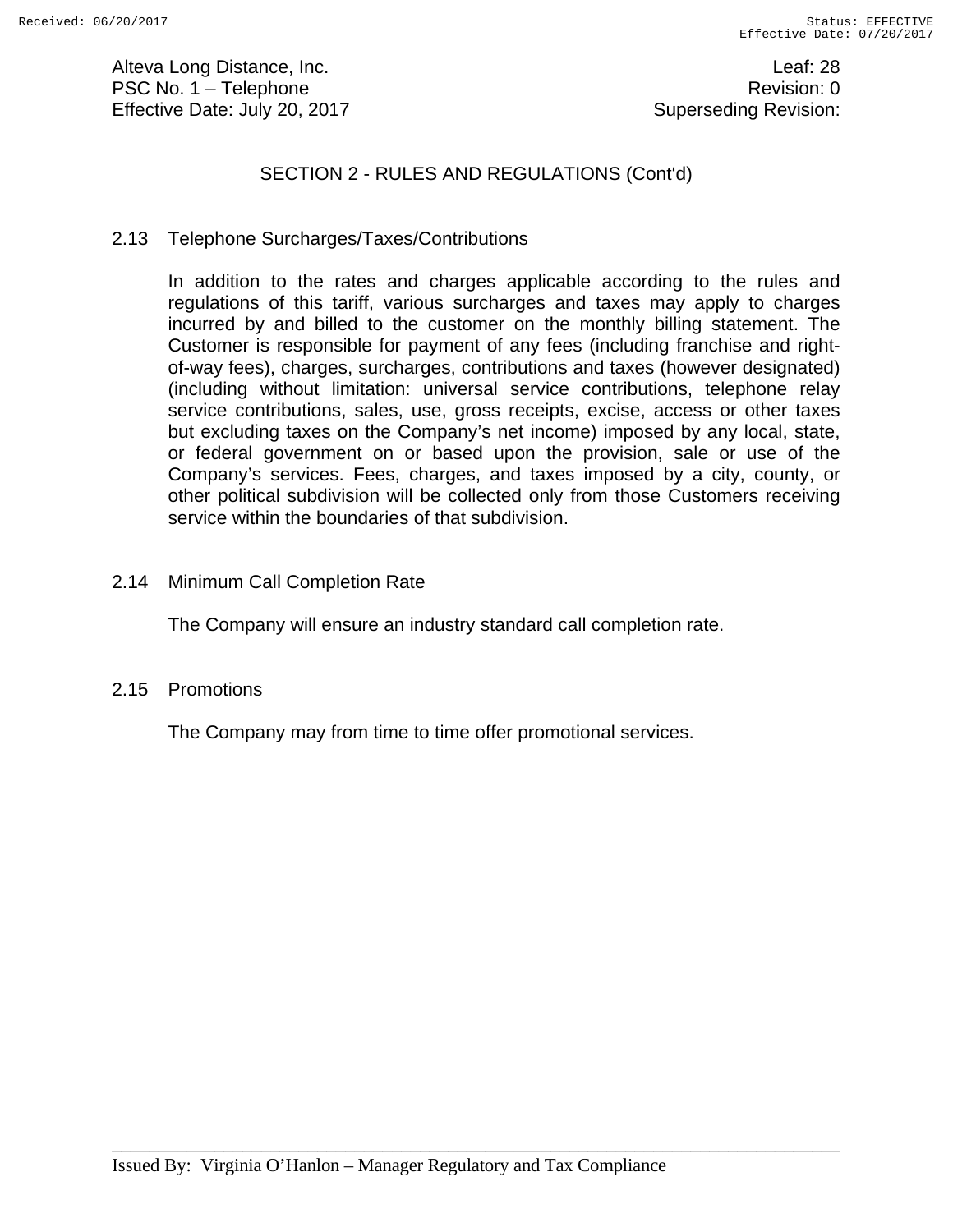Alteva Long Distance, Inc. **Leaf: 29** PSC No. 1 – Telephone Revision: 0 Effective Date: July 20, 2017 **Superseding Revision:** Superseding Revision:

## SECTION 2 - RULES AND REGULATIONS (Cont'd)

#### 2.16 Pay Telephone Surcharge

In order to recover the Company's expenses to comply with the FCC's pay telephone compensation plan effective on October 7, 1997 (FCC 97-371), unless otherwise stated in this tariff, an undiscountable per call charge is applicable to all interstate, intrastate and international calls that originate from any domestic pay telephone used to access the Company's services. The Pay Telephone Surcharge, which is in addition to standard tariffed usage charges and any applicable service charges and surcharges associated with the Company's service, applies for the use of the instrument used to access the Company service and is unrelated to the Company's service accessed from the pay telephone. Pay telephones include coin-operated and coinless phones owned by local telephone companies, independent companies and other interexchange carriers. The Pay Telephone Surcharge applies to the initial completed call and any reoriginated call (i.e., using the "#" symbol). Whenever possible, the Pay Telephone Surcharge will appear on the same invoice containing the usage charges for the surcharged call. In cases where proper pay telephone coding digits are not transmitted to the Company prior to completion of a call, the Public Pay telephone Surcharge may be billed on a subsequent invoice after the Company has obtained information that the originating station is an eligible pay telephone.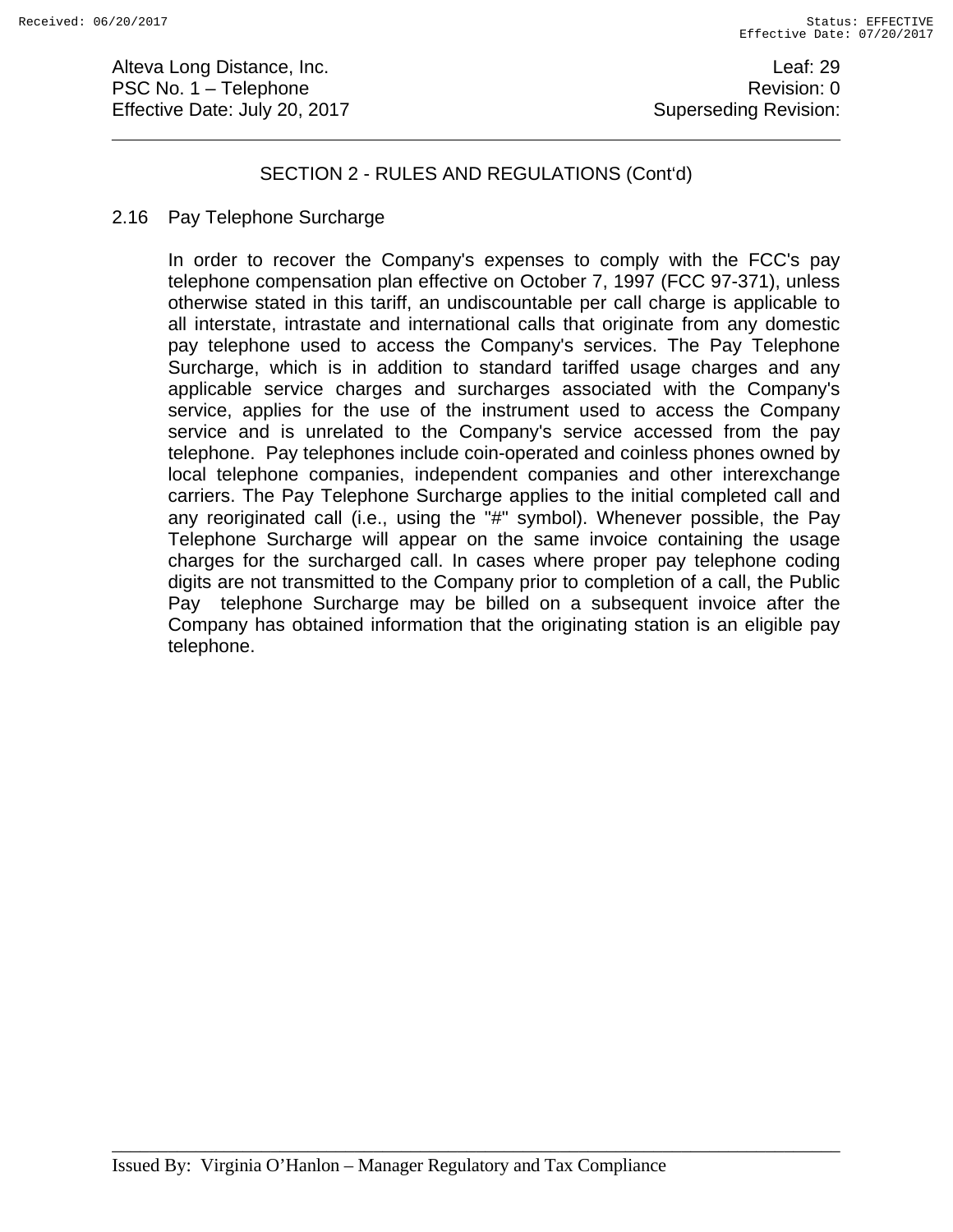Alteva Long Distance, Inc. **Leaf: 30** PSC No. 1 – Telephone Revision: 0 Effective Date: July 20, 2017 **Superseding Revision:** Superseding Revision:

# SECTION 2 - RULES AND REGULATIONS (Cont'd)

#### 2.17 Flexible Pricing

## 2.17.1 General

 Flexible Pricing sets minimum and maximum rates that can be charged for telephone service. The Company may change a specific rate within the range of the established minimum and maximum rates on one day's notice to customers and the Public Service Commission.

#### 2.17.2 Conditions

- a. The Company reserves the right to change prices at any time subject to regulatory requirements by filing a revised Rate Attachment with the Commission.
- b. Individual written notice to Customers of rate changes shall be made in accordance with Commission regulations. Where there are no regulations, notification will be made in a manner appropriate to the circumstances involved.
- c. A rate shall not be changed unless it has been in effect for at least thirty (30) days.
- d. A customer can request that the Company disconnect service that is provided under the Flexible Pricing due to a price increase. The customer will be credited for the difference between the new price and the old price retroactive to the effective date of the price increase if the customer notifies the Company of its desire to disconnect service within 20 days of receiving notification of the price increase.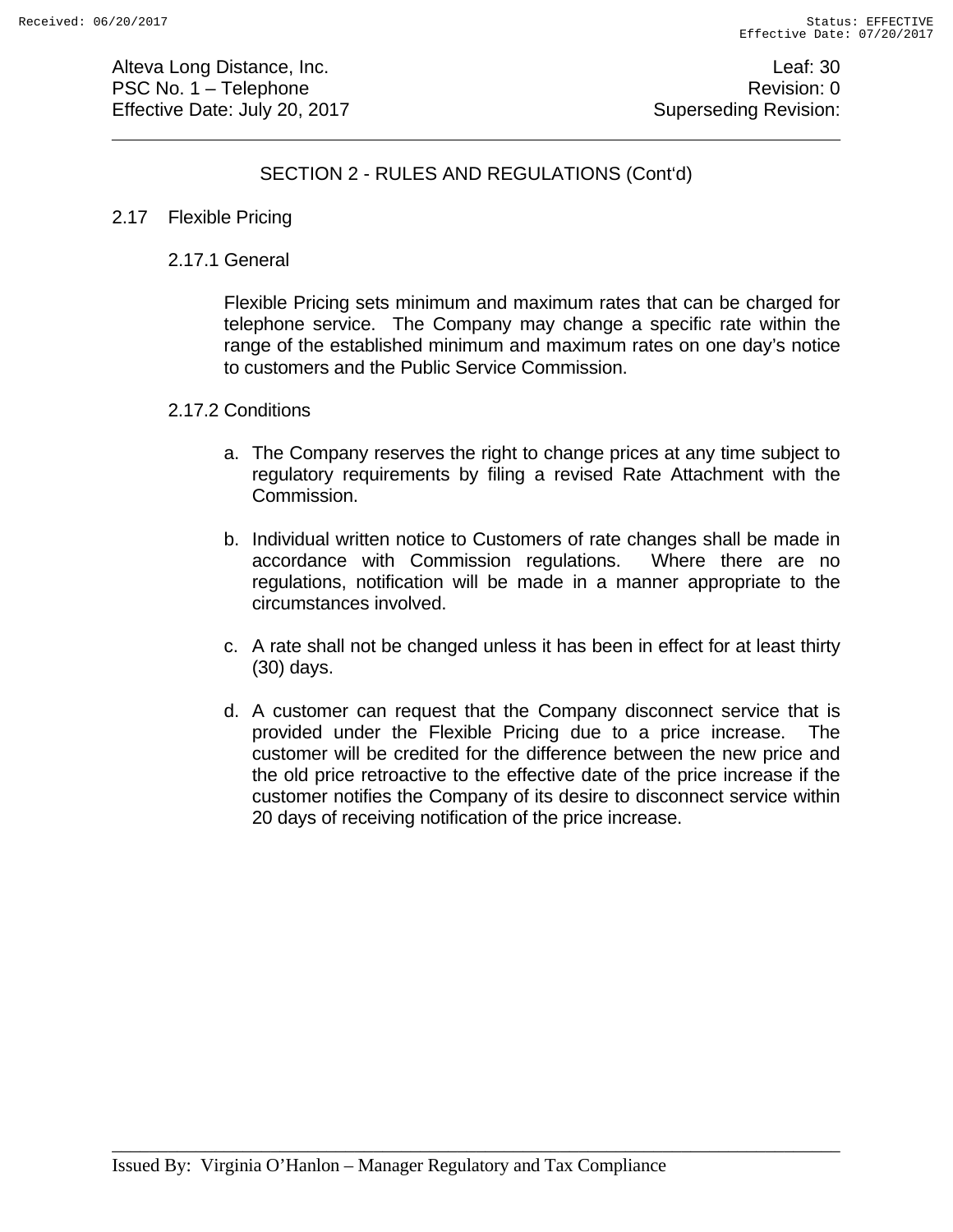Alteva Long Distance, Inc. **Leaf: 31** PSC No. 1 – Telephone Revision: 0 Effective Date: July 20, 2017 **Superseding Revision:** Superseding Revision:

# SECTION 2 - RULES AND REGULATIONS (Cont'd)

#### 2.18 Additional Provisions Applicable To Residential Customers

#### 2.18.1 Application of Rates

 Residential rates as described in Section 3 and shown in Attachment B apply to service furnished in private homes or apartments (including all parts of the customer's domestic establishment) for domestic use. Residential rates also apply in college fraternity or sorority houses, convents and monasteries, and to the clergy for domestic use in residential quarters.

 Residential rates do not apply to service in residential locations if the listing indicates a business or profession. Residential rates do not apply to service furnished in residential locations if there is an extension line from the residential location to a business location unless the extension line is limited to incoming calls.

 The use of residential service and facilities is restricted to the customer, members of the customer's domestic establishment, and joint users.

2.18.2 Telephone Number Changes

 When a residential customer requests a telephone number change, the referral period for the disconnected number is 90 days.

 The customer may order a Customized Number where facilities permit for an additional charge.

 When service in an existing location is continued for a new customer, the existing number may be retained by the new customer only if the former customer consents in writing, and if all charges against the account are paid or assumed by the new customer.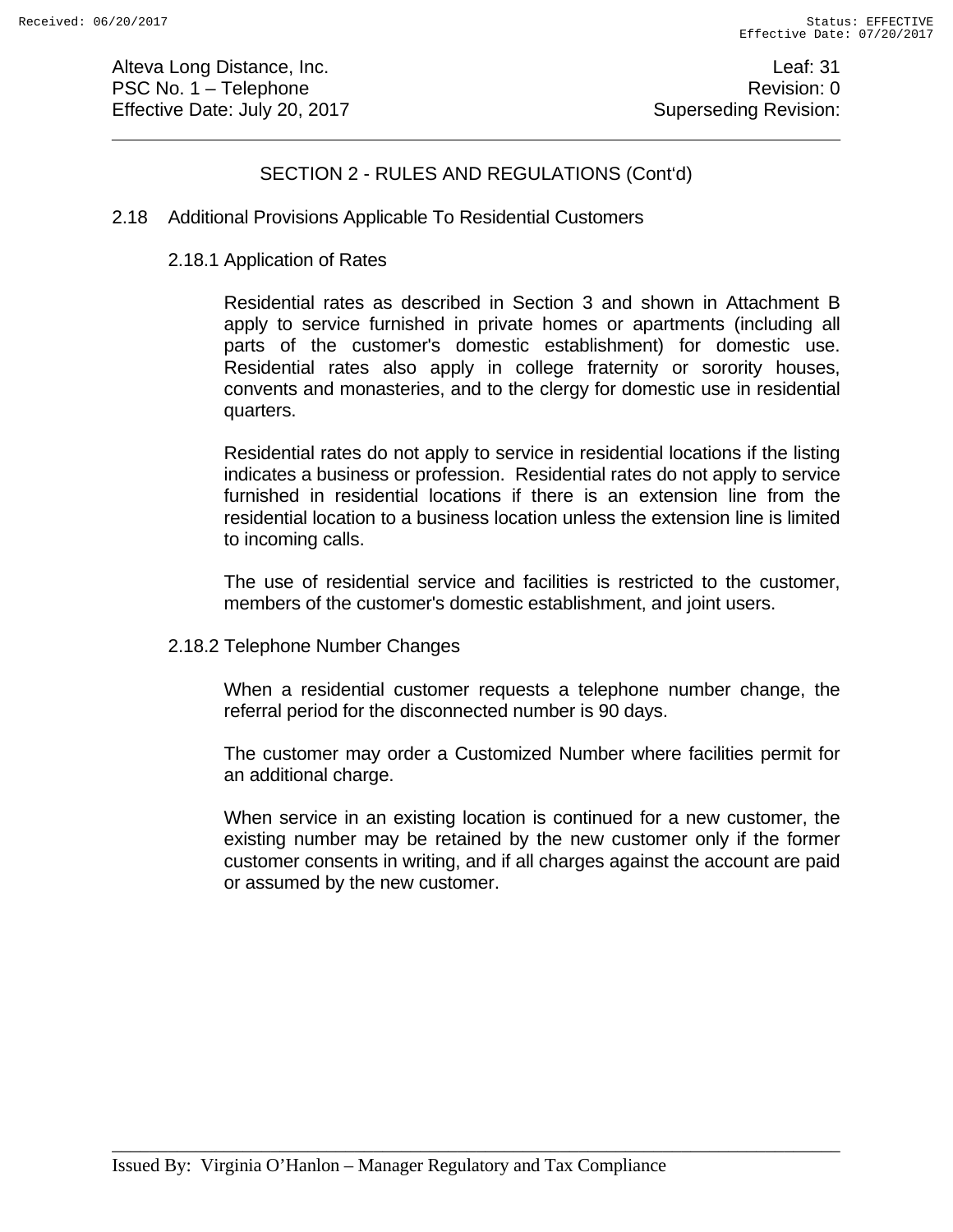Alteva Long Distance, Inc. **Leaf: 32** PSC No. 1 – Telephone Revision: 0 Effective Date: July 20, 2017 **Superseding Revision:** Superseding Revision:

# SECTION 2 - RULES AND REGULATIONS (Cont'd)

2.18 Additional Provisions Applicable To Residential Customers (cont'd)

#### 2.18.3 Deposits

a. General

 Except as provided in (b) following, the Company may require a deposit, as described in Section 2.11 of this Tariff, from a residential customer who is applying for service if the customer: 1) has had service terminated for nonpayment once within the preceding six month period, or 2) is delinquent in payment. A customer is delinquent in payment if that customer has received two consecutive telephone bills without making payment of at least one-half the total arrears due on the due date of the second bill. A customer is not considered delinquent, however, if an amount in dispute is not paid before the dispute is resolved.

 An existing customer is an applicant for service who was a customer of the Company within twelve months of making the request, provided that prior service was not terminated for nonpayment, unless service is requested within 10 days of such termination for nonpayment. Applicants for residential service and existing residential customers are permitted to pay deposits in installments over a period not to exceed 6 months.

 A new customer is an applicant for service who has not been a customer of the Company within twelve months of making the request for service. A new customer shall not be required to post a security deposit as a condition of receiving telephone service.

 A seasonal customer is an individual who applies for and receives telephone service periodically each year, intermittently during the year or at other regular intervals scheduled at the time of application. A seasonal customer may be required to post a deposit.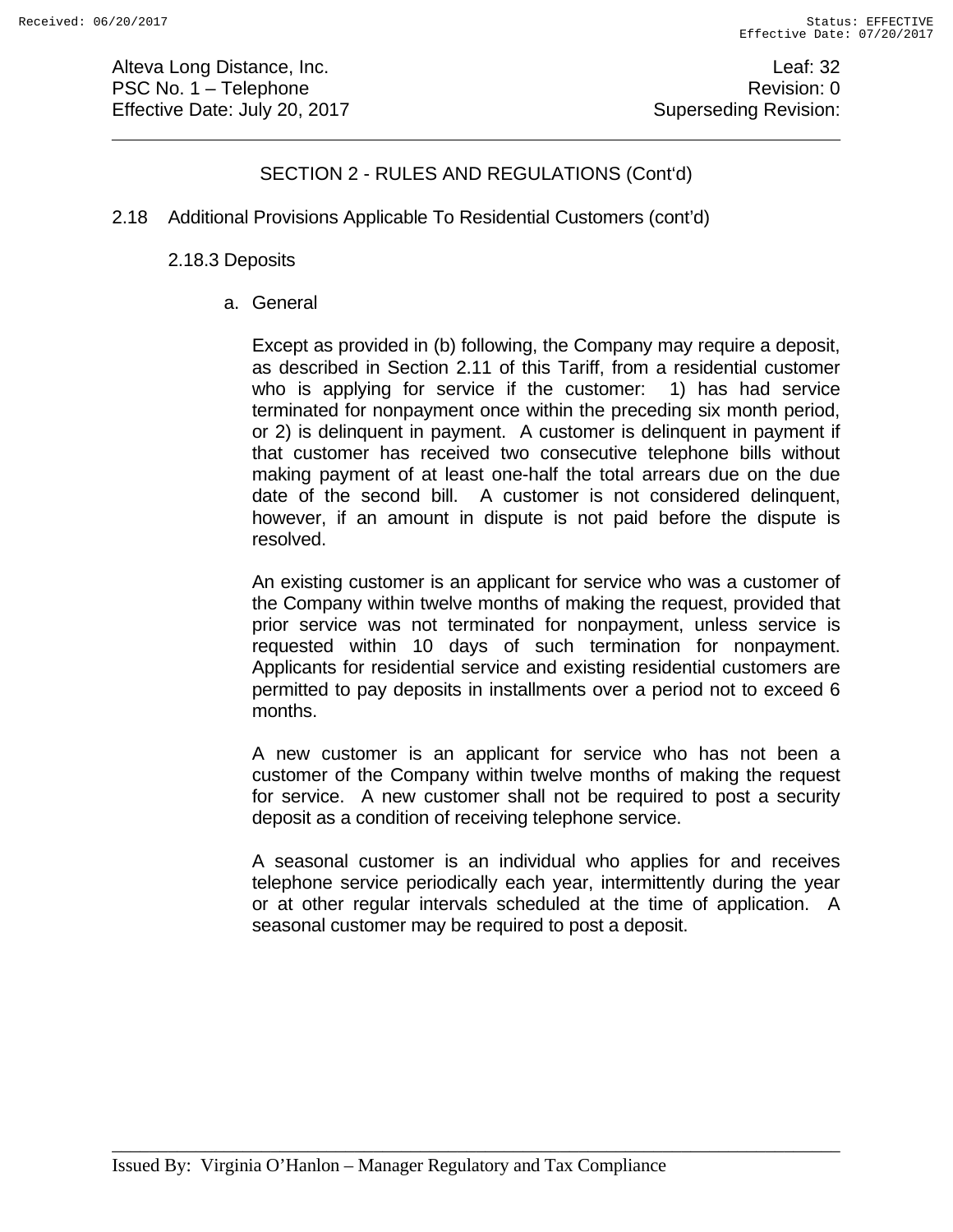Alteva Long Distance, Inc. **Leaf: 33** PSC No. 1 – Telephone Revision: 0 Effective Date: July 20, 2017 **Superseding Revision:** Superseding Revision:

# SECTION 2 - RULES AND REGULATIONS (Cont'd)

2.18 Additional Provisions Applicable To Residential Customers (cont'd)

2.18.3 Deposits (cont'd)

- b. Customers Exempt from Deposits
	- 1. A new customer or existing customer who is 62 years of age or older shall be exempt from any deposit requirement unless such person's telephone service was terminated for nonpayment during the preceding six months. Proof of age will be required from any person claiming exemption from deposit requirements because of age. If the proof requested by the Company is not received within 30 days from the date service is connected, or 30 days from the date that verification of age is requested from an existing customer, the Company may suspend or terminate service unless the customer pays the required deposit. Any new customer or existing customer 62 years of age or older shall be permitted to pay a deposit in installments over a period not to exceed 12 months.
	- 2. The Company shall not require any person it knows to be a recipient of public assistance, supplemental security income or additional state payments to post a deposit.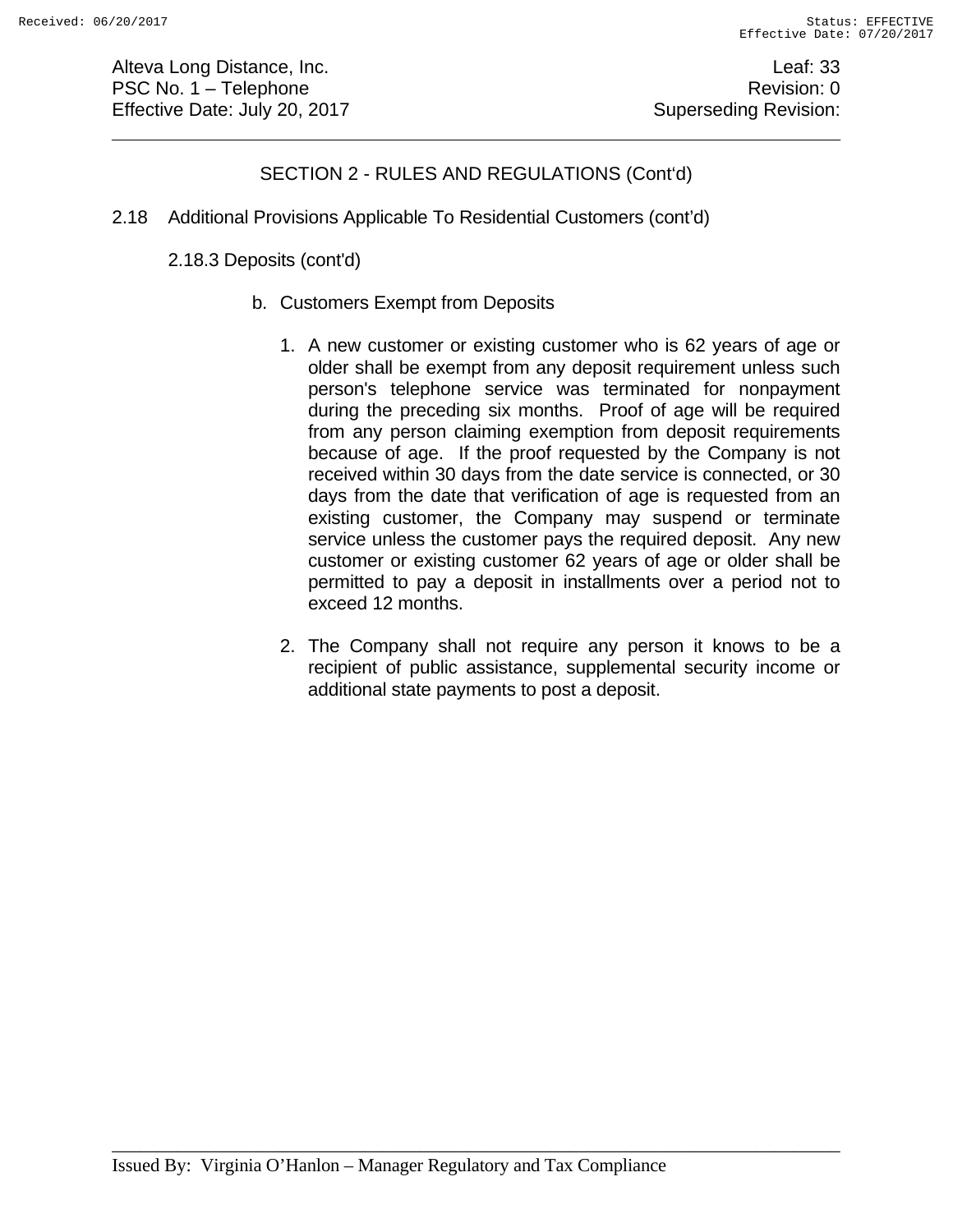Alteva Long Distance, Inc. **Leaf: 34** PSC No. 1 – Telephone Revision: 0 Effective Date: July 20, 2017 **Superseding Revision:** Superseding Revision:

# SECTION 2 - RULES AND REGULATIONS (Cont'd)

2.18 Additional Provisions Applicable To Residential Customers (cont'd)

#### 2.18.3 Deposits (cont'd)

c. Recent Payment History

 A customer who has a recent payment history (within the preceding twelve months) with the Company is entitled to service without payment of a deposit unless his or her records indicate a delinquency in payment or a termination of service for nonpayment. A customer who still owes money to the Company for residential service on a prior account shall be offered a deferred payment plan provided that the customer had service for three months and was not terminated for nonpayment during that period. (See Deferred Payment Agreements, 2.18.7 below.)

 New deposits from a residential customer is reviewed after the first 3 monthly bills have been rendered; if too much has been taken, the excess is returned. The entire deposit is returned to a residential customer after l year, unless the customer is delinquent in payment, in which case the Company may continue to retain the deposit until the delinquency is satisfied. If the service is discontinued, the deposit is applied against the final bill, and any balance is returned to the customer.

2.18.4 Installment Billing For Nonrecurring Charges

 A residential customer may elect to pay service connection and other nonrecurring charges associated with a service order in monthly installments for up to a 12 month period. When installment billing is requested, all nonrecurring charges associated with a given service order will be included in the calculation of the monthly installment.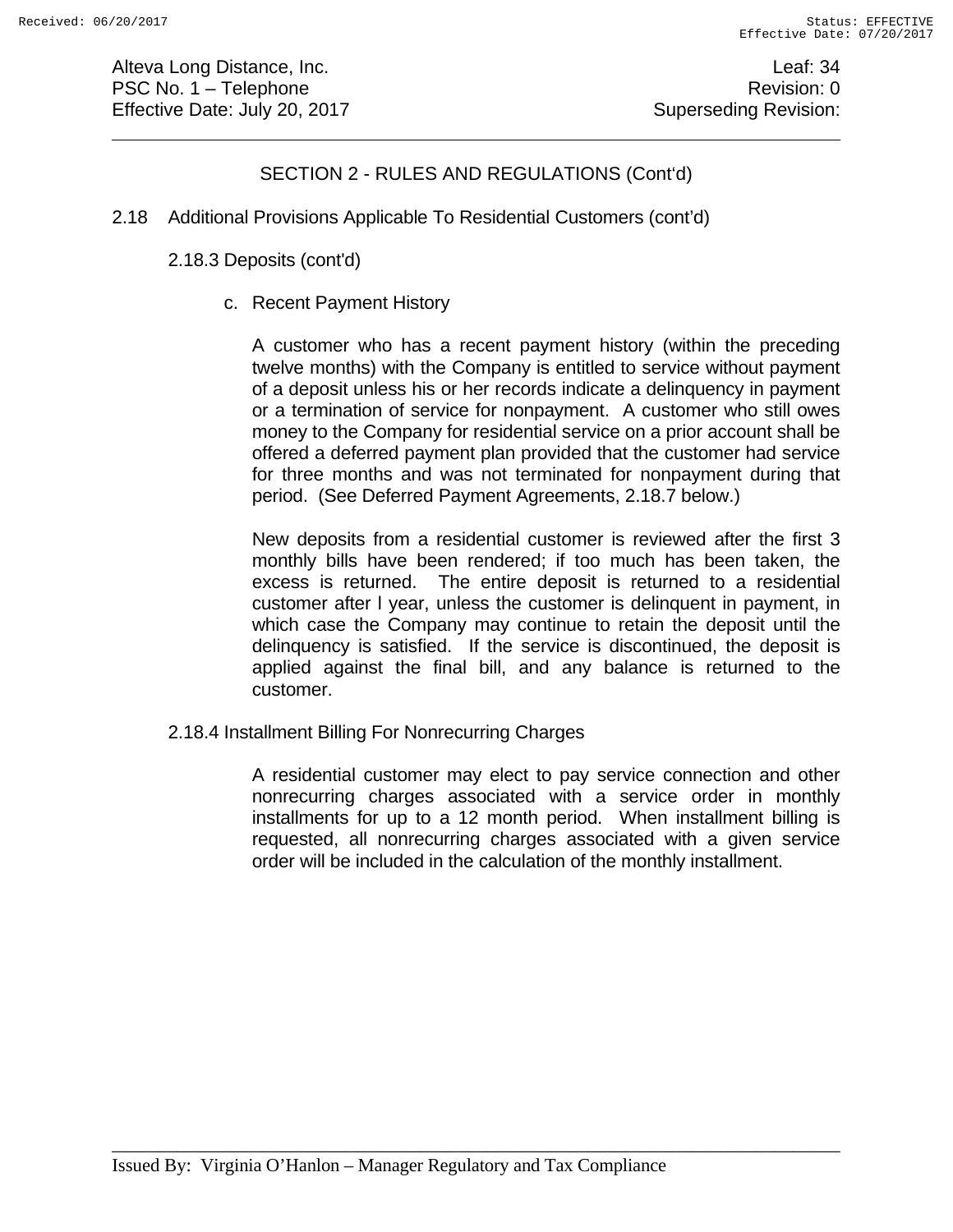Alteva Long Distance, Inc. **Leaf: 35** PSC No. 1 – Telephone Revision: 0 Effective Date: July 20, 2017 **Superseding Revision:** Superseding Revision:

# SECTION 2 - RULES AND REGULATIONS (Cont'd)

- 2.18 Additional Provisions Applicable To Residential Customers (cont'd)
	- 2.18.4 Installment Billing For Nonrecurring Charges (cont'd)

Installment billing is subject to the following restrictions:

- a. Installment billing may be used only by residential customers;
- b. Charges will be billed in the number of installments of equal dollar amounts as requested by the customer up to a maximum of 12 installments over the course of 12 months;
- c. A customer may not pay a portion of the charges and then request installment billing for the remaining charges;
- d. More than one installment plan may be in effect for the same customer at the same time;
- e. If a customer disconnects service during the installment payment period, all unbilled charges will be included in the final bill rendered;
- f. A customer may elect to pay the unbilled charges before the expiration of the installment plan;
- g. Installment billing payments will continue even when an account is temporarily suspended;
- h. No interest or carrying charges will be applied to the outstanding balance during the installment period.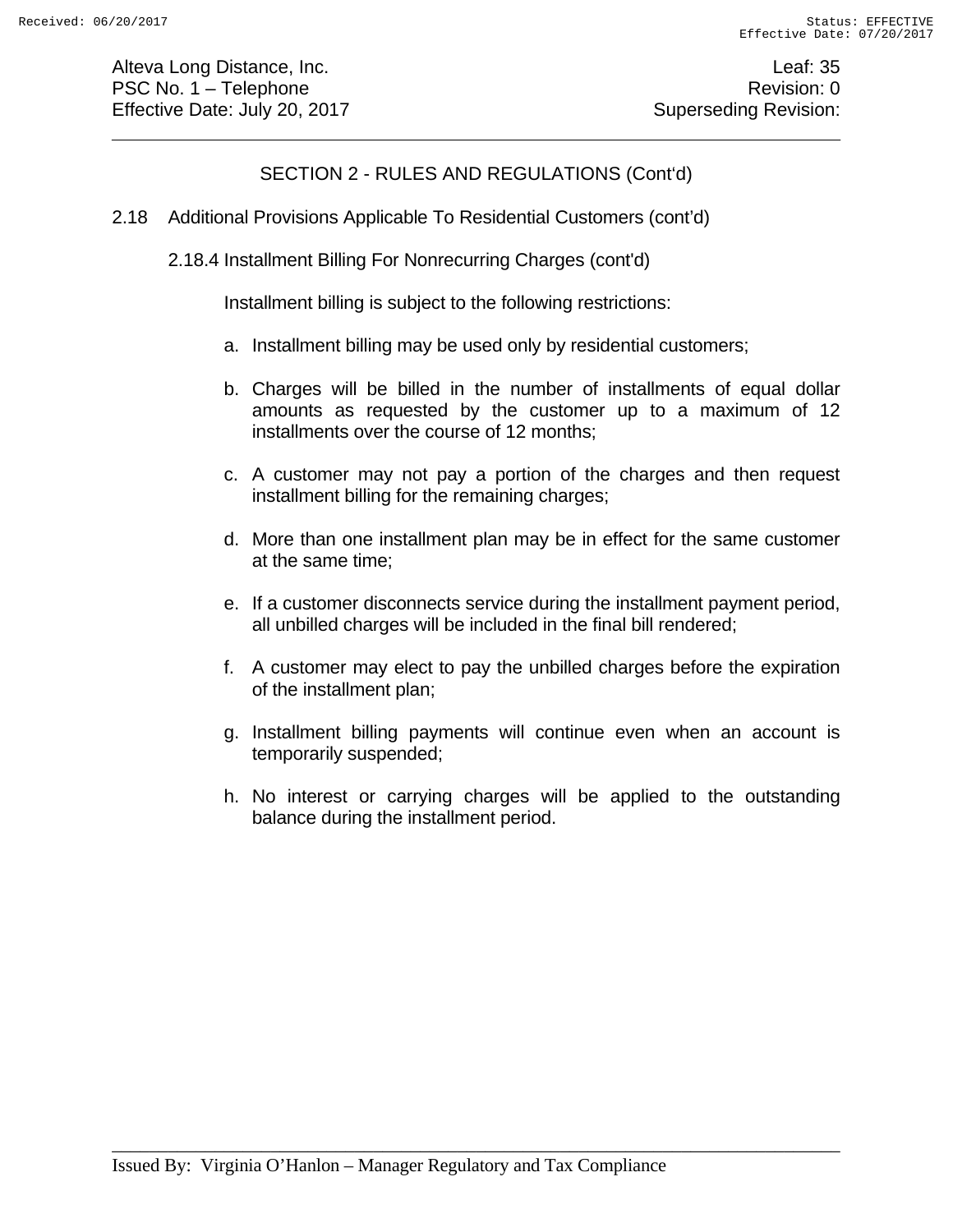Alteva Long Distance, Inc. **Leaf: 36** PSC No. 1 – Telephone Revision: 0 Effective Date: July 20, 2017 **Superseding Revision:** Superseding Revision:

# SECTION 2 - RULES AND REGULATIONS (Cont'd)

- 2.18 Additional Provisions Applicable To Residential Customers (cont'd)
	- 2.18.5 Adjusted Payment Schedule

 A customer on a fixed income (e.g., pension and public assistance) shall be offered the opportunity to pay his or her bills on a reasonable schedule that is adjusted for periodic receipt of income.

- 2.18.6 Suspension or Termination for Nonpayment
	- a. Suspension/termination notices may not be issued until at least 25 days after the date of the bill. Bills must be mailed to the customer no later than 6 business days after the date of the bill.
	- b. After issuing the written notification in, at least one attempt shall be made during non-working hours to contact the residential customer by telephone before the scheduled date of suspension/termination.
	- c. Suspension/termination may occur only between 8:00 AM and 7:30 PM on Monday through Thursday, and between 8:00 AM and 3:00 PM on Friday, provided that such day or the following day is not a public holiday or a day on which the main office is closed. In addition, service may not be disconnected during the periods of December 23 through the 26 and December 30 through January 2.
	- d. Telephone service may be suspended or terminated for nonpayment of the undisputed portion of a disputed bill or deposit if the customer does not pay the undisputed portion after being asked to do so. Suspended or terminated residential service shall be reconnected within 24 hours following payment or within 24 hours of the end of circumstances beyond the Company's control which delay the reconnection. The Commission may direct that service be reconnected in less than 24 hours.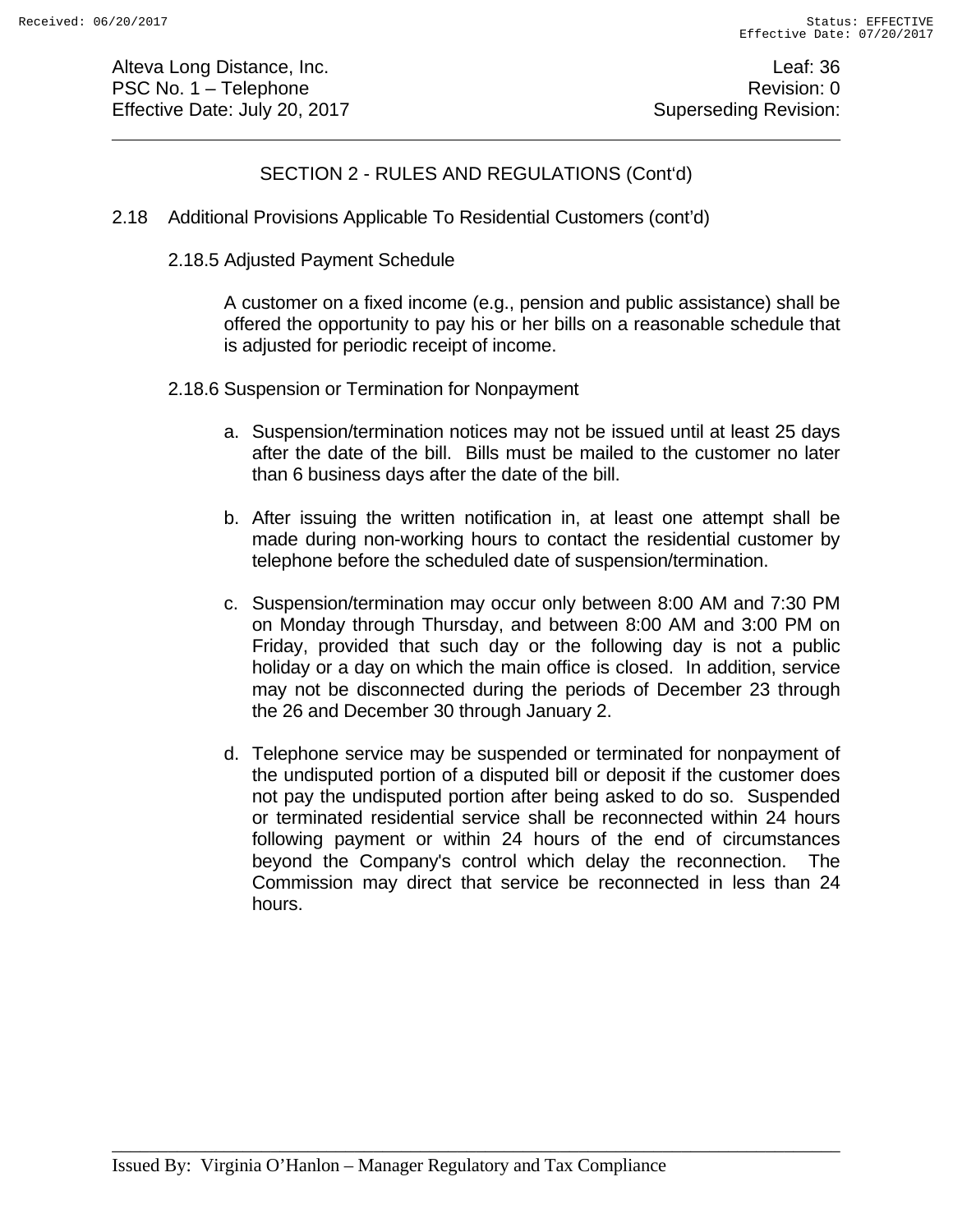Alteva Long Distance, Inc. **Leaf: 37** PSC No. 1 – Telephone Revision: 0 Effective Date: July 20, 2017 **Superseding Revision:** Superseding Revision:

# SECTION 2 - RULES AND REGULATIONS (Cont'd)

## 2.18 Additional Provisions Applicable To Residential Customers (cont'd)

## 2.18.7 Deferred Payment Agreements

 Service will not be suspended or terminated unless the customer has been advised that a deferred payment plan can be arranged. An existing residential customer with three or more months service and for whom service has not been terminated for nonpayment is eligible for Deferred Payment Arrangements (DPA). The Company must offer an eligible customer a DPA in accordance with the Commission's order in Case 90-C-1148 issued on August 7, 1992. Final notice of suspension/termination will advise the customer of deferred payment arrangements and will include, in bold print, a notice that assistance in reaching an agreement may be obtained from the Commission. The DPA notice will be mailed no less than six days before termination of total service.

 A Deferred Payment Agreement will be for a period agreed to by both the customer and the Company.

 If the Company believes that the customer has the resources to pay the bill, it shall notify both the customer and the Commission in writing of the reasons for its belief. The Commission shall make the final determination as to whether a DPA should be provided. A customer with medical emergencies and a customer who is elderly, blind or disabled shall be exempt from such eligibility criteria.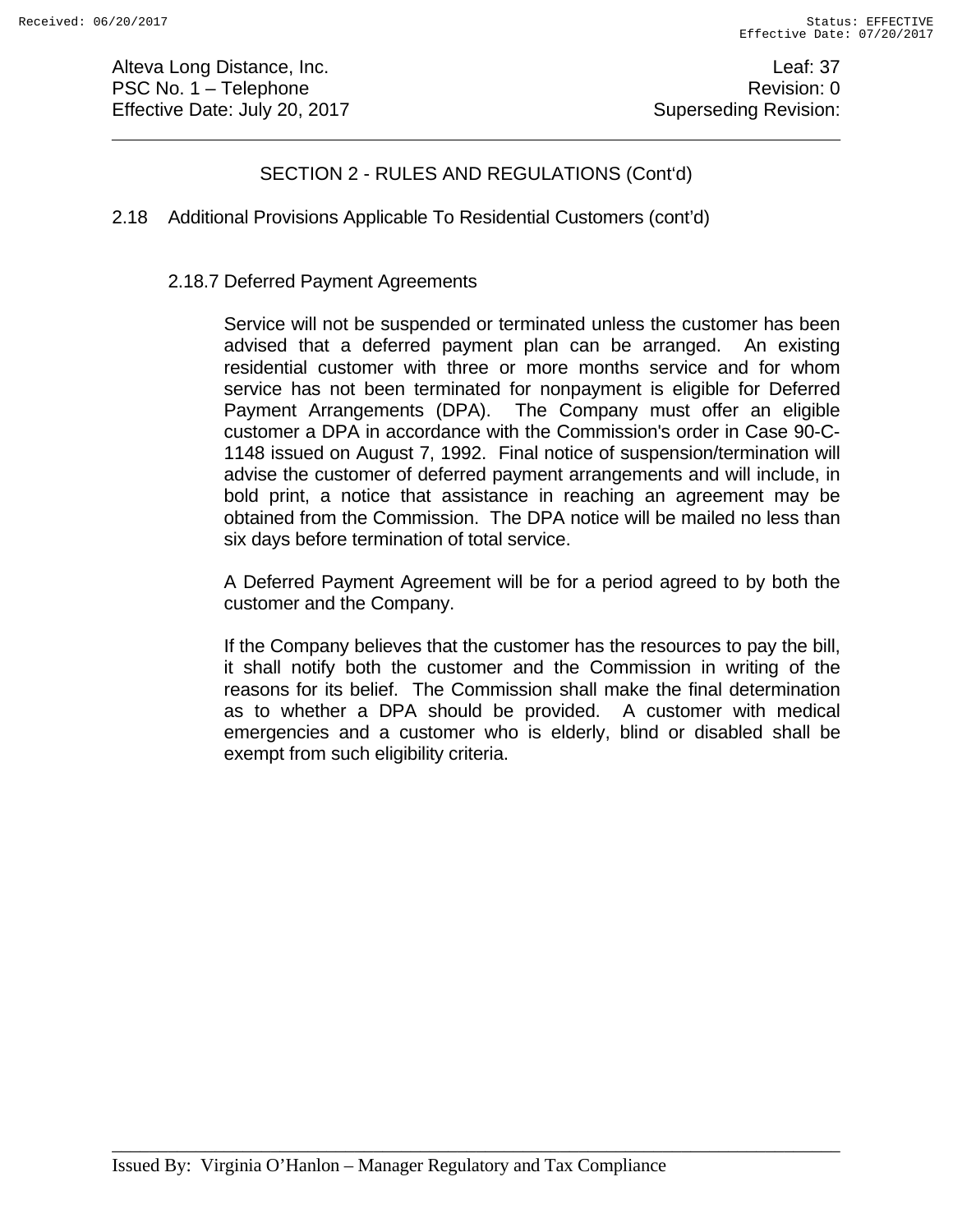Alteva Long Distance, Inc. **Leaf: 38** PSC No. 1 – Telephone Revision: 0 Effective Date: July 20, 2017 **Superseding Revision:** Superseding Revision:

# SECTION 2 - RULES AND REGULATIONS (Cont'd)

## 2.18 Additional Provisions Applicable To Residential Customers (cont'd)

#### 2.18.8 Dishonored Checks

 When a check received from a residential customer is dishonored, the company shall make two attempts, one outside of normal business hours, to contact the customer within 24 hours. The customer shall be given an additional 24 hours to pay before suspension/termination. The additional notice will be given provided that the customer has not submitted a dishonored check within the past 12 months.

#### 2.18.9 Suspension or Termination - Abandonment

 Suspension/termination of residential service for abandonment or unauthorized use may occur only after the Company makes a reasonable attempt to determine occupancy or authorized use, or the customer takes reasonable steps to prevent unauthorized use. A notice must be sent to the customer five days before such suspension or termination. The notification requirement is waived when previous mailings are returned by the Post Office or the company is advised that a new customer has moved into the location.

2.18.10 Suspension or Termination - Medical Emergencies

 In the event of a medical emergency as defined in 16NYCRR, Sec. 609, an additional 30 days will be allowed for a residential customer before suspension or termination. A medical certificate as defined in 16NYCRR, Sec. 609, must be supplied. The medical emergency status may be extended beyond 30 days upon submission of specified documentation. During the emergency, the customer will be able to defer payment of monthly charges up to an amount specified by the Commission until the emergency ceases or it is determined that the customer has the ability to pay the charges. Charges in any month in excess of the amount specified are due by the due date of the bill.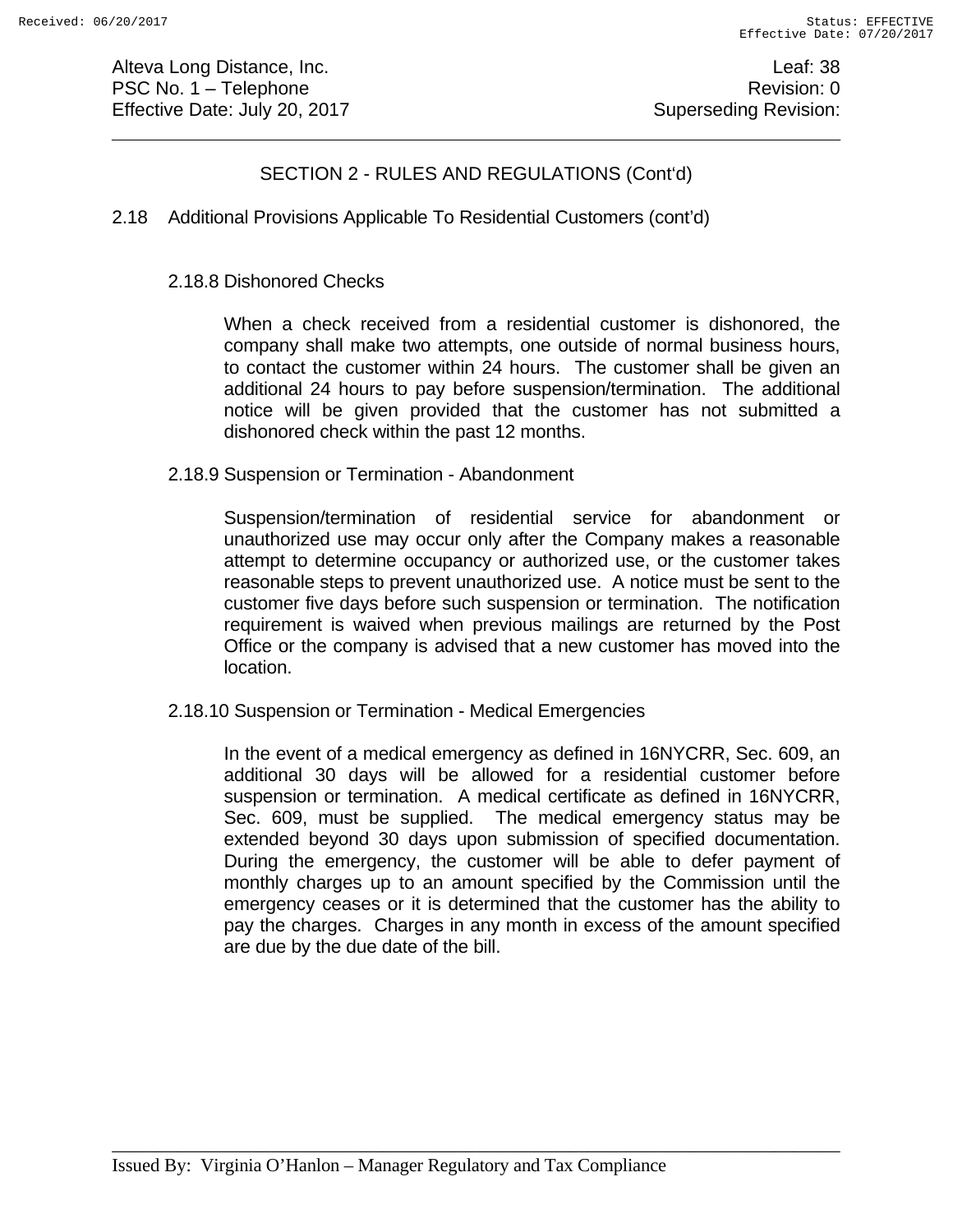Alteva Long Distance, Inc. **Leaf: 39** PSC No. 1 – Telephone Revision: 0 Effective Date: July 20, 2017 **Superseding Revision:** Superseding Revision:

## SECTION 2 - RULES AND REGULATIONS (Cont'd)

- 2.18 Additional Provisions Applicable To Residential Customers (cont'd)
	- 2.18.11Suspension or Termination Elderly, Blind or Disabled

An additional 20 days will be allowed before suspension or termination may occur when:

- a the customer is known to or identified to the Company as being blind or disabled, as defined in 16NYCRR, Sec. 609, or
- b the customer is 62 years of age or older, and all other residents of the customer's household are: under 18 years of age, over 62 years of age, blind or disabled.

 In cases where service has been suspended or terminated and the Company subsequently learns that the customer is entitled to the protection established herein, the Company shall within 24 hours of such notification restore service for an additional 20 days and make a diligent effort to contact in person an adult resident at the customer's premises for the purpose of devising a payment plan.

2.18.12 Backbilling for Residential Customers

The Company shall not charge a residential customer for previously unbilled service or adjust upward a bill previously rendered when the period for the unbilled service or billing adjustment is more than six months prior to the mailing of the bill or the upward adjustment unless the conduct of the customer caused or contributed to the failure of the Company to render timely accurate billing. Unless the customer causes the late billing, the Company shall explain the reason for the late billing and shall advise the customer that suspension/termination of service is not permitted for charges billed in excess of six months after the service was provided. The customer will be given the opportunity to pay the charges under an installment plan on a schedule equal in time to the length of the backbilling period.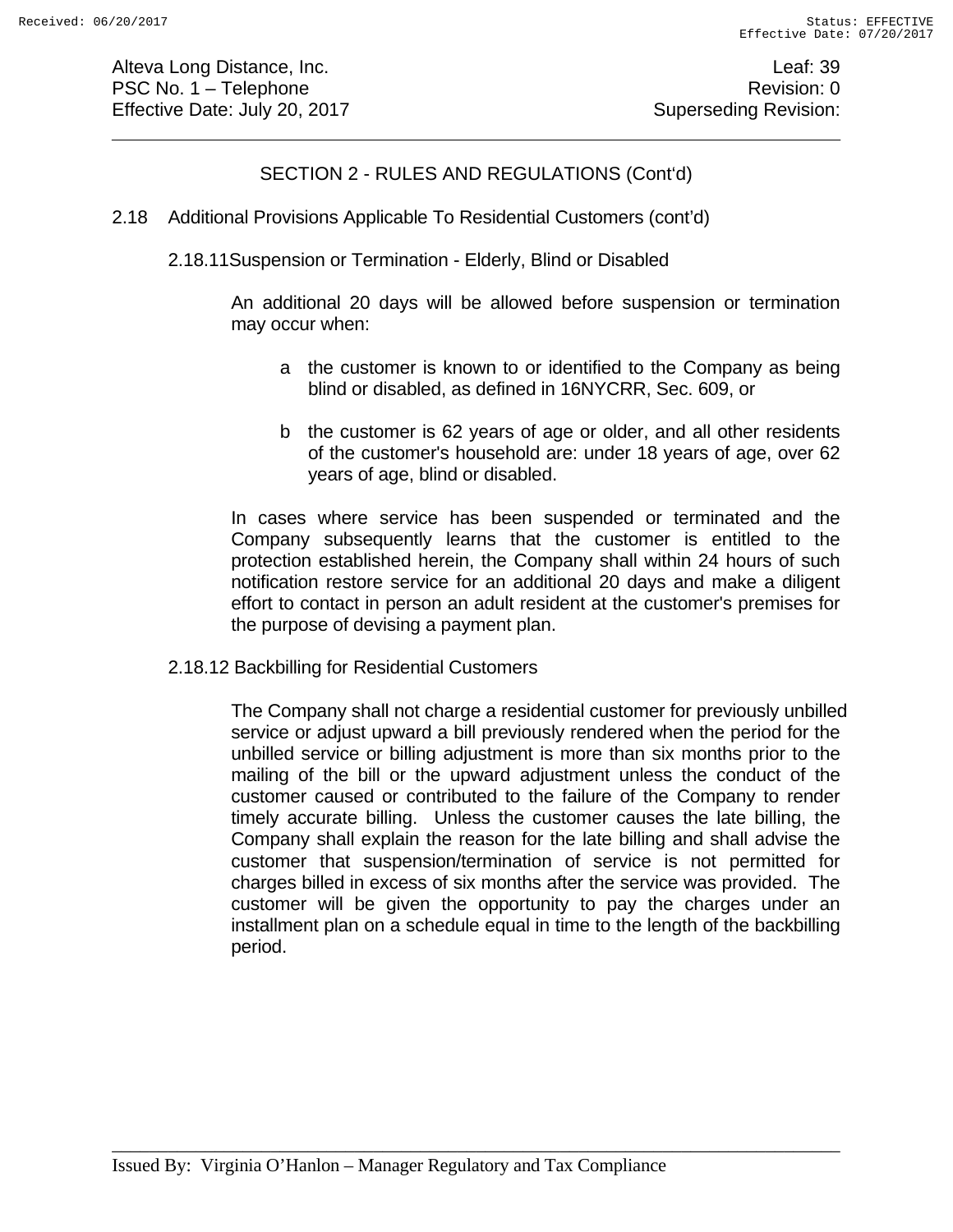Alteva Long Distance, Inc. **Leaf: 40** PSC No. 1 – Telephone Revision: 0 Effective Date: July 20, 2017 **Superseding Revision:** Superseding Revision:

# SECTION 2 - RULES AND REGULATIONS (Cont'd)

#### 2.19 Blocking Service

## 2.19.1 General

- a. Blocking Service is a feature wherein the Company will restrict, to the maximum extent technically possible, a customer's access to either 900 services alone or to all Dedicated Mass Announcement Network, Interactive Information Network, Group Bridging Services, and 700 and 900 services. Those services can be identified by specific central office prefixes and service access codes. The Company does not represent, warrant or guarantee that all calls can be blocked. The blocking is provided only on the specific access line it is requested for.
- b. Blocking Service is available on individual lines for residence and business customers.
- c. Blocking Service is only available and offered where facilities permit.
- d. Blocking Service is continued until such time as a line is terminated or the customer requests cancellation of Blocking Service.
- e. The Company may provide options to its Blocking Service that restrict access to specific prefixes.
- f. International Access Toll Blocking is a blocking service that restricts access to direct dialed International numbers beginning with the prefix 011. Calls to countries participating in the North American Numbering Plan use area code prefixes and would not be blocked.
- g. Blocking Services or a telephonic block can only be removed pursuant to a written request by the customer of record, or the customer providing the correct password over the telephone, or by a request made in person by such customer. The customer can provide a personal password to use to remove blocking service at the time blocking service is established.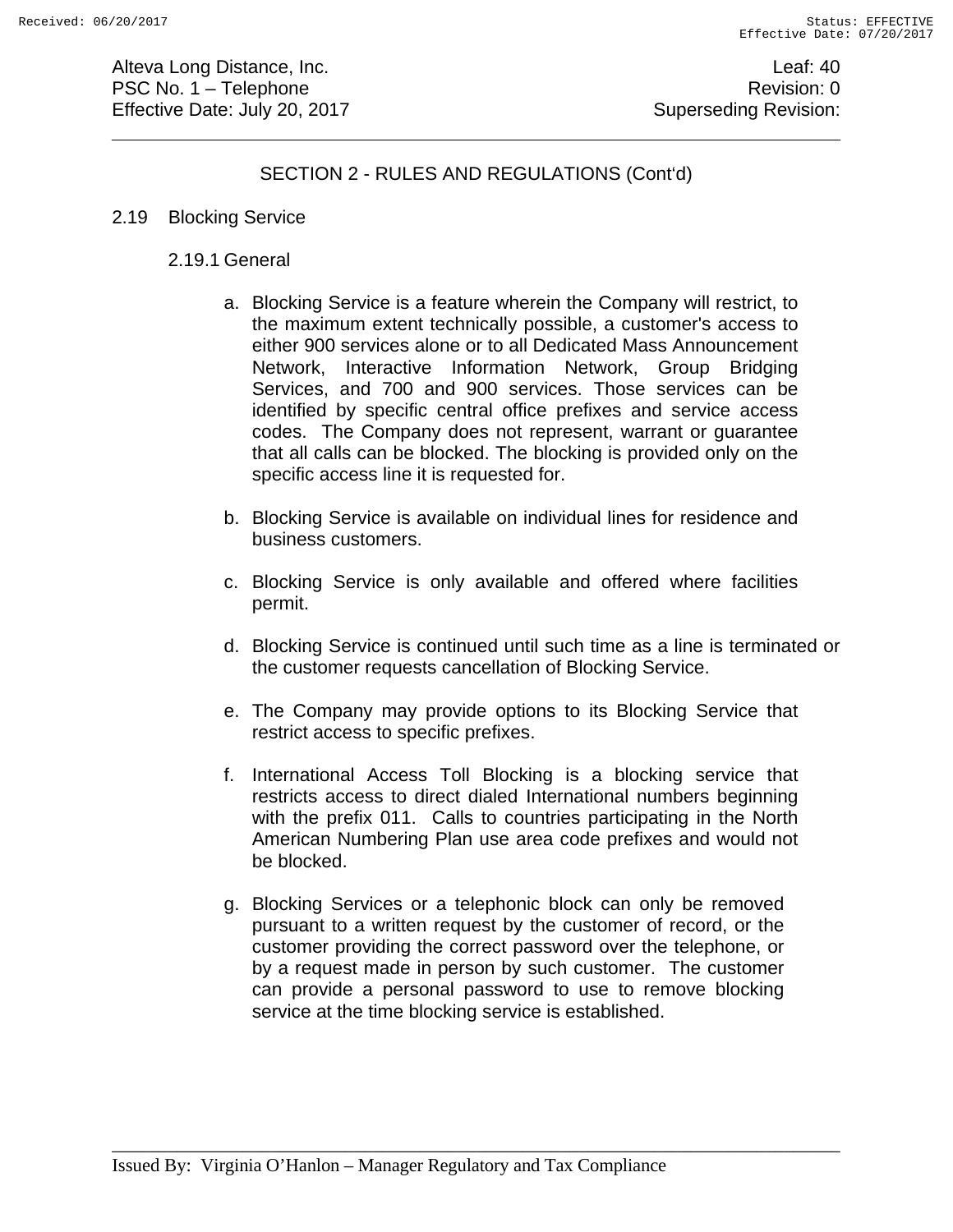Alteva Long Distance, Inc. **Leaf: 41** PSC No. 1 – Telephone Revision: 0 Effective Date: July 20, 2017 **Superseding Revision:** Superseding Revision:

# SECTION 2 - RULES AND REGULATIONS (Cont'd)

- 2.20 New York Relay Service
	- 2.20.1 General

 The Company will provide access to a telephone relay center for New York Relay Service. The service permits telephone communications between hearing and/or speech impaired individuals who must use a Telecommunications Device for the Deaf (TDD) or a Teletypewriter (TTY) and individuals with normal hearing and speech. The Relay Service can be reached by dialing an 800 number. Specific 800 numbers have been designated for both impaired and non-impaired customers to use.

#### 2.20.2 Regulations

- a. Only intrastate calls can be completed using the New York Relay Service under the terms and conditions of this tariff.
- b. Charges for calls placed through the Relay Service will be billed as if direct distance dialed (DDD) from the point of origination to the point of termination. The actual routing of the call does not affect billing.
- c. Calls through the Relay Service may be billed to a third number only if that number is within New York State. Calls may also be billed to calling cards issued by the Company or other carriers who may choose to participate in this service.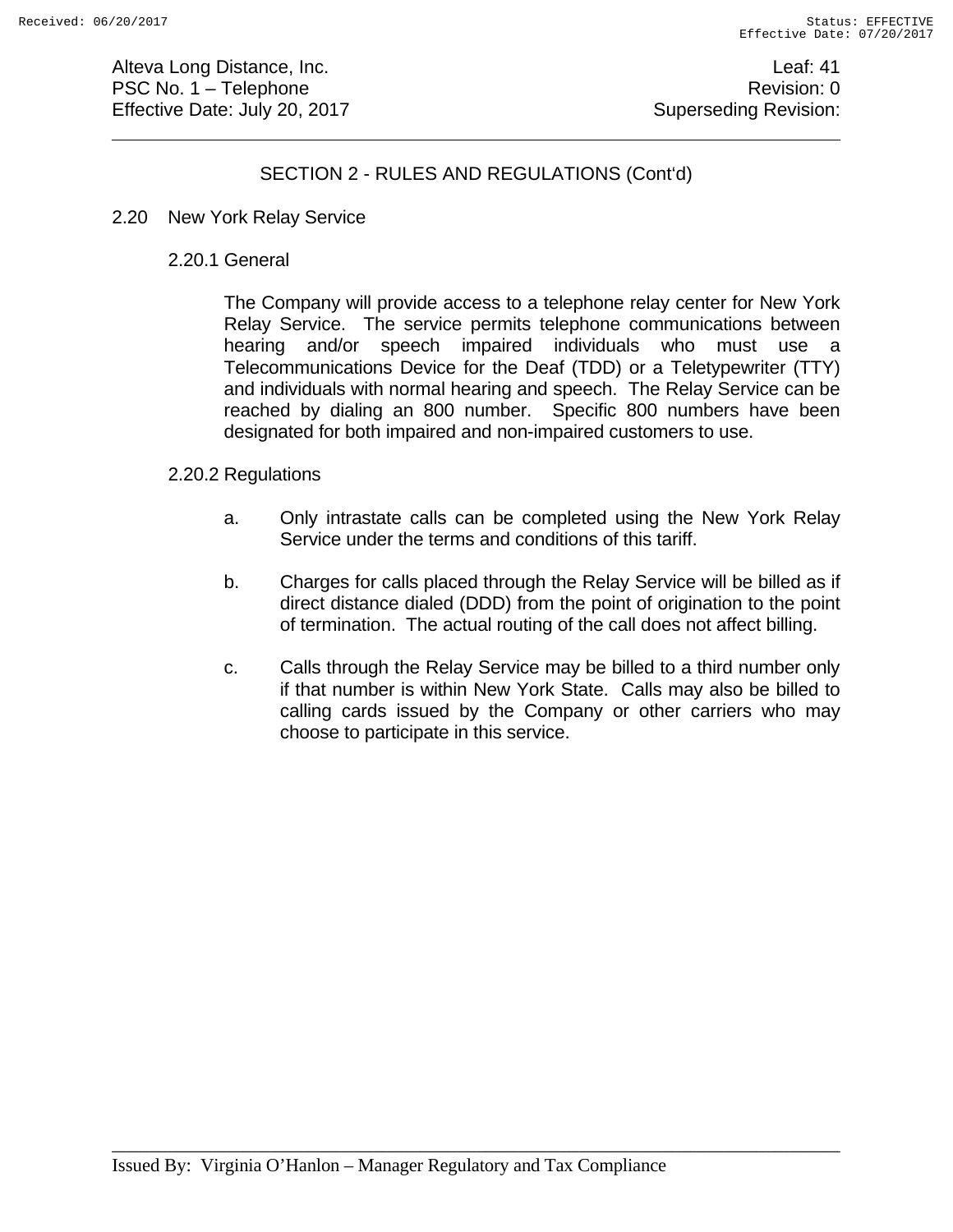# SECTION 2 - RULES AND REGULATIONS (Cont'd)

## 2.20 NEW YORK RELAY SERVICE (cont'd)

#### 2.20.2 Regulations (cont'd)

- d. The following calls may not be placed through the Relay Service:
	- 1. calls to informational recordings and group bridging service:
	- 2. calls to time or weather recorded messages;
	- 3. station sent paid calls from coin telephones; and
	- 4. operator-handled conference service and other teleconference calls.

#### 2.20.3 Liability

 The Company contracts with an outside provider for the provision of this service. The outside provider has complete control over the provision of the service except for the facilities provided directly by the Company. In addition to other provisions of this Tariff dealing with liability, in the absence of gross negligence or willful misconduct on the part of the Company, the Company shall not be liable for and the customer, by using the service, agrees to release, defend and hold harmless for all damages, whether direct, incidental or consequential, whether suffered, made, instituted or asserted by the customer or by any other person, for any loss or destruction of any property, whatsoever whether covered by the customer or others, or for any personal injury to or death of, any person. Not withstanding any provision to the contrary, in no event shall the Company be liable for any special, incidental, consequential, exemplary or punitive damages of any nature whatsoever.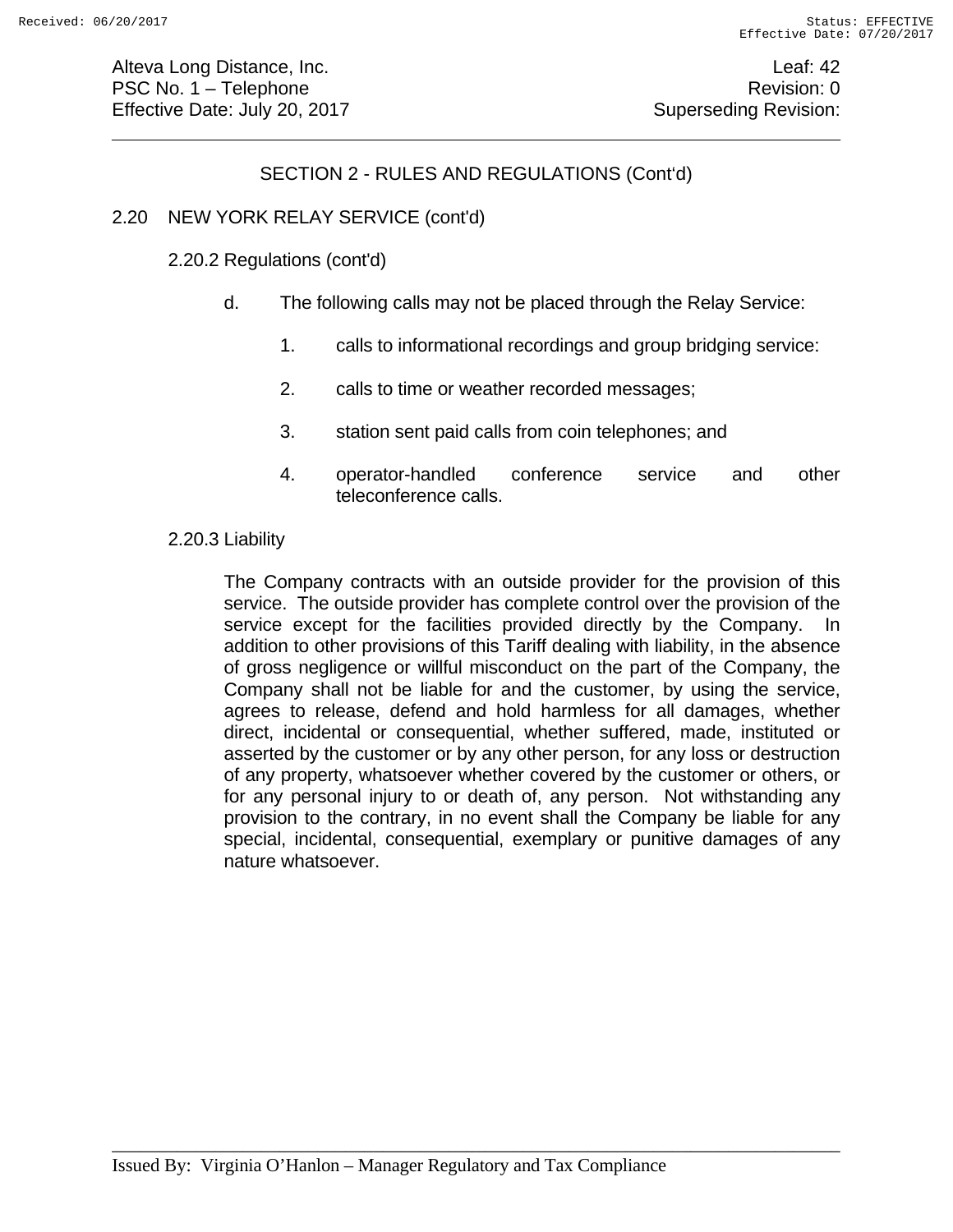Alteva Long Distance, Inc. **Leaf: 43** PSC No. 1 – Telephone Revision: 0 Effective Date: July 20, 2017 **Superseding Revision:** Superseding Revision:

## SECTION 2 - RULES AND REGULATIONS (Cont'd)

#### 2.21 Schools And Libraries Discount Program

#### 2.21.1 General

The Schools and Libraries Discount Program permits eligible schools (public and private, grades Kindergarten through 12) and libraries to purchase the Company services offered in this tariff and the (additional company tariff references, if appropriate) at a discounted rate, in accordance with the Rules adopted by the Federal Communications Commission (FCC) in its Universal Service Order 97-157, issued May 8, 1997 and the New York State Public Service Commission in its Opinion and Order 97-11 Adopting Discounts for Services for Schools and Libraries, issued June 25, 1997. The Rules are codified at 47 Code of Federal Regulation (C.F.R.) 54.500 et. seq.

As indicated in the Rules, the discounts will be between 20 and 90 percent of the pre-discount price, which is the price of services to schools and libraries prior to application of a discount. The level of discount will be based on an eligible school or library's level of economic disadvantage and by its location in either an urban or rural area. A schools level of economic disadvantage will be determined by the percentage of its students eligible for participation in the national school lunch program, and a library's level of economic disadvantage will be calculated on the basis of school lunch eligibility in the public school district in which the library is located. A non-public school may use either eligibility for the national school lunch program or other federally approved alternative measures to determine its level of economic disadvantage. To be eligible for the discount, schools and libraries will be required to comply with the terms and conditions set forth in the Rules. Discounts are available only to the extent that they are funded by the federal universal service fund. Schools and libraries may aggregate demand with other eligible entities to create a consortium.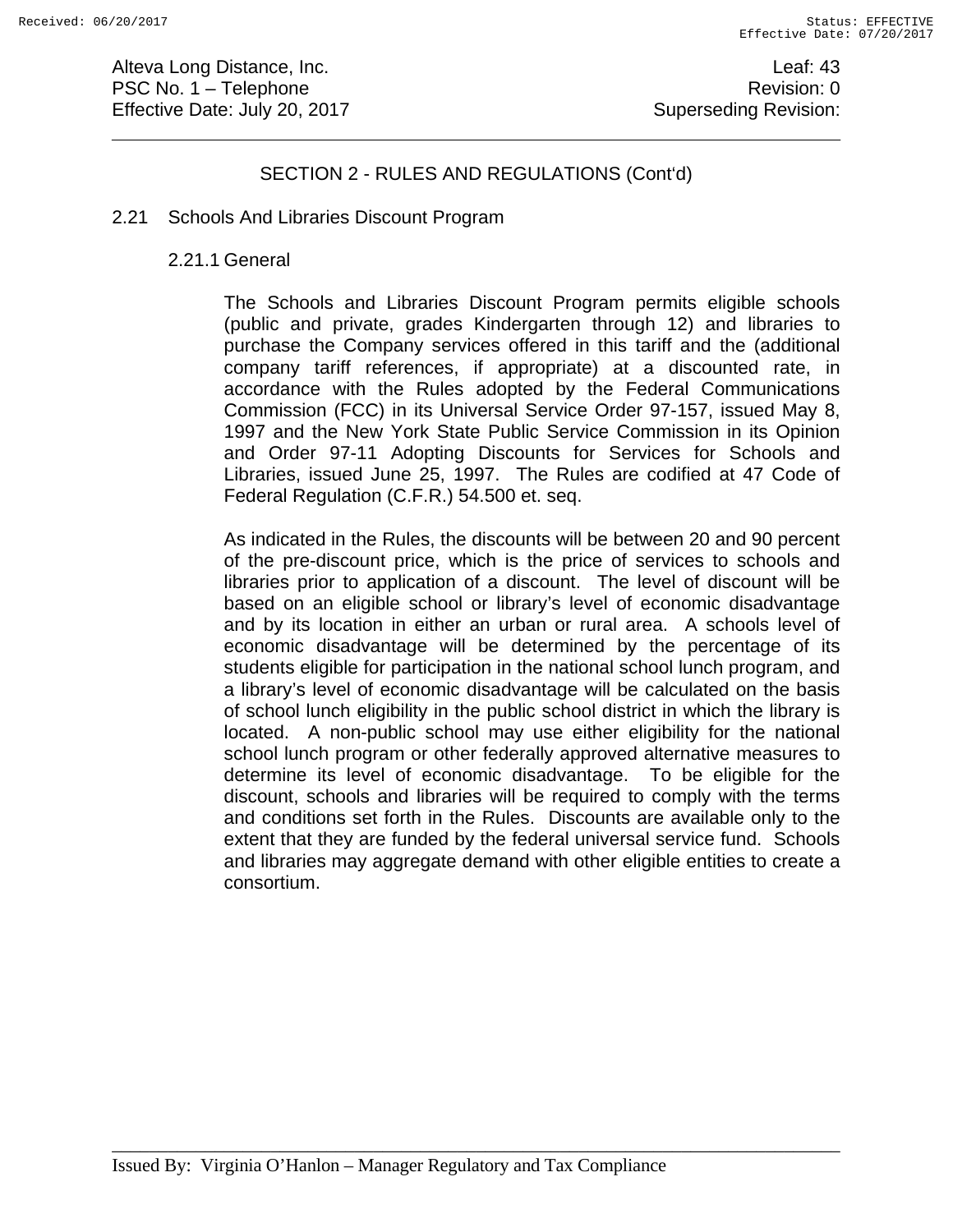Alteva Long Distance, Inc. **Leaf: 44** PSC No. 1 – Telephone Revision: 0 Effective Date: July 20, 2017 **Superseding Revision:** Superseding Revision:

# SECTION 2 - RULES AND REGULATIONS (Cont'd)

2.21 Schools And Libraries Discount Program (cont'd)

## 2.21.2 Regulations

- 1. Obligation of eligible schools and libraries
	- a. Requests for service
		- 1. Schools and libraries and consortia shall participate in a competitive bidding process for all services eligible for discounts, in accordance with any state and local procurement rules.
		- 2. Schools and libraries and consortia shall submit requests for services to the Schools and Libraries Corporation, as designated by the FCC, and follow established procedures.
		- 3. Services requested will be used for educational purposes.
		- 4. Services will not be sold, resold or transferred in consideration for money or any other thing of value.
	- 2. Obligations of the Company
		- a. The Company will offer discounts to eligible schools and libraries on commercially available telecommunications services contained in this tariff. Those services contained in this tariff which are excluded from the discount program, in accordance with the Rules, are included as an attachment to this tariff.
		- b. The Company will offer services to eligible schools, libraries and consortia at prices no higher than the lowest price it charges to similarly situated non-residential customers for similar services (lowest corresponding price).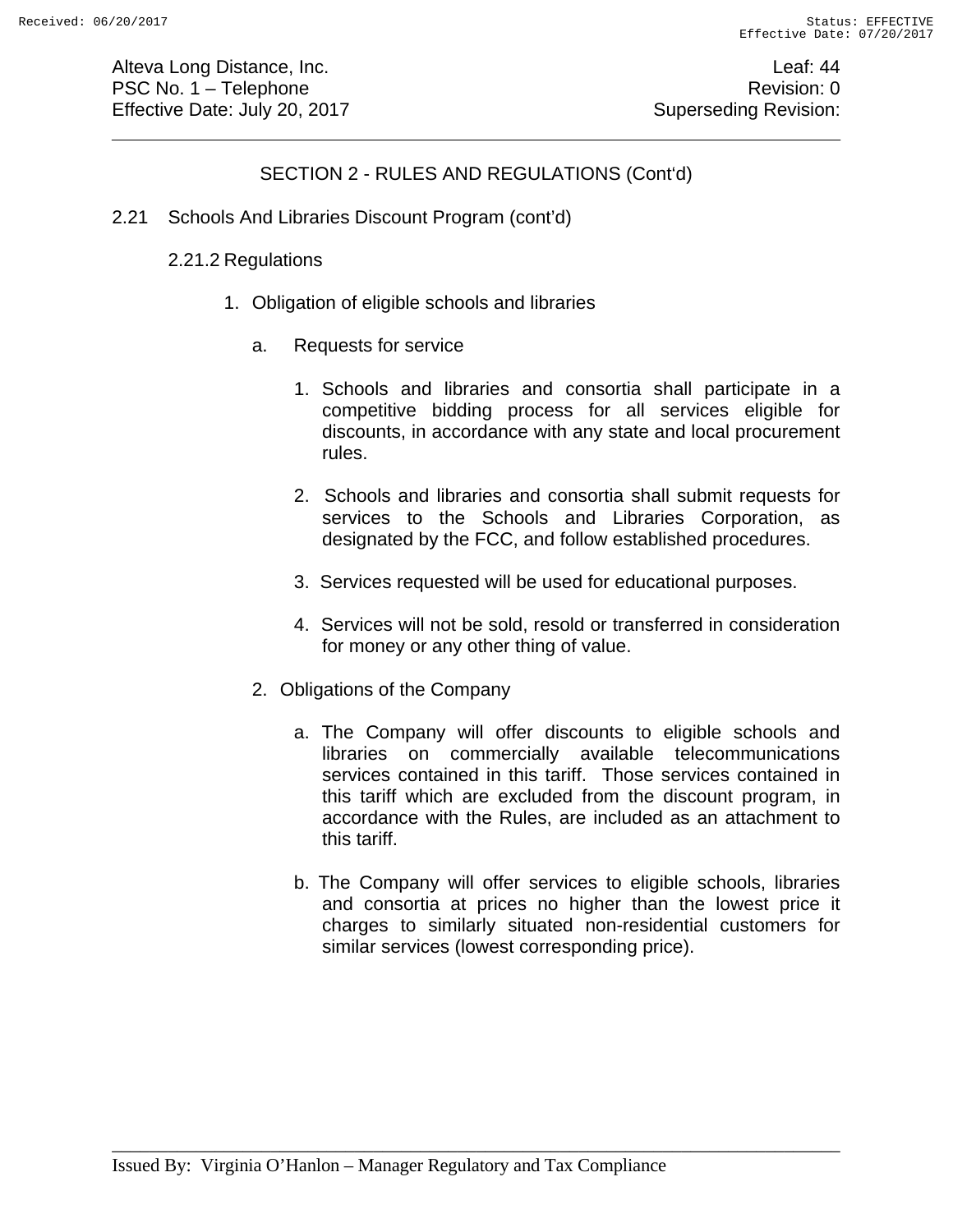Alteva Long Distance, Inc. **Leaf: 45** PSC No. 1 – Telephone Revision: 0 Effective Date: July 20, 2017 **Superseding Revision:** Superseding Revision:

## SECTION 2 - RULES AND REGULATIONS (Cont'd)

- 2.21 Schools And Libraries Discount Program (cont'd)
	- 2.21.2 Obligations of the Company (Cont'd)
		- c. In competitive bidding situations, the Company may offer flexible pricing or rates other than in this tariff, where specific flexible pricing arrangements are allowed, subject to New York State Public Service Commission approval.
	- 2.21.3 Discounted Rates for Schools and Libraries
		- 1. Discounts for eligible schools and libraries and consortia shall be set as a percentage from the pre-discount price, which is the price of services to schools and libraries prior to application of a discount.
		- 2. The discount rate will be applied to eligible intrastate services purchased by eligible schools, libraries or consortia.
		- 3. The discount rate is based on each school or library's level of economic disadvantage as determined in accordance with the FCC Order or other federally approved alternative measures (as permitted by the Rules) and by its location in either an urban or rural area.
		- 4. The discount matrix for eligible schools, libraries and consortia is included as an attachment to this tariff.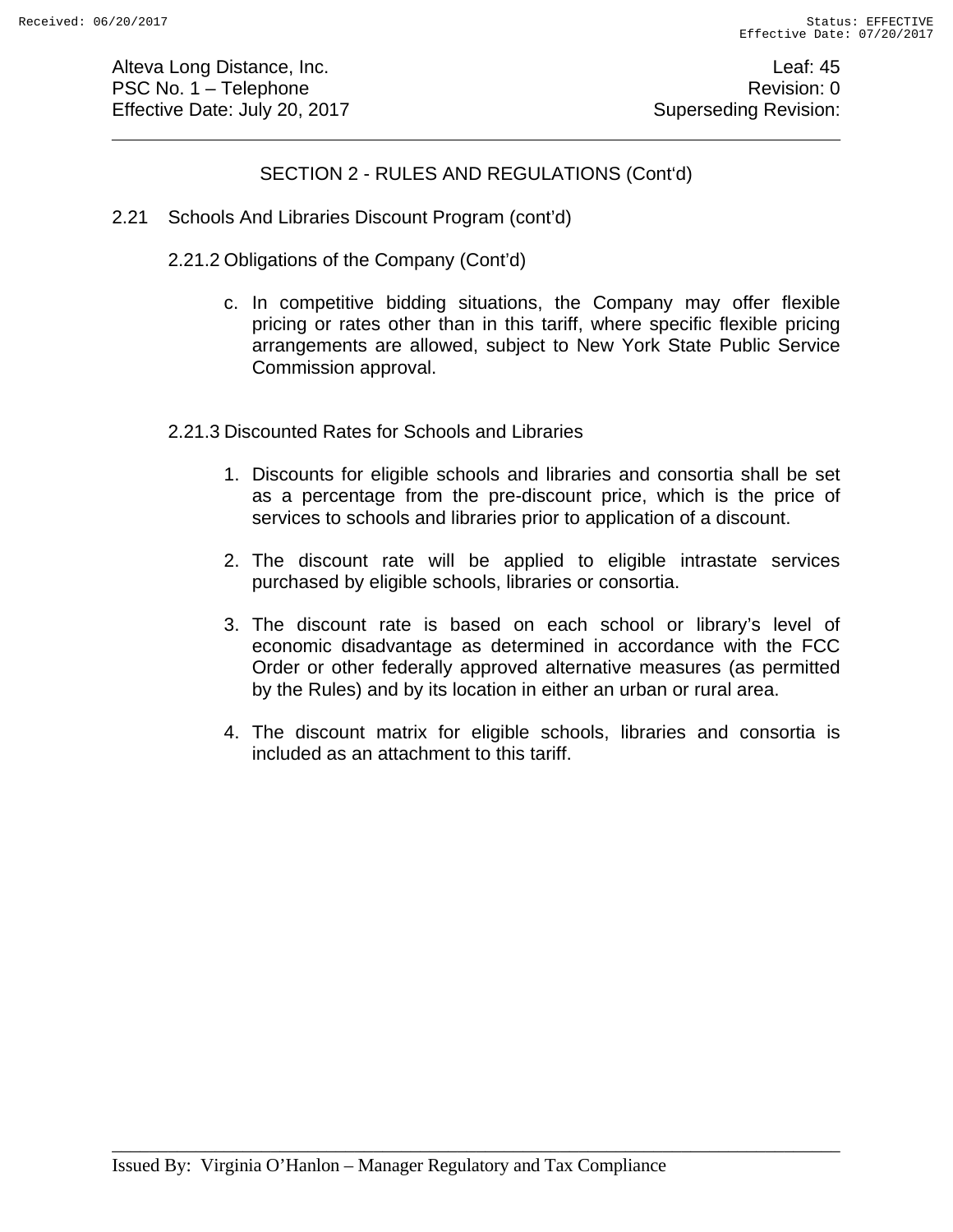Alteva Long Distance, Inc. **Leaf: 46** PSC No. 1 – Telephone Revision: 0 Effective Date: July 20, 2017 **Superseding Revision:** Superseding Revision:

## SECTION 2 - RULES AND REGULATIONS (Cont'd)

2.22 Emergency/ Crisis/ Disaster Restoration And Provisioning - Telecommunications Service Priority

#### 2.22.1 General

a. The Telecommunications Service Priority (TSP) Program is a federal program used to identify and prioritize telecommunications services that support national security or emergency preparedness (NS/EP) missions. NS/EP services are defined as those telecommunications services which are used to maintain a state of readiness or respond to and manage any event or crisis which causes or could cause injury or harm to the population, damage or loss to property, or degrades or threatens the NS/EP posture of the United States. TSP restoration and/or provisioning shall be provided in accordance with Part 64, Appendix A of the Federal Communications Commission's Rules and Regulations (47 C.F.R.), and the "Service Vendor Handbook For The Telecommunications Service Priority (TSP) Program" and the "Service User Manual for the Telecommunications Service Priority (TSP) System" (NCS Manual 3-1-1) (Service User Manual) issued and updated as necessary by the Office of Priority Telecommunications (OPT) of the National Communications System. Any changes to or reissuance of these regulations or manuals supersede tariff language contained herein.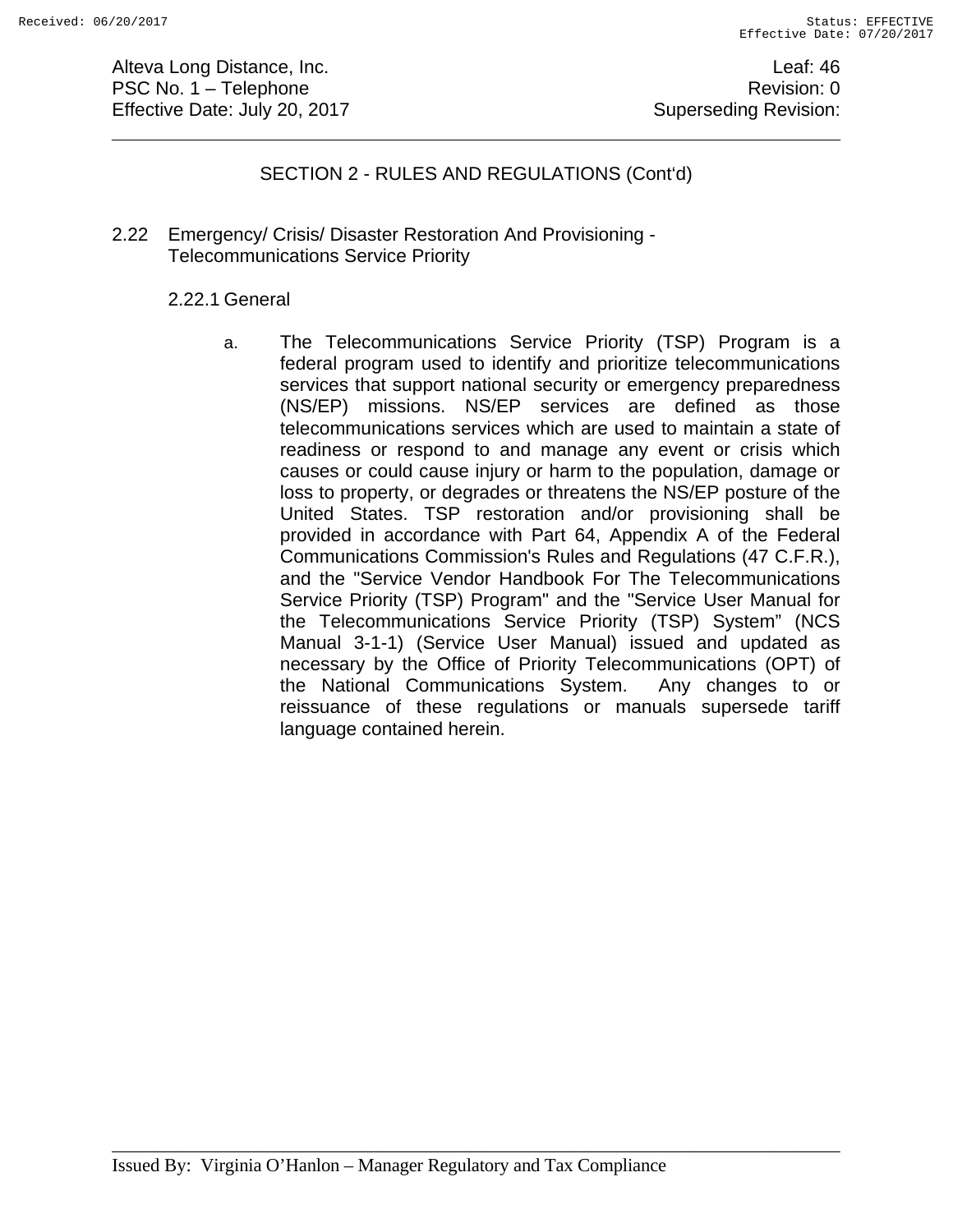Alteva Long Distance, Inc. **Leaf: 47** PSC No. 1 – Telephone Revision: 0 Effective Date: July 20, 2017 **Superseding Revision:** Superseding Revision:

#### SECTION 2 - RULES AND REGULATIONS (CONT'D)

2.22 Emergency/ Crisis/ Disaster Restoration And Provisioning - Telecommunications Service Priority (cont'd)

2.22.1 General (cont'd)

- b. The TSP program has two components, restoration and provisioning.
	- 1. A restoration priority is applied to new or existing telecommunications services to ensure restoration before any other services during a service outage. TSP restoration priorities must be requested and assigned before a service outage occurs.
	- 2. A provisioning priority is obtained to facilitate priority installation of new telecommunications services during a service outage. Provisioning on a priority basis becomes necessary when an end-user has an urgent requirement for a new NS/EP service that must be installed immediately or by a specific due date that can be met only by a shorter than standard or expedited Company provisioning time frame. As a matter of general practice, existing TSP services will be restored before provisioning new TSP services.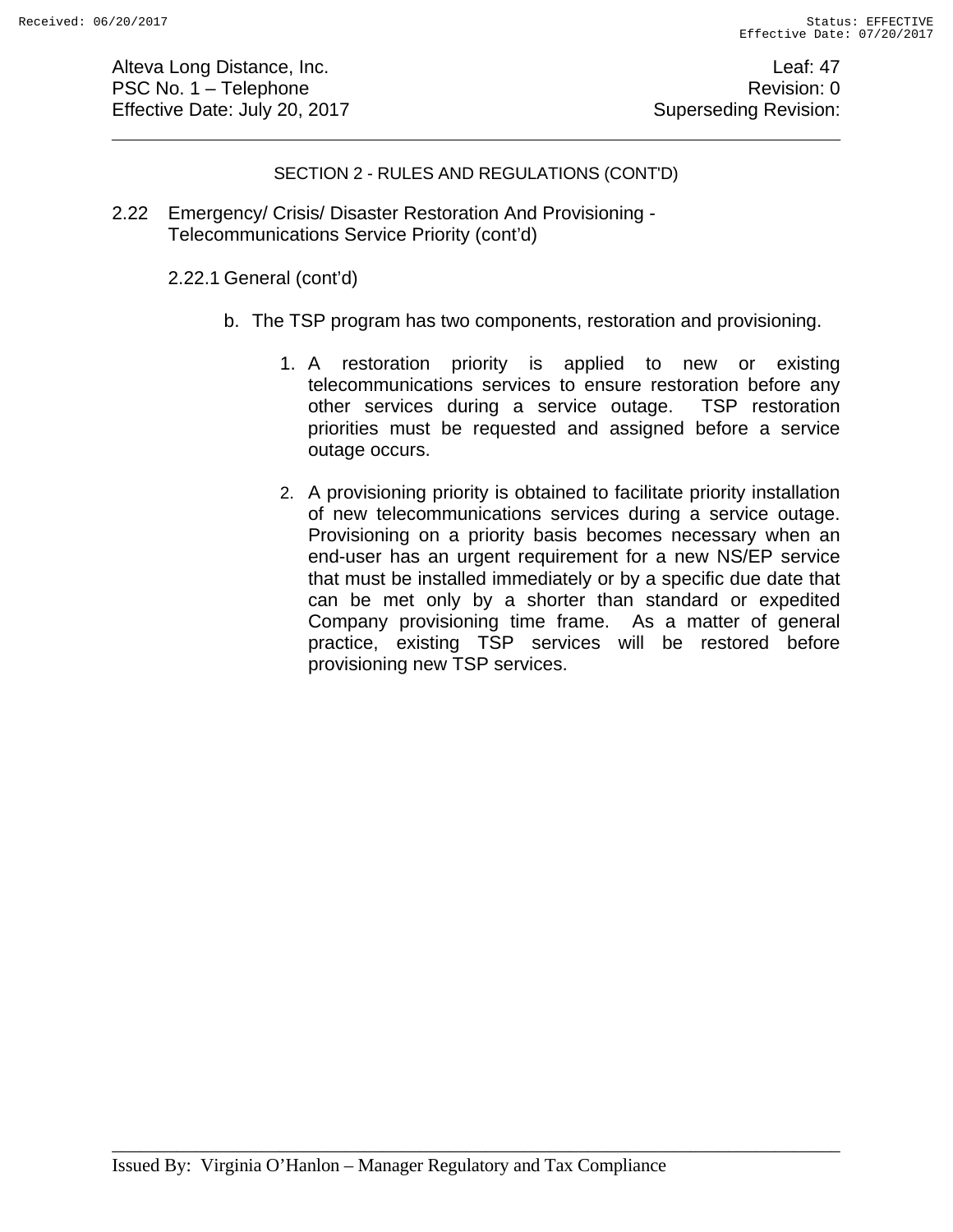Alteva Long Distance, Inc. **Leaf: 48** PSC No. 1 – Telephone Revision: 0 Effective Date: July 20, 2017 **Superseding Revision:** Superseding Revision:

#### SECTION 2 - RULES AND REGULATIONS (CONT'D)

2.22 Emergency/ Crisis/ Disaster Restoration And Provisioning - Telecommunications Service Priority (cont'd)

2.22.2 TSP Request Process – Restoration

To request a TSP restoration priority assignment, a prospective TSP user must:

- a. Determine that the user's telecommunications service supports an NS/EP function under one of the following four TSP categories.
	- 1. National Security Leadership
	- 2. National Security Posture and U.S. Population Attack Warning
	- 3. Public Health, Safety, and Maintenance of Law and Order
	- 4. Public Welfare and Maintenance of National Economic Posture
		- b. Identify the priority level to be requested for the telecommunications service. The priority level is determined by the end-user's TSP category and service profile. The service profile defines the user's level of support to the portion of the telecommunications service that the user owns and operates, such as customer premises equipment or wiring. The five levels of priority and seven element groups that define the service profile are contained in the Service User Manual.
		- c. Complete the TSP Request for Service Users form (SF 315) available on the National Communications System (NCS) website (http://tsp.ncs.gov/).
		- d. For non-federal users, have their TSP requests approved by a federal agency sponsor. Non-federal users should contact the OPT, at the NCS website (http://tsp.ncs.gov/), for information on identifying a sponsor for TSP requests.
		- e. Submit the SF 315 to the OPT.
		- f. Upon receipt of the TSP Authorization Code from the OPT, notify the Company, and include the TSP Authorization Code in any service order to the Company requesting restoration of NS/EP services.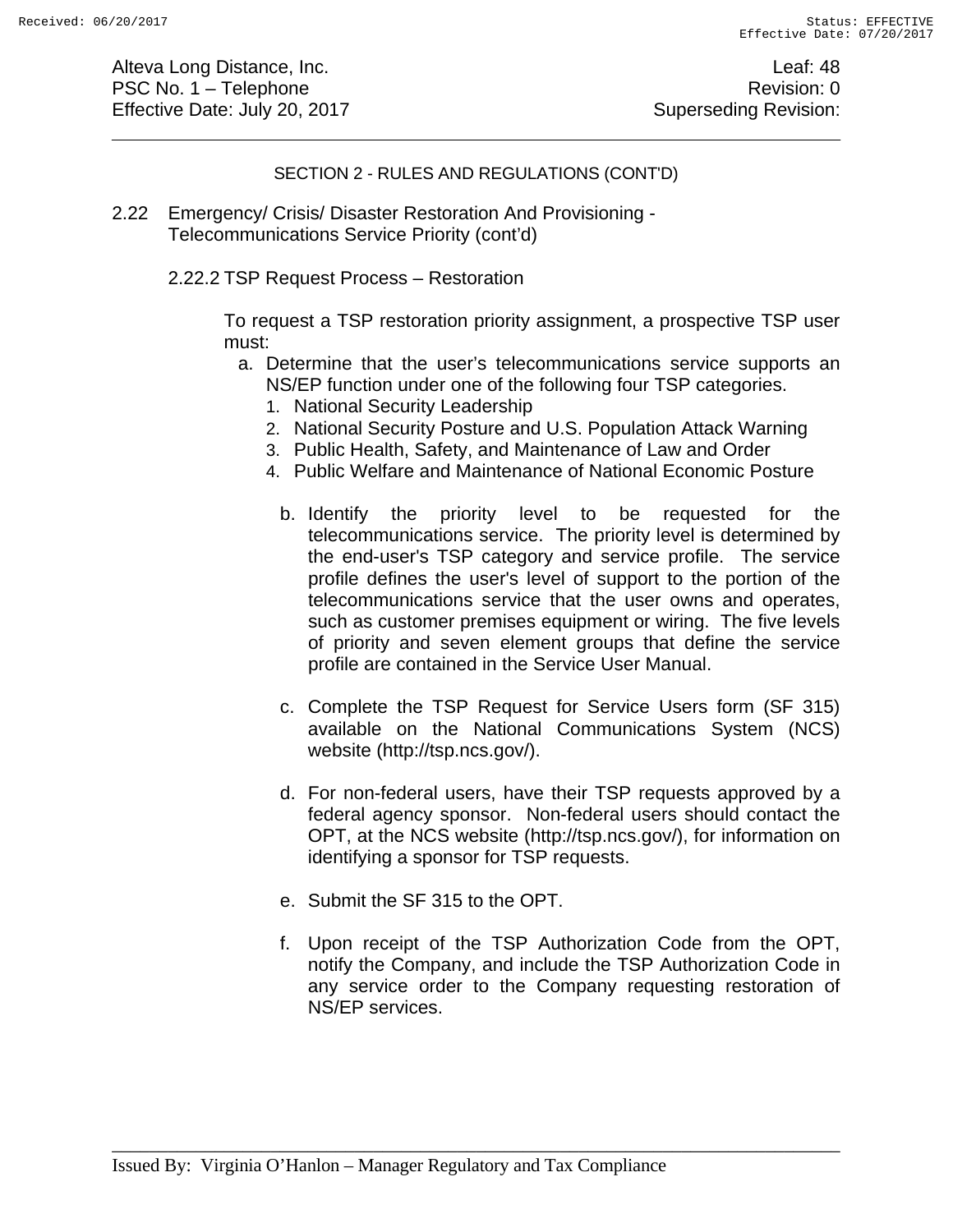Alteva Long Distance, Inc. **Leaf: 49** PSC No. 1 – Telephone Revision: 0 Effective Date: July 20, 2017 **Superseding Revision:** Superseding Revision:

#### SECTION 2 - RULES AND REGULATIONS (CONT'D)

2.22 Emergency/ Crisis/ Disaster Restoration And Provisioning - Telecommunications Service Priority (cont'd)

2.22.3 TSP Request Process – Provisioning

To request a TSP provisioning priority assignment, a prospective TSP user must follow the same steps listed in 2.22.2.a. -- 2.22.2.e above for restoration priority assignment except for the following differences. The user should:

- a. Certify that its telecommunications service is an Emergency service. Emergency services are those that support one of the NS/EP functions listed in 2.22.2.a. above and are so critical that they must be provisioned at the earliest possible time, without regard to cost to the user.
- b. Verify that the Company cannot meet the service due date without a TSP assignment.
- c. Obtain approval from the end-user's invocation official to request a provisioning priority. Invocation officials are designated individuals with the authority to request TSP provisioning for a telecommunications service, and include the head or director of a federal agency, commander of a unified/specified military command, chief of a military service, commander of a major military command, or state governor.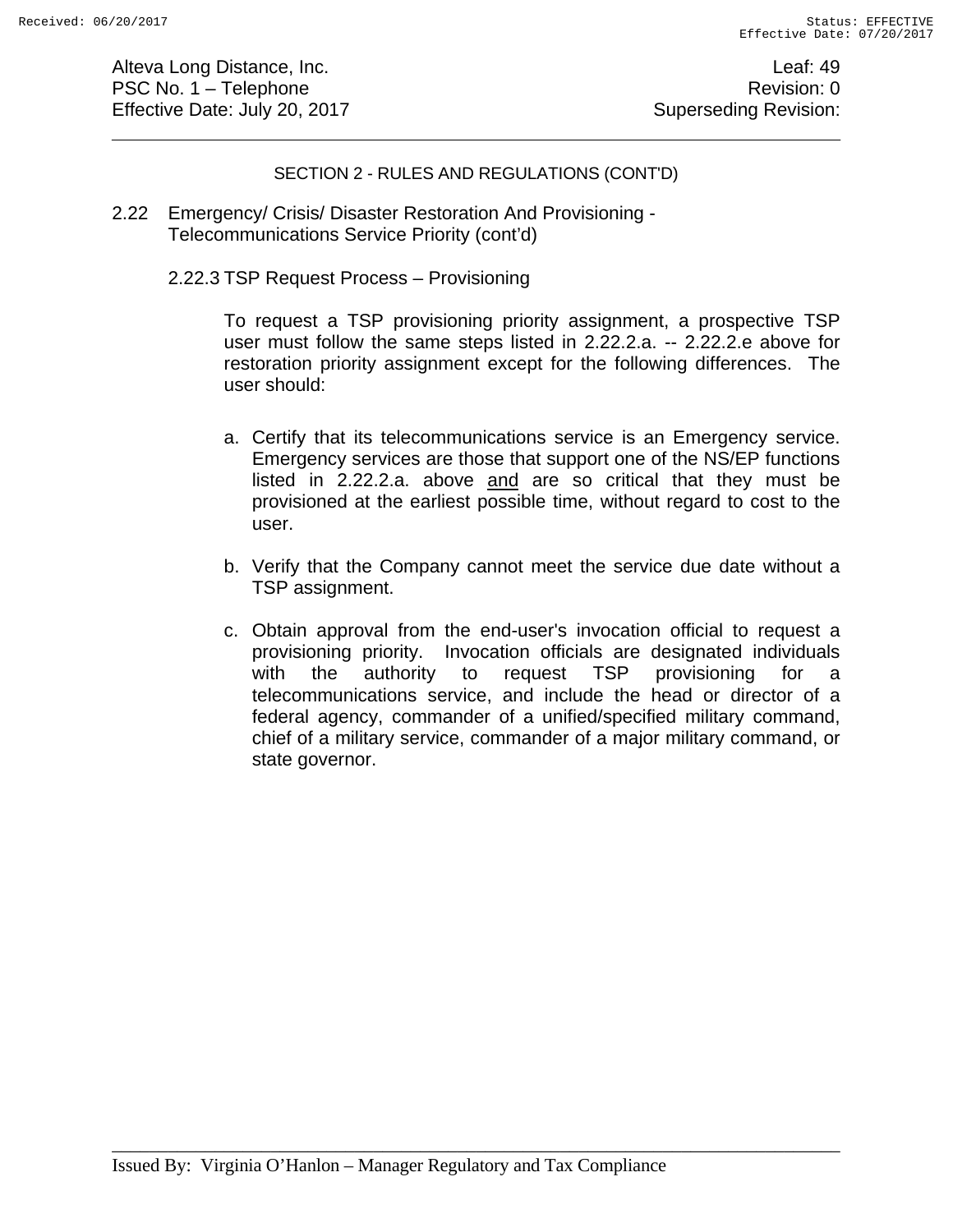Alteva Long Distance, Inc. **Leaf: 50** PSC No. 1 – Telephone Revision: 0 Effective Date: July 20, 2017 **Superseding Revision:** Superseding Revision:

#### SECTION 2 - RULES AND REGULATIONS (CONT'D)

- 2.22 Emergency/ Crisis/ Disaster Restoration And Provisioning Telecommunications Service Priority (cont'd)
	- 2.22.4 Responsibilities of the End-User

End-users or entities acting on their behalf must perform the following:

- a. Identify telecommunications services requiring priority.
- b. Request, justify, and revalidate all priority level assignments. Revalidation must be completed every 2 years, and must be done before expiration of the end-user's TSP Authorization Code(s).
- c. Accept TSP services by the service due dates.
- d. Have Customer Premises Equipment (CPE) and Customer Premises Wiring (CPW) available by the requested service due date and ensure (through contractual means or otherwise) priority treatment for CPE and CPW necessary for end-to-end service continuity.
- e. Pay the Company any authorized costs associated with priority services.
- f. Report to the Company any failed or unusable services with priority levels.
- g. Designate a 24-hour point of contact for each TSP request and apprise the OPT.
- h. Cooperate with the OPT during reconciliation (comparison of NS/EP service information and resolution of any identified discrepancies) and revalidation.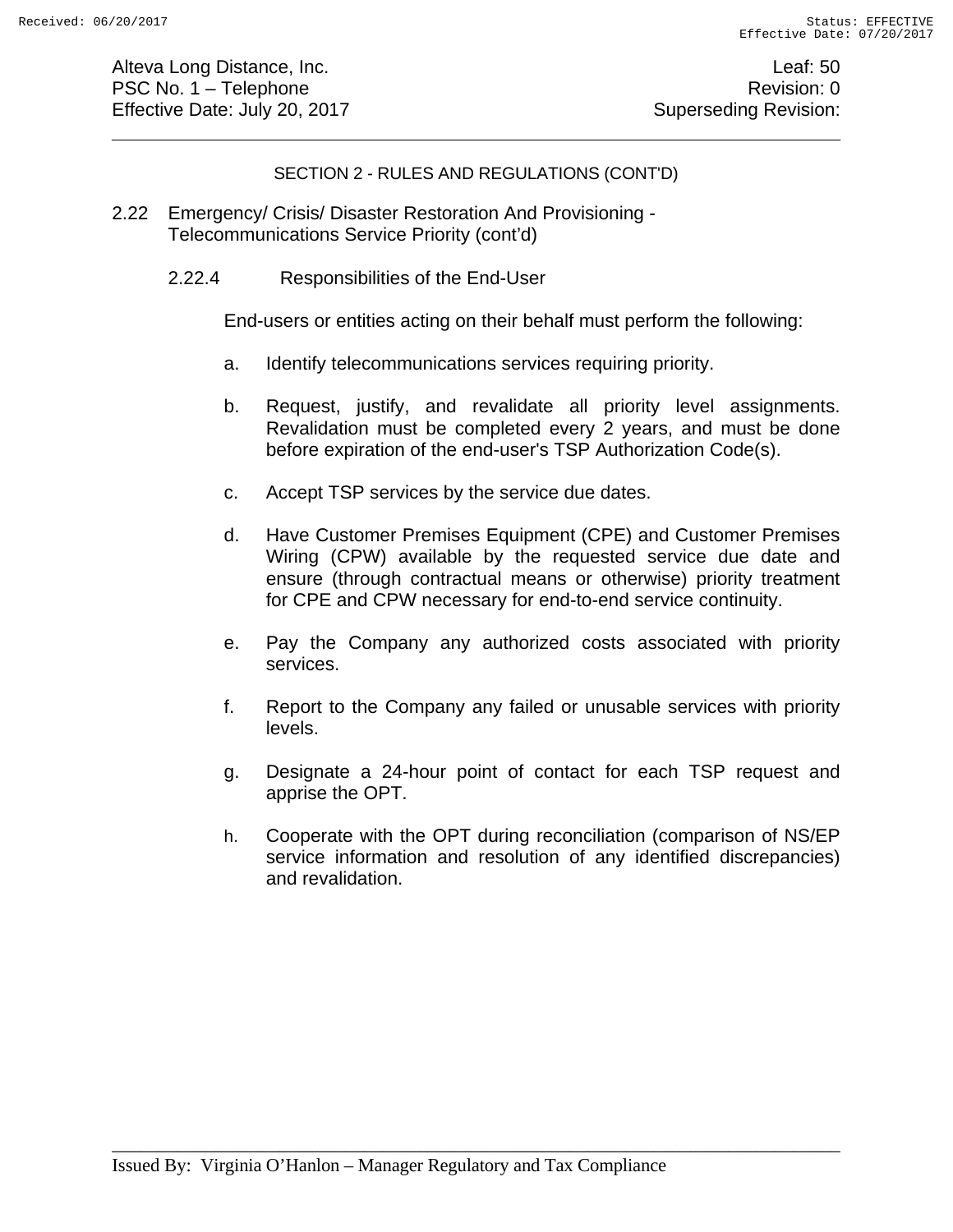Alteva Long Distance, Inc. **Leaf:** 51 PSC No. 1 – Telephone Revision: 0 Effective Date: July 20, 2017 **Superseding Revision:** Superseding Revision:

#### SECTION 2 - RULES AND REGULATIONS (CONT'D)

2.22 Emergency/ Crisis/ Disaster Restoration And Provisioning - Telecommunications Service Priority (cont'd)

2.22.5 Responsibilities of the Company

The Company will perform the following:

- a. Provide TSP service only after receipt of a TSP authorization code.
- b. Revoke TSP services at the direction of the end-user or OPT.
- c. Ensure that TSP Program priorities supersede any other telecommunications priority that may be provided (other than control services and order wires).
- d. Designate a 24-hour point of contact to receive reports of TSP service outages from TSP service users.
- e. Designate a 24-hour point of contact to coordinate TSP processes with the OPT.
- f. Confirm completion of TSP service order activity to the OPT.
- g. Participate in reconciliation of TSP information at the request of the OPT.
- h. Ensure that all subcontractors complete reconciliation of TSP information with the service vendor.
- i. Ensure that other carriers supplying underlying facilities are provided information necessary to implement priority treatment of facilities that support NS/EP services.
- j. Assist in ensuring that priority level assignments of NS/EP services are accurately identified "end-to-end" by providing to subcontractors and interconnecting carriers the restoration priority level assigned to a service.
- k. Disclose content of the NS/EP TSP database only as may be required by law.
- l. Comply with regulations and procedures supplemental to and consistent with guidelines issued by the OPT.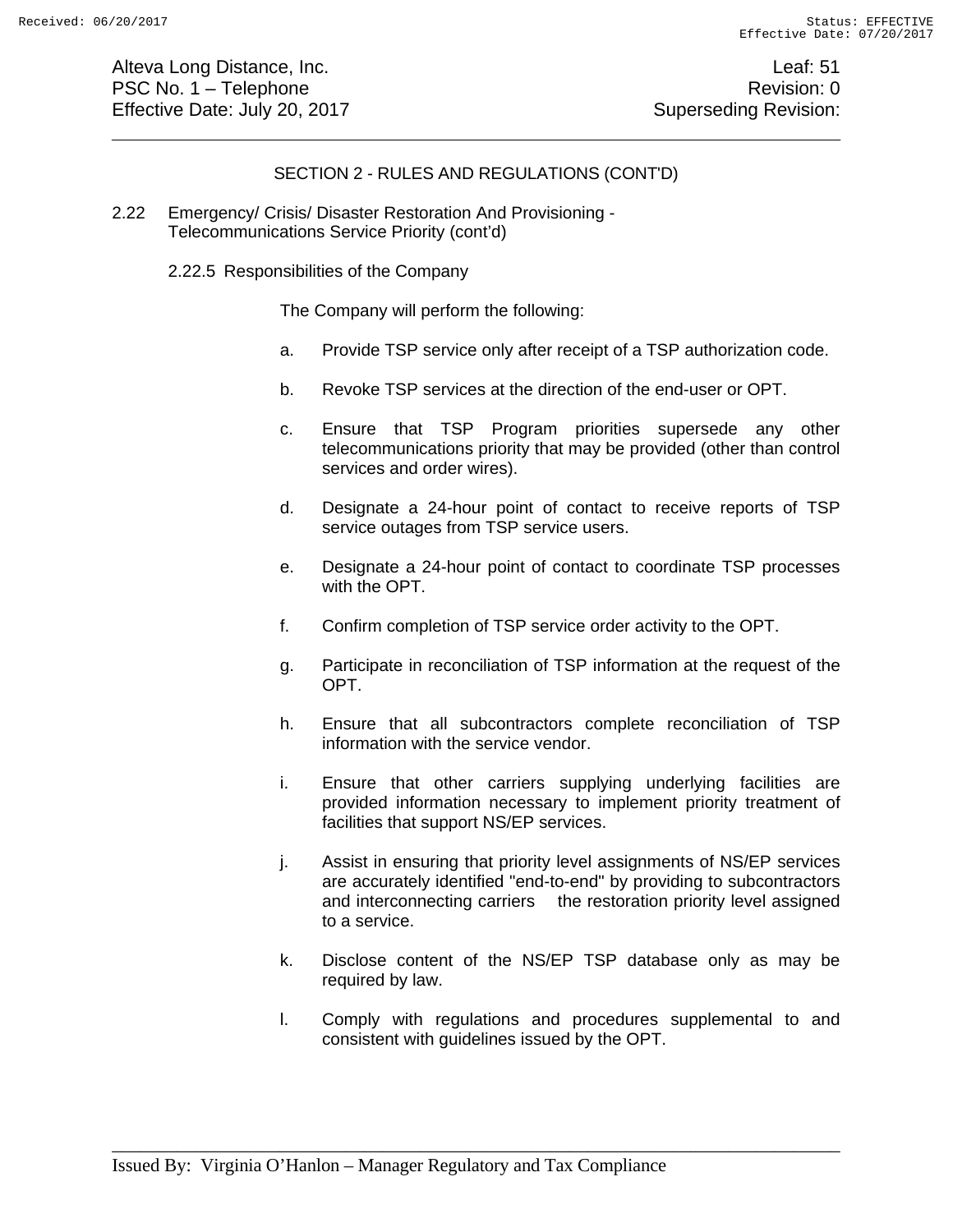Alteva Long Distance, Inc. **Leaf: 52** PSC No. 1 – Telephone Revision: 0 Effective Date: July 20, 2017 **Superseding Revision:** Superseding Revision:

#### SECTION 2 - RULES AND REGULATIONS (CONT'D)

2.22 Emergency/ Crisis/ Disaster Restoration And Provisioning - Telecommunications Service Priority (cont'd)

#### 2.22.6. Preemption

When spare facilities are not available, it may be necessary for the Company to preempt the facilities required to provision or restore a TSP service. When preemption is necessary, non-TSP services may be preempted based on the Company's best judgment. If no suitable spare or non-TSP services are available, the Company may preempt an existing TSP service to restore a TSP service with a higher restoration priority assignment. When preemption is necessary, prior consent of the service user whose service will be preempted is not required; however, the Company will make every reasonable effort to notify the preempted customer of the action to be taken.

#### 2.23 CRITICAL FACILITIES ADMINISTRATION

#### 2.23.1 Program Overview

- a. Facilities-based carriers are responsible to provide data on the physical path of qualified circuits to customers who request such information. Such carriers are required to maintain facilities associated with qualified circuits in such a manner as to ensure that notification of a change in the physical routing of a qualifying circuit is communicated quickly to the affected customer, and the physical path data promptly updated. Such carriers will maintain the data and establish appropriate methods of identification and authentication to secure the data and restrict access by each customer to information relative to that customer's qualifying circuits.
- b. Customers are required to demonstrate for each qualifying circuit that the circuit has been registered under the federal Telecommunications Service Priority program in order to participate.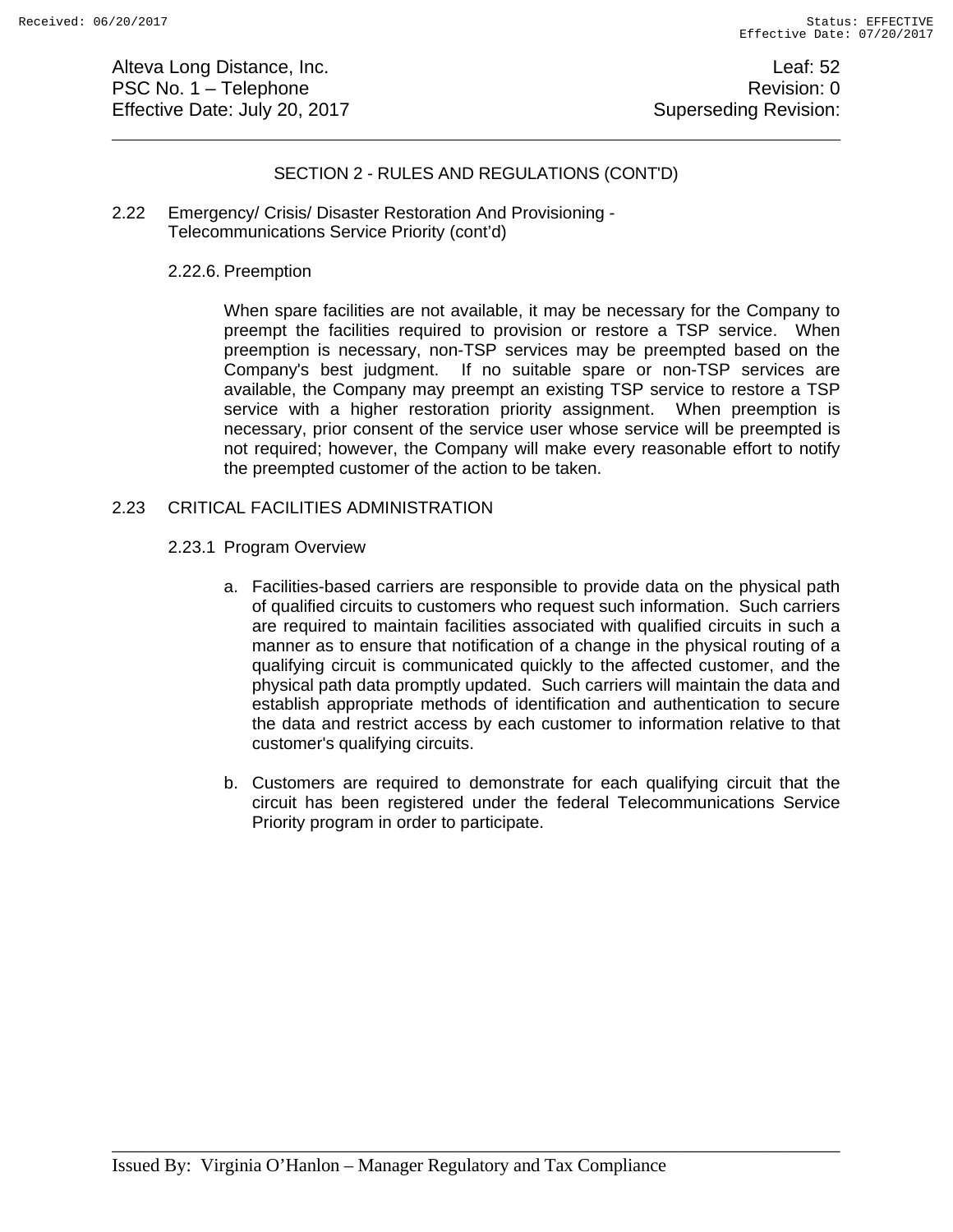Alteva Long Distance, Inc. **Alternative Contract Contract Contract Contract Contract Contract Contract Contract Contract Contract Contract Contract Contract Contract Contract Contract Contract Contract Contract Contract Co** PSC No. 1 – Telephone Revision: 0 Effective Date: July 20, 2017 **Superseding Revision:** Superseding Revision:

#### SECTION 2 - RULES AND REGULATIONS (CONT'D)

#### 2.23 CRITICAL FACILITIES ADMINISTRATION (cont'd)

#### 2.23.2 Customer Obligations

Customers participating under the Critical Facilities Administration program will be required to:

- a. Identify critical facilities by enrolling circuits in the federal Telecommunications Service Priority program, and demonstrating the sponsorship of a federal agency supporting the designation of those circuits as qualifying under the federal Telecommunications Service Priority program. Such circuits will be referred to as "qualifying circuits."
- b. Subscribe to the Critical Facilities Administration service offered by their carrier, and identify which qualifying circuits it wishes to enroll in the service. Such circuits will be referred to as "subscribed circuits."
- 2.23.3 Carrier Obligations

Facilities-based carriers will be obligated to identify the physical path of each subscribed circuit as follows:

- a. Physical path information will be provided by reference to the latitude and longitude coordinates of suitable points along the circuit's path (e.g., cable entrances to buildings, manholes, riser poles, crossboxes, carrier equipment cabinets, and other circuit access points in the outside plant of the carrier) so as to allow the customer to ascertain with a reasonable degree of accuracy the actual physical path of each subscribed circuit.
- b. Physical path information for newly provisioned subscribed circuits is to be available to the customer within 5 business days after the circuit has been installed, and within 15 business days for existing, in-place subscribed circuits.
- c. Any planned moves, changes, or rearrangements that affect the physical path of a subscribed circuit are to be communicated at least 24 hours in advance to the customer, and information related to a move, change, or rearrangement that was as a result of unplanned activity is to be provided within 24 hours of the change.
- d. Updated information regarding the revised physical path of subscribed circuits would be available to the customer within 5 business days for planned actions, and within 15 business days for unplanned activities.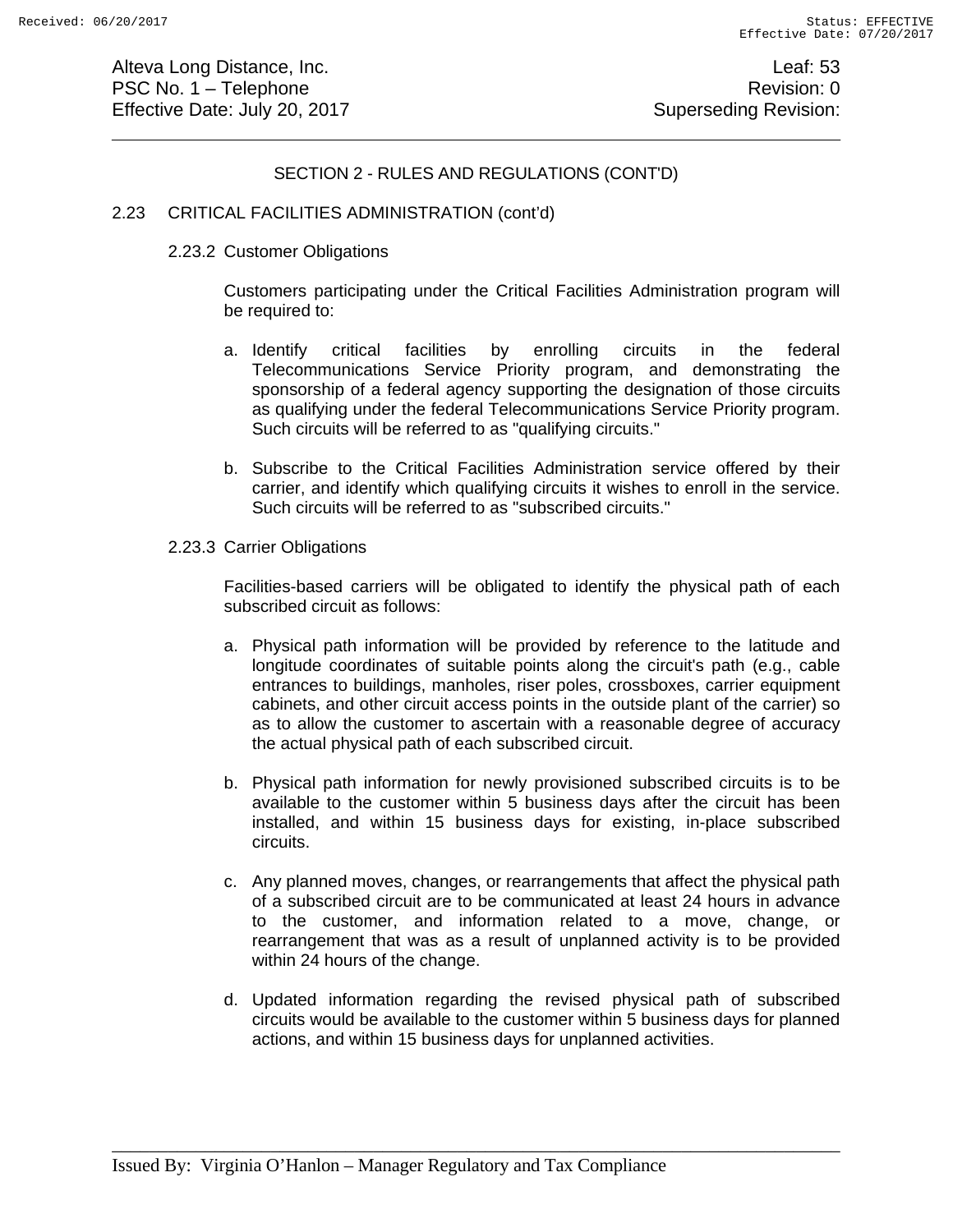Alteva Long Distance, Inc. **Leaf:** 54 PSC No. 1 – Telephone Revision: 0 Effective Date: July 20, 2017 **Superseding Revision:** Superseding Revision:

#### SECTION 2 - RULES AND REGULATIONS (CONT'D)

#### 2.23 CRITICAL FACILITIES ADMINISTRATION (cont'd)

#### 2.23.3 Carrier Obligations (cont'd)

- e. Provision of the service would be suspended altogether in the instance of a major telephone outage. Once restored to service, current physical path information for a subscribed circuit would be developed and made available to the customer within ninety days of the restoration of service.
- f. The carrier must establish a secure database or other means that would allow the customer to obtain information of the physical path for only its subscribed circuits, subject to appropriate authentication and authorization. Where practicable, the information should be made available on a 24 hour by seven day basis.

#### 2.23.4 Rates

Rates for CFA are based upon the time required to collect the circuit path data. The company will give the customer a good faith estimate of the time period needed to perform the requested service. The customer will be billed those charges, along with the tariff charges established by any connecting carrier for the service.

|          | Minimum | Maximum |  |  |
|----------|---------|---------|--|--|
| Per Hour | \$25.00 | \$40.00 |  |  |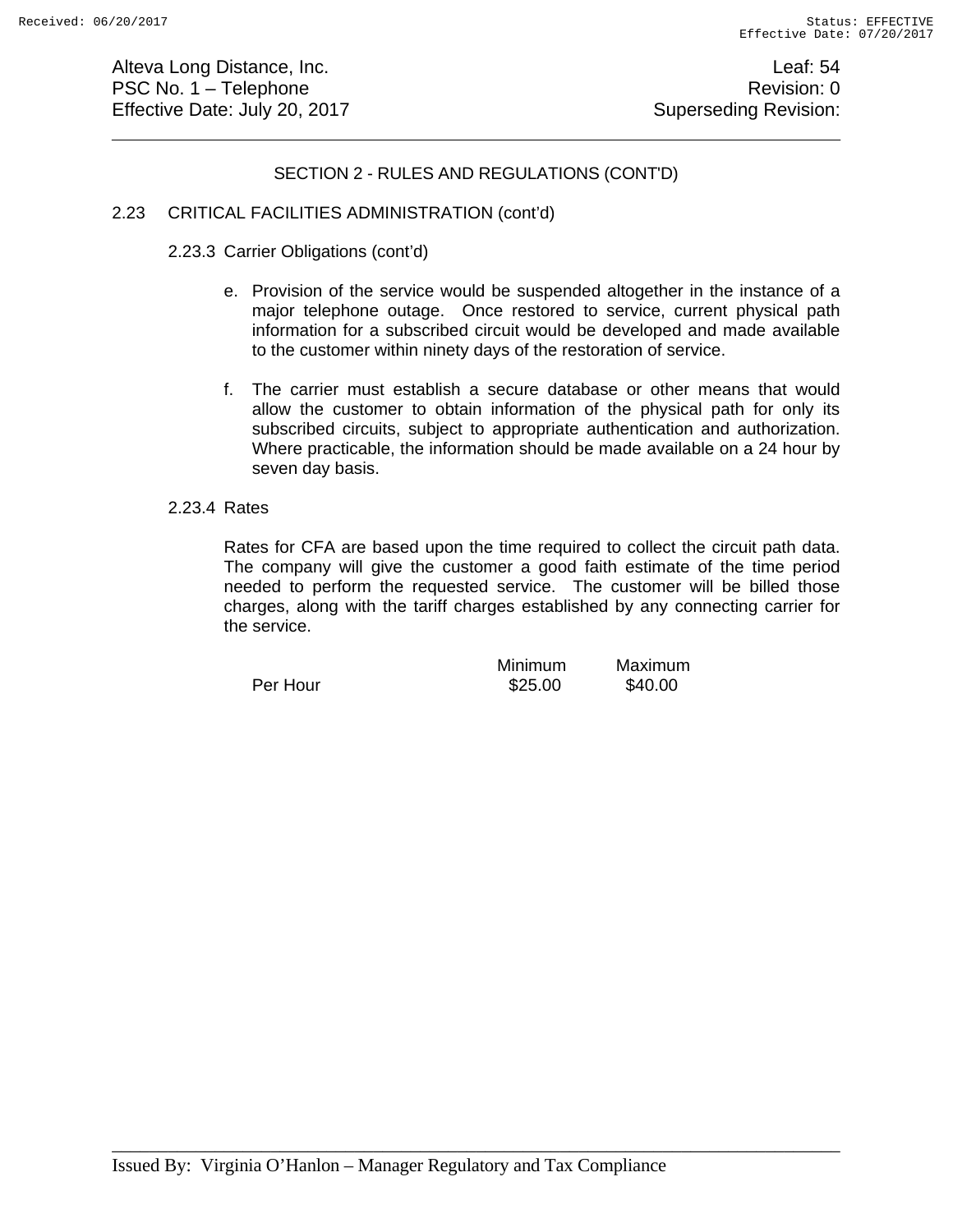Alteva Long Distance, Inc. **Leaf: 55** PSC No. 1 – Telephone Revision: 0 Effective Date: July 20, 2017 **Superseding Revision:** Superseding Revision:

## SECTION 3 - DESCRIPTION OF SERVICES

#### 3.1 General

The Company provides interexchange telecommunications services, including direct-dialed message telecommunications services, 800 type service and calling card service. Call plans are generally rated based on the duration of the call. Services are available twenty-four (24) hours a day, seven (7) days a week.

#### 3.2 Timing of Calls

 Billing for calls placed over the network is based in part on the duration of the call.

- 3.2.1 Timing for all calls begins when the called party answers the call (i.e. when two way communications are established). Answer detection is based on standard industry answer detection methods, including hardware and software answer detection.
- 3.2.2 Chargeable time for all station-to-station calls begins when connection is established between calling party and the called party and ends when the calling party hangs up thereby releasing the network connection. If the called party hangs up but the calling station does not, chargeable time ends when the network connection is released either by automatic timing equipment in the network, or by an operator.
- 3.2.3 Minimum call duration for billing purposes is one minute unless otherwise specified in the individual rate schedules of this tariff.
- 3.2.4 Following the minimum call duration, calls are measured and billed in six second increments on a per call basis, unless otherwise indicated in this tariff. Fractional billing increments are rounded to the next full six second increment.
- 3.2.5 No charges apply to incomplete calls. An incomplete call is a station call in which the called station does not answer, or a person-to-person call in which the station does not answer or the requested person is unavailable, or a collect call for which the called party refuses to accept the charges.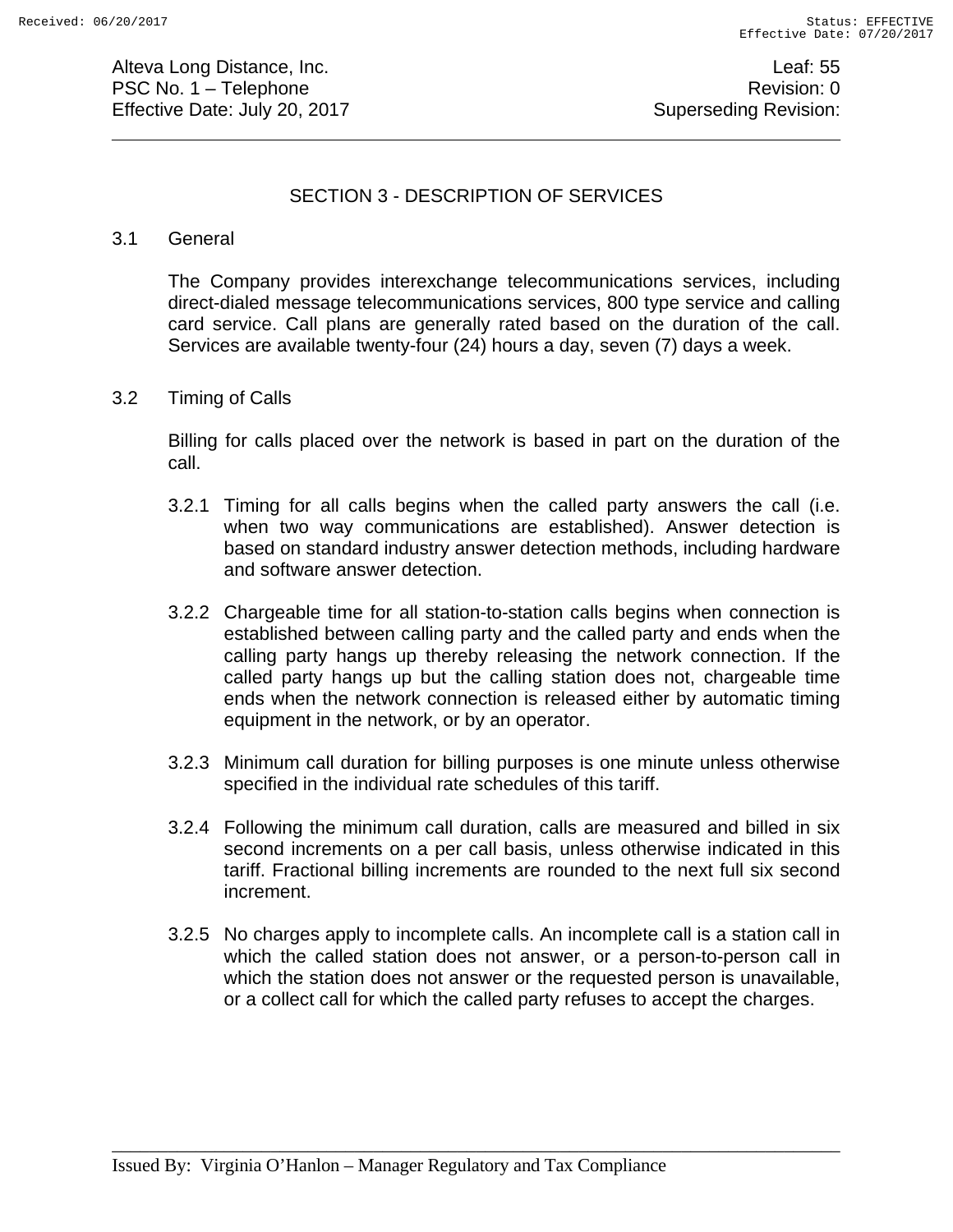Alteva Long Distance, Inc. **Leaf: 56** PSC No. 1 – Telephone Revision: 0 Effective Date: July 20, 2017 **Superseding Revision:** Superseding Revision:

## SECTION 3 - DESCRIPTION OF SERVICES (Cont'd)

- 3.2 Timing of Calls (cont'd)
	- 3.2.6 Usage charges are computed on a per call basis. When computation of call charges result in fractional cents, the resulting charge is rounded up to the nearest penny.
- 3.3 Outbound Station-to-Station Calling Plans

All product descriptions discussed below will generally be available to both residential and business customers, although the rates may differ between these two subscriber classes. All long distance minutes are domestic, and apply to the 48 contiguous states, and do not include, Alaska, Hawaii, Puerto Rico or international calling.

3.3.1 Fixed Rate-Per-Minute Plan

Customers may be charged two rate components: (1) a per line monthly recurring charge (MRC); and (2) a fixed rate-per-minute on every call. There are no monthly minimum requirements.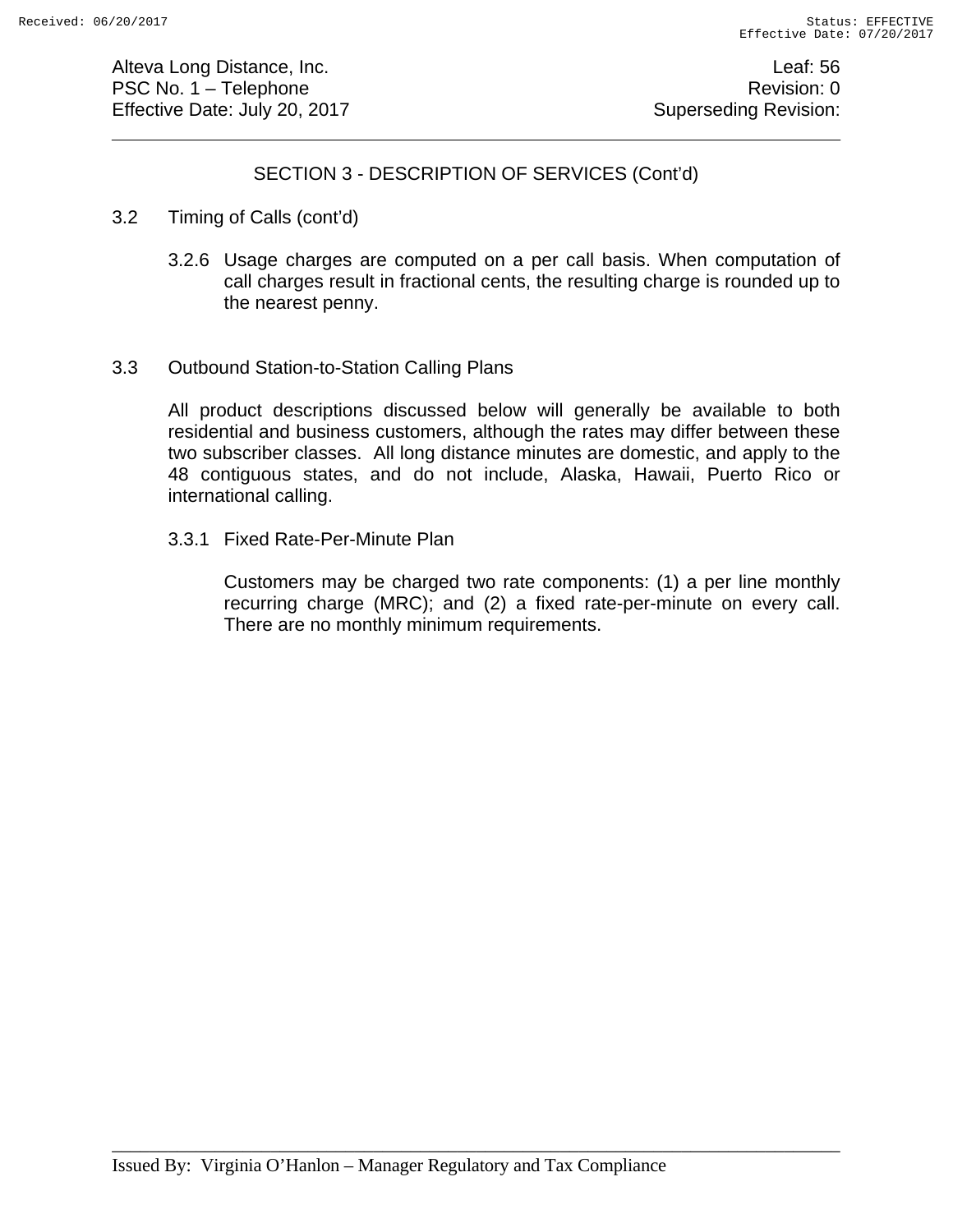Alteva Long Distance, Inc. **Leaf:** 57 PSC No. 1 – Telephone Revision: 0 Effective Date: July 20, 2017 **Superseding Revision:** Superseding Revision:

# SECTION 3 - DESCRIPTION OF SERVICES (Cont'd)

3.3 Outbound Station-to-Station Calling Plans (cont'd)

#### 3.3.2 Bundled Service Plans

Residential and Business customers who have chosen Alteva Long Distance, Inc. as their primary Interexchange carrier for both Inter and IntraLATA service and have Alteva of Warwick LLC as their designated local service provider are eligible for the Bundled Packages.

A. Bundled Block-of-Minute Plans

The Bundled Block-of-Minute Plans enable customers to purchase a specified Block of long-distance minutes for a fixed MRC. Minute volumes which exceed the Block will be charged on a measured basis. The Customer will be billed the MRC at the beginning of each bill month. No portion of the MRC is returned to the Customer for any "unused" Block minutes during the bill month. Measured Charges, which are assessed to Customer minutes which exceed the block will be applied to the Customer's next monthly bill. For Customers with multiple access lines presubscribed to the Company's service, the long-distance minutes associated with the selected Bundled Block-of-Minute Plan will apply, in aggregate, to all lines which are billed on a single bill to a single main bill number. For Customers with multiple access lines to receive the tariffed rates for the Company's service, it shall be necessary only that the Customer purchases the complete Bundle of services on at least one line. This condition applies to all lines which are billed on a single bill to a single main bill number.

- 1. Unlimited An unlimited bucket of voice calling minutes to all of the United States, Canada and Puerto Rico. Unlimited minutes are to be used for residential voice calls only and exclude 900, international, directory assistance, dial-up internet and fax calls. Customers with usage inconsistent with normal residential voice applications and use may be required to another long distance plan that charges for all long distance calls or to cancel service.
- 2. USA 1000 A bucket of 1,000 minutes of calling to all of the United States, Canada, Puerto Rico, the Virgin Islands and Guam. The plan does not include international, Mexico or directory assistance calls.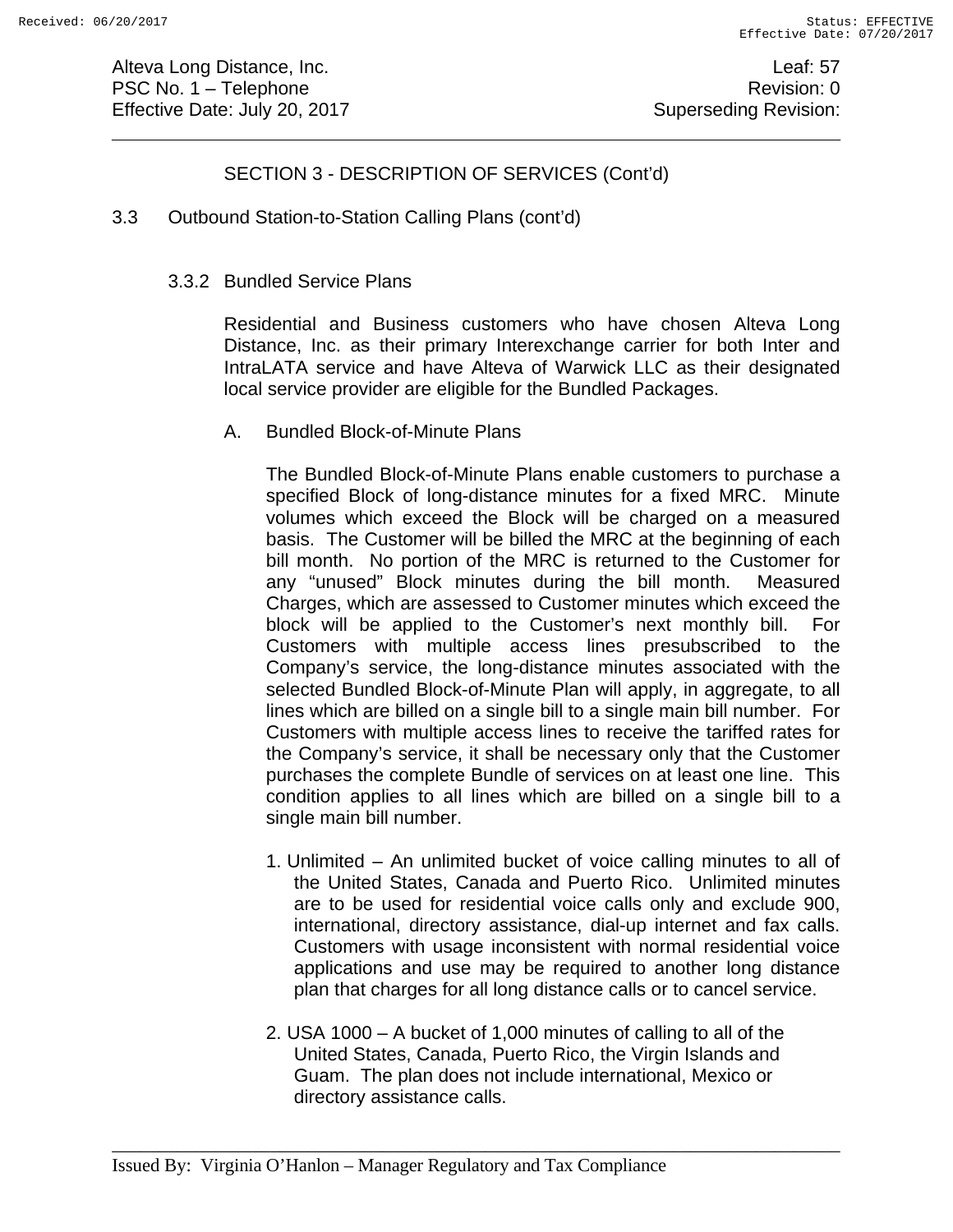Alteva Long Distance, Inc. **Leaf:** 58 PSC No. 1 – Telephone Revision: 0 Effective Date: July 20, 2017 **Superseding Revision:** Superseding Revision:

# SECTION 3 - DESCRIPTION OF SERVICES (Cont'd)

- 3.3 Outbound Station-to-Station Calling Plans (cont'd)
	- 3.3.2 Bundled Service Plans (cont'd)
		- A. Bundled Block-of-Minute Plans (cont'd)
			- 3. Advantage Plan Plus Offers residential and business customers a per minute charge on all directly dialed domestic calls.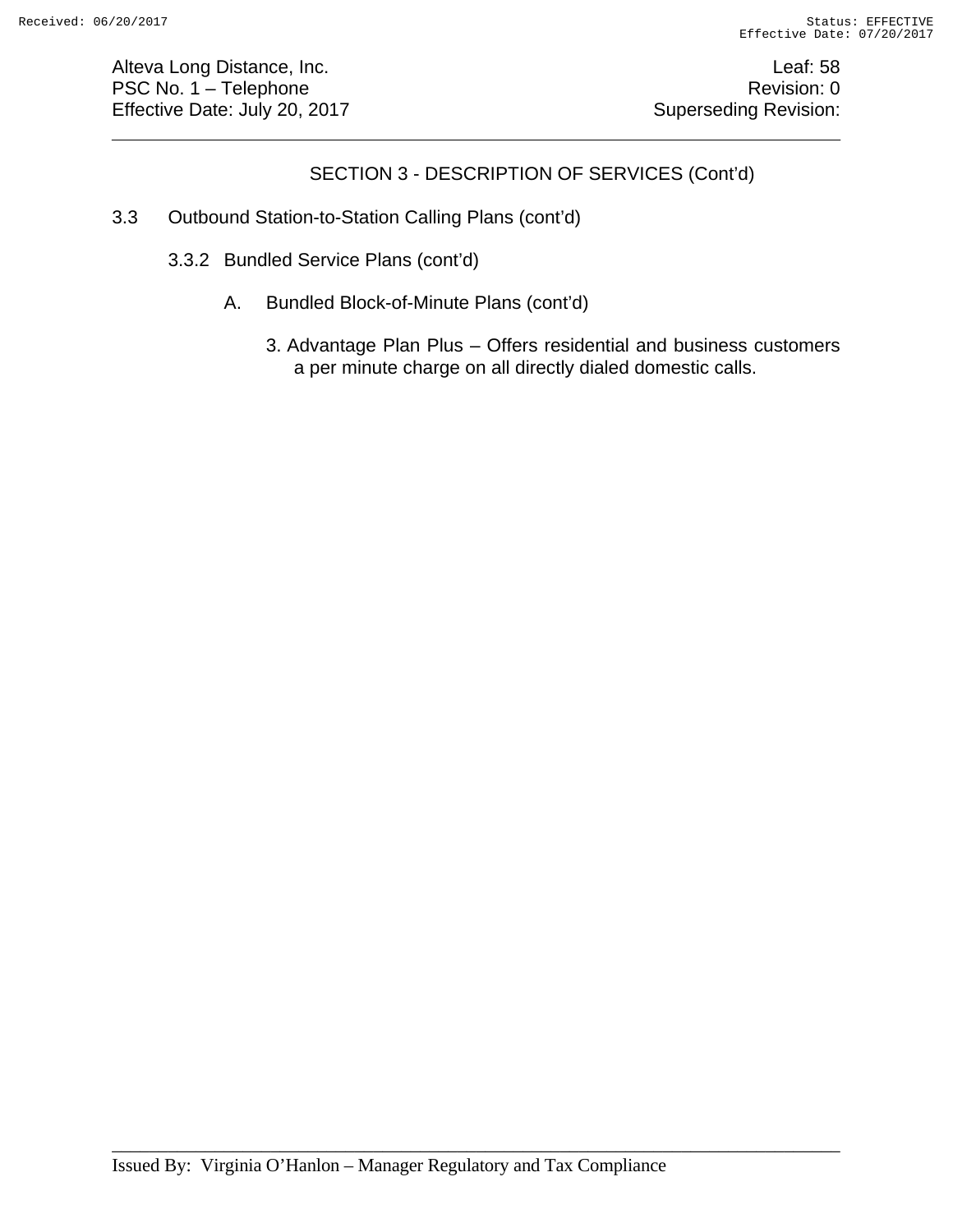Alteva Long Distance, Inc. **Leaf:** 59 PSC No. 1 – Telephone Revision: 0 Effective Date: July 20, 2017 **Superseding Revision:** Superseding Revision:

# SECTION 3 - DESCRIPTION OF SERVICES (Cont'd)

#### 3.4 Calling Card Service

Calling Card Service is available to Residential and Business Customers for originating telephone calls. Service is accessed by dialing a Companydesignated access number. In those instances when a Customer places a jurisdictionally local call using this service by dialing the long-distance access method described above, the call will be carried by the Company and charged at the rates listed herein and according to the terms and conditions of this tariff. Calling card Service is offered to Customers with lines presubscribed to the Company's service.

#### 3.5 Operator Services

Operator Services allow Customers to place calls using operator assistance for call completion. Usage charges and an appropriate service charge will be assessed on a per call basis, as stated in this tariff. Operator services may be used by a customer to complete Operator Station, Person-to-Person, Collect, and/or Calling Card calls.

#### 3.6 Toll Free Service

Toll Free Service provides for the termination of in-bound toll free 800 type calls to a one-party exchange access line or to dedicated access facilities. The Customer is responsible for payment of all charges associated with such terminating calls terminated rather than the calling party. Calls to the Customer's Toll Free Service number can originate from all intrastate locations, including locations that are jurisdictionally local to the originating exchange. Charges are assessed primarily on a Measured Charge basis. Additional charges for specialized features and nonrecurring services also apply.

#### 3.7 Directory Assistance Service

Customers may obtain assistance in determining telephone numbers by dialing 1-NPA-NXX-XXXX. Charges for Directory Assistance are assessed on a per-call basis.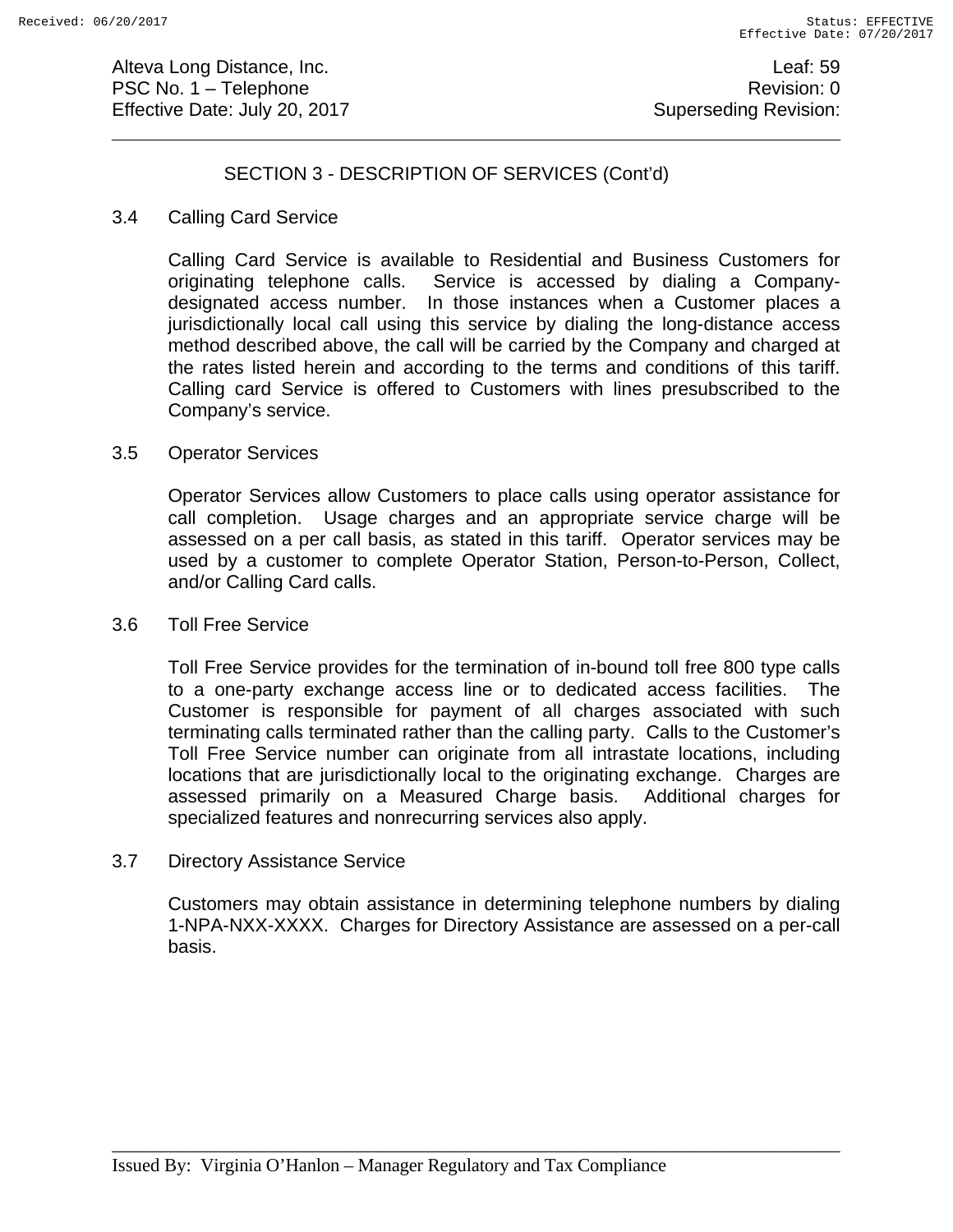Alteva Long Distance, Inc. **Alternative Contract Contract Contract Contract Contract Contract Contract Contract Contract Contract Contract Contract Contract Contract Contract Contract Contract Contract Contract Contract Co** PSC No. 1 – Telephone<br>
Effective Date: July 20, 2017<br>
Caperseding Revision: 0 Effective Date: July 20, 2017

# SECTION 4 – FLEXIBLE RATE SCHEDULE

|     |                                                                               |     | Residence        |                   | <b>Business</b> |                                 |  |
|-----|-------------------------------------------------------------------------------|-----|------------------|-------------------|-----------------|---------------------------------|--|
|     |                                                                               |     | Min              | Max               | Min             | Max                             |  |
| 4.1 | <b>Outbound Station-to-Station Calling Plans</b>                              |     |                  |                   |                 |                                 |  |
|     | 4.1.1 Fixed Rate-Per-Minute Plan (Section 3, Leaf 56)                         |     |                  |                   |                 |                                 |  |
|     | Dime Deal<br>Per minute<br><b>Monthly Recurring Charge</b>                    |     | \$0.04<br>\$0.05 | \$0.17<br>\$5.00  |                 | \$0.04\$0.17<br>$$0.05$ $$5.00$ |  |
|     | 4.1.2 Bundled Service Plans (Section 3, Leaf 57)                              |     |                  |                   |                 |                                 |  |
|     | <b>Unlimited Plan</b><br><b>Monthly Recurring Charge</b>                      |     | \$5.00           | \$65.00           | N/A             | N/A                             |  |
|     | <b>USA 1000</b><br><b>Monthly Recurring Charge</b><br>Per minute beyond 1,000 |     | \$2.00<br>\$0.04 | \$65.00<br>\$0.17 |                 | \$2.00 \$65.00<br>\$0.04\$0.17  |  |
|     | <b>Advantage Plan Plus</b><br><b>Monthly Recurring Charge</b><br>Per minute   | \$. | \$2.00<br>0.04   | \$65.00<br>\$0.17 |                 | $$2.00$ \$65.00<br>\$0.04\$0.17 |  |